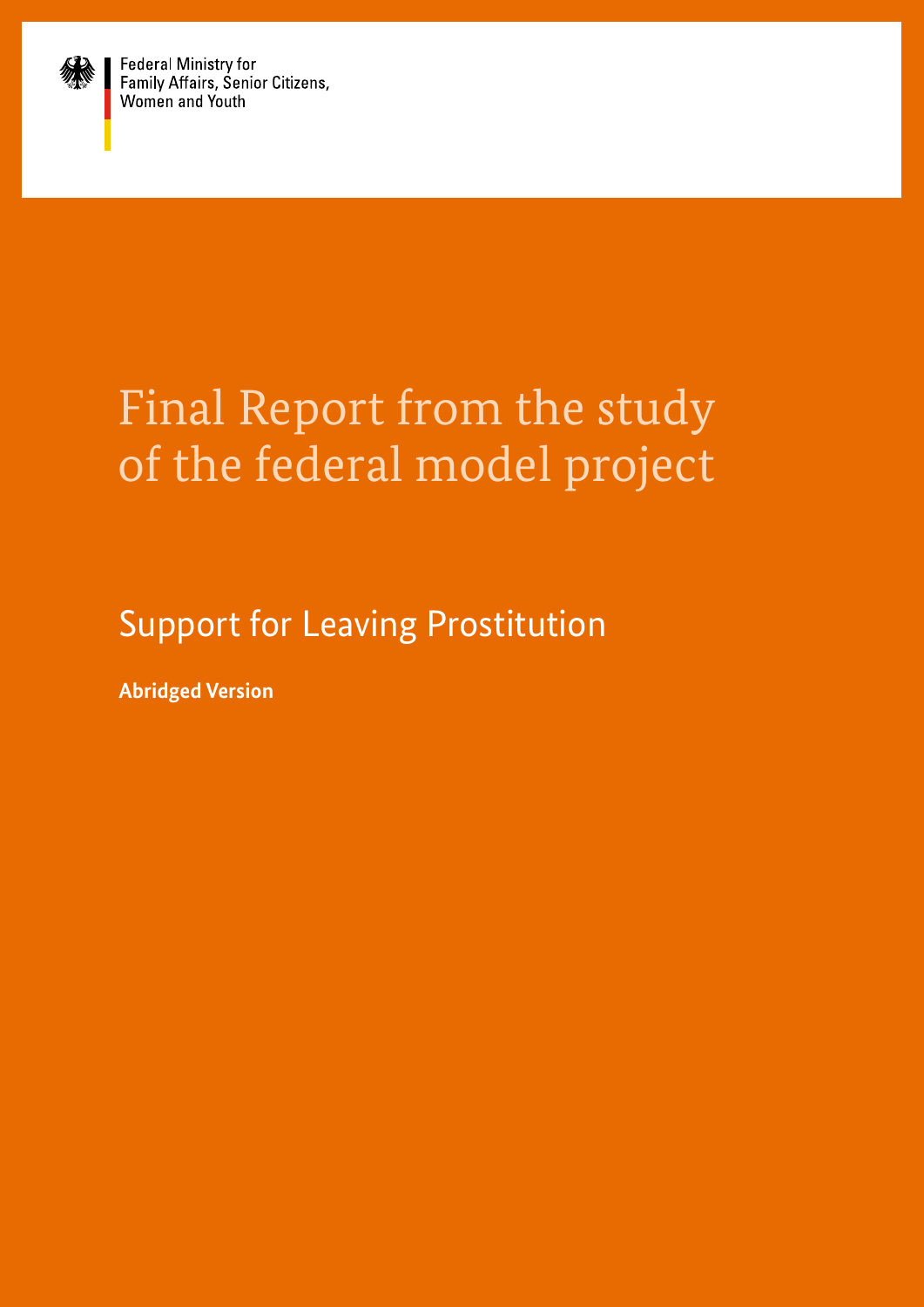

# Final Report from the study\* of the federal model project

## Support for Leaving Prostitution

## **Abridged Version**

September 2015 **\* Extended evaluation and research, November 2011 to May 2015**

Elfriede Steffan Professor Barbara Kavemann Tzvetina Arsova Netzelmann Professor Cornelia Helfferich

#### **with assistance from:**

Yvonne Heine Elise Graf Sarah Filla Nina Schneider Dr. Joyce Dreezens Christine Körner Oksana Kerbs Dieter Oremus

#### **translated by:**

Marlene Schoofs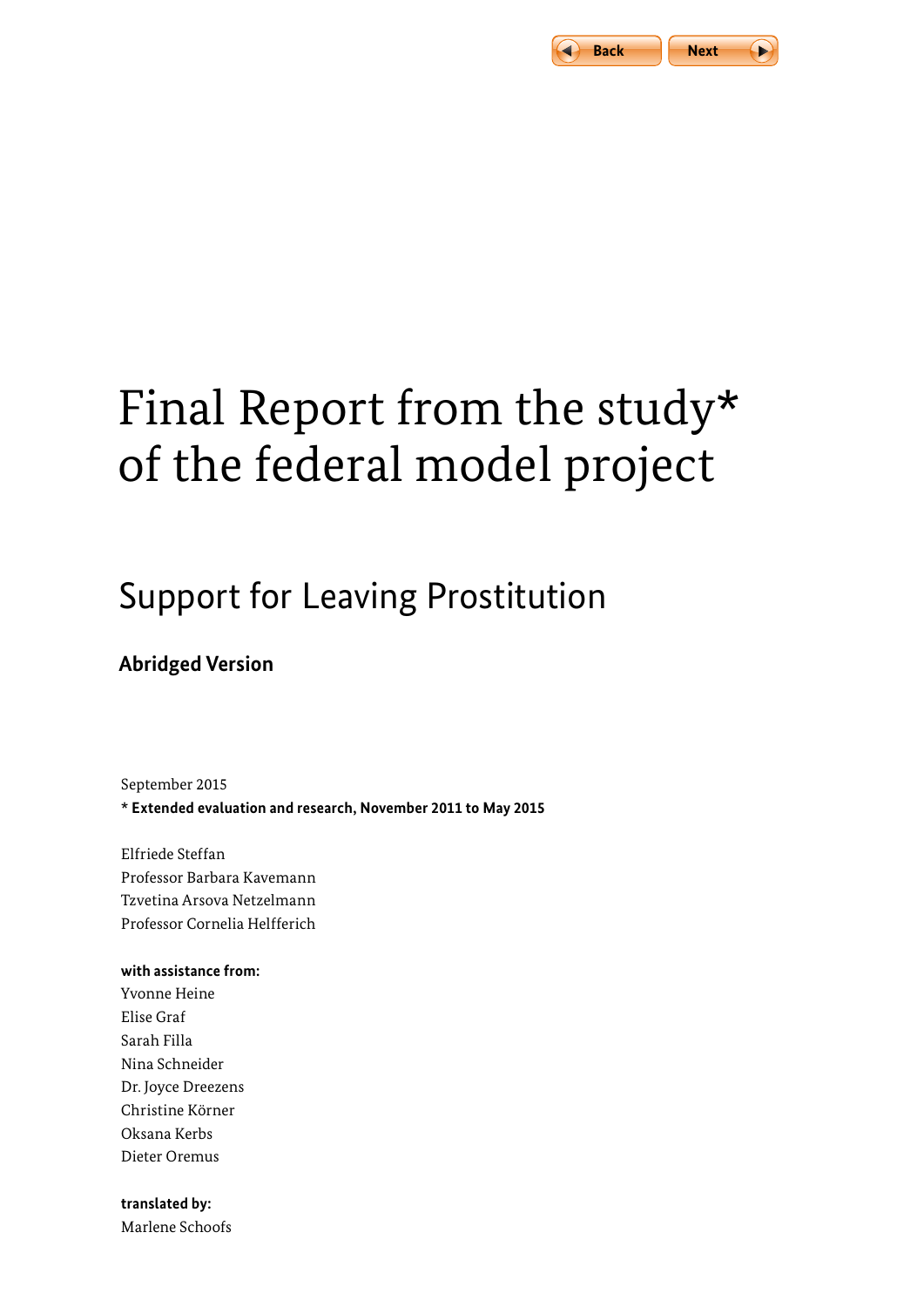

**A** Back



A

## Contents

|      |                                                                               |    | $\overline{4}$ |  |  |
|------|-------------------------------------------------------------------------------|----|----------------|--|--|
| I.   | Key results from the report on the federal model project                      |    |                |  |  |
| II.  |                                                                               |    |                |  |  |
|      | 2.1                                                                           |    | 6              |  |  |
|      | 2.2                                                                           |    | $\overline{7}$ |  |  |
|      | 2.3                                                                           |    | 8              |  |  |
| III. |                                                                               |    |                |  |  |
|      | 3.1                                                                           |    | 11             |  |  |
|      | 3.2                                                                           |    | 13             |  |  |
|      | 3.3                                                                           |    | 14             |  |  |
|      | 3.4                                                                           |    | 16             |  |  |
|      | 3.5                                                                           |    | 17             |  |  |
|      | 3.6                                                                           |    | 19             |  |  |
|      | IV. "Bridge over troubled water" - what sex workers face, and what helps them |    |                |  |  |
|      |                                                                               | 21 |                |  |  |
|      | 4.1                                                                           |    | 21             |  |  |
|      | 4.2                                                                           |    | 23             |  |  |
|      | 4.3                                                                           |    | 28             |  |  |
| V.   |                                                                               |    | 33             |  |  |
|      |                                                                               |    | 36             |  |  |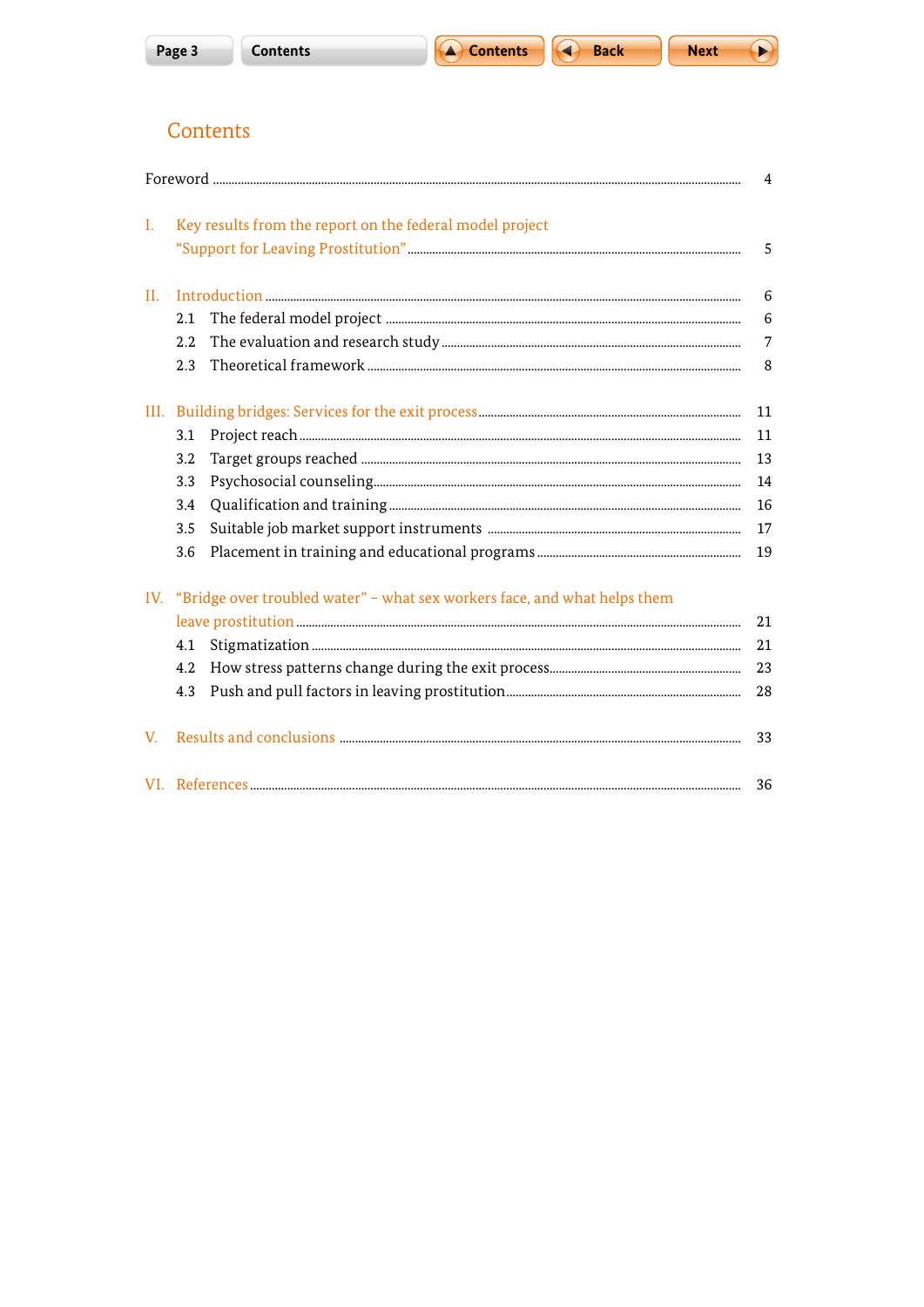

## <span id="page-3-0"></span>Foreword

This is the abridged version of the final report from the extended evaluation and research study (*wissenschaftliche Begleitung*) commissioned for the federal model project "Support for Leaving Prostitution" and carried out by SPI Forschung gGmbH in Berlin and the Sozialwissenschaftliches FrauenForschungsInstitut in Freiburg (SoFFi F.). The evaluation and research commenced on 1 November 2011, approximately two years after the start of the model project, and went on for three years and seven months, ending on 31 May 2015.

The aim of the evaluation and research study was to gain information and knowledge. It sought to capture facets of reality – sex workers' lives and working conditions and the factors that help them leave prostitution – and to make the results available for practical action and policy decisions. Contact to the sex workers in this report was made via specialized counseling centers offering programs for leaving prostitution. Our research therefore focused on the views of those seeking to stop doing sex work, and as such makes no statements about this work in general.

A word on our own role: the right place for those doing scientific research is "betwixt and between". This place can be quite uncomfortable. It is important to develop an unbiased view and – especially with respect to this particular topic – to not be co-opted by any side or set of interests in the polarized debate on prostitution.

We would like to thank the interviewees for their willingness to speak with us, the staff members of the model project and their partner organizations for their constructive support and willingness to provide information about their day-to-day work, and the Federal Ministry (BMFSFJ) for entrusting us with carrying out this study.

The SPI/SoFFi F. evaluation and research team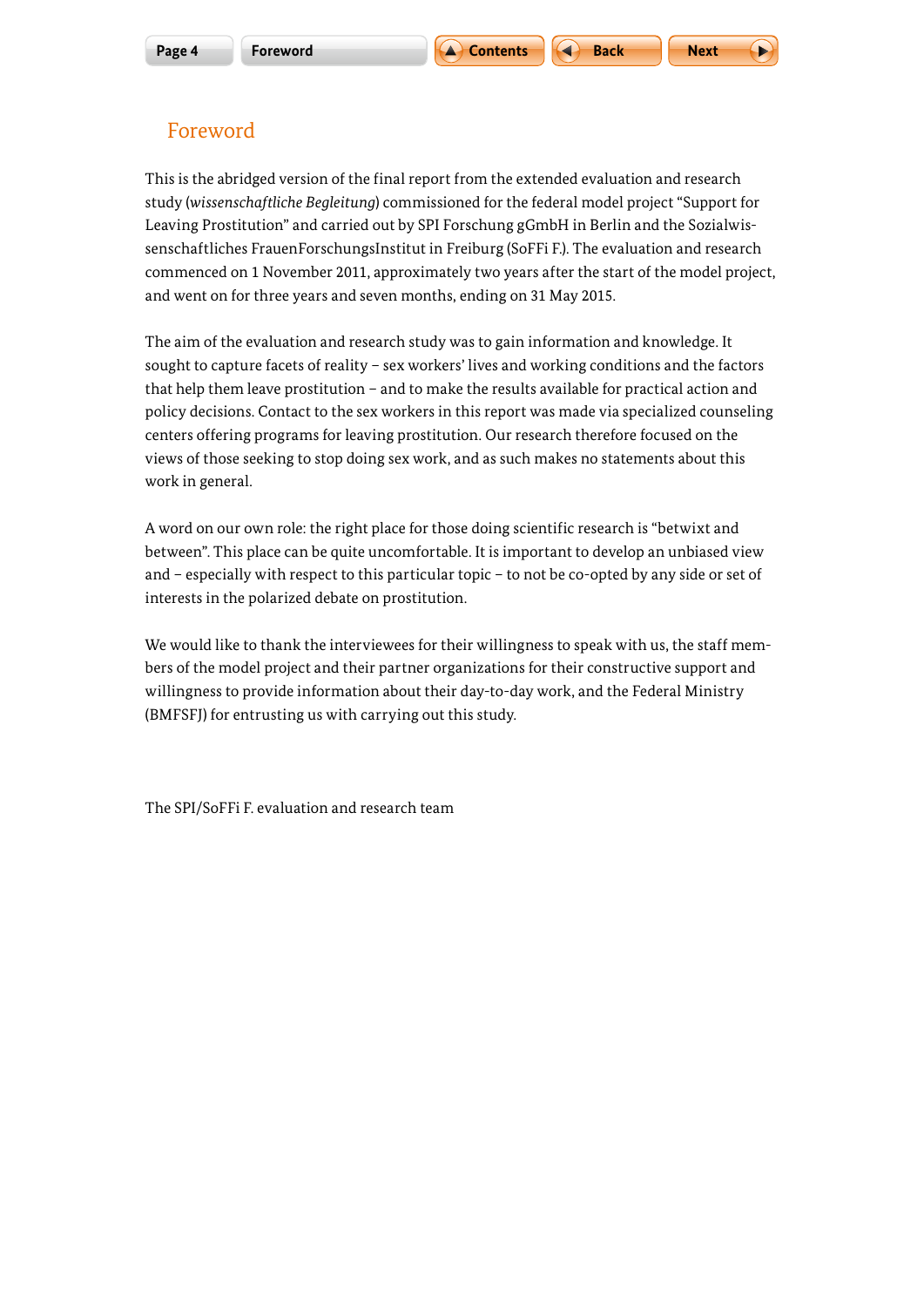$$
\mathsf{Next} \quad \ \ \big(
$$

ь

<span id="page-4-0"></span>**I.** Key results from the report on the federal model project "Support for Leaving Prostitution"

This evaluation of the federal model project clearly shows that sex workers face stigmatization and exclusion. As long as that remains the case, specific counseling and support programs will be needed to reach this target group and work with them in open and non-judgmental ways.

The work at the three locations of the federal model project demonstrated in impressive form how the processes of leaving prostitution and embarking on new pathways can succeed by means of: 1) individual support and assistance for clients; and 2) close cooperation among specialized counseling centers, exit programs, and training institutes including job centers.

Results from the different regions of this model project indicate that at least one in ten of all sex workers depends on counseling and support to take new personal and career paths.

For further results and conclusions, see section 5 of this abridged version of the final report.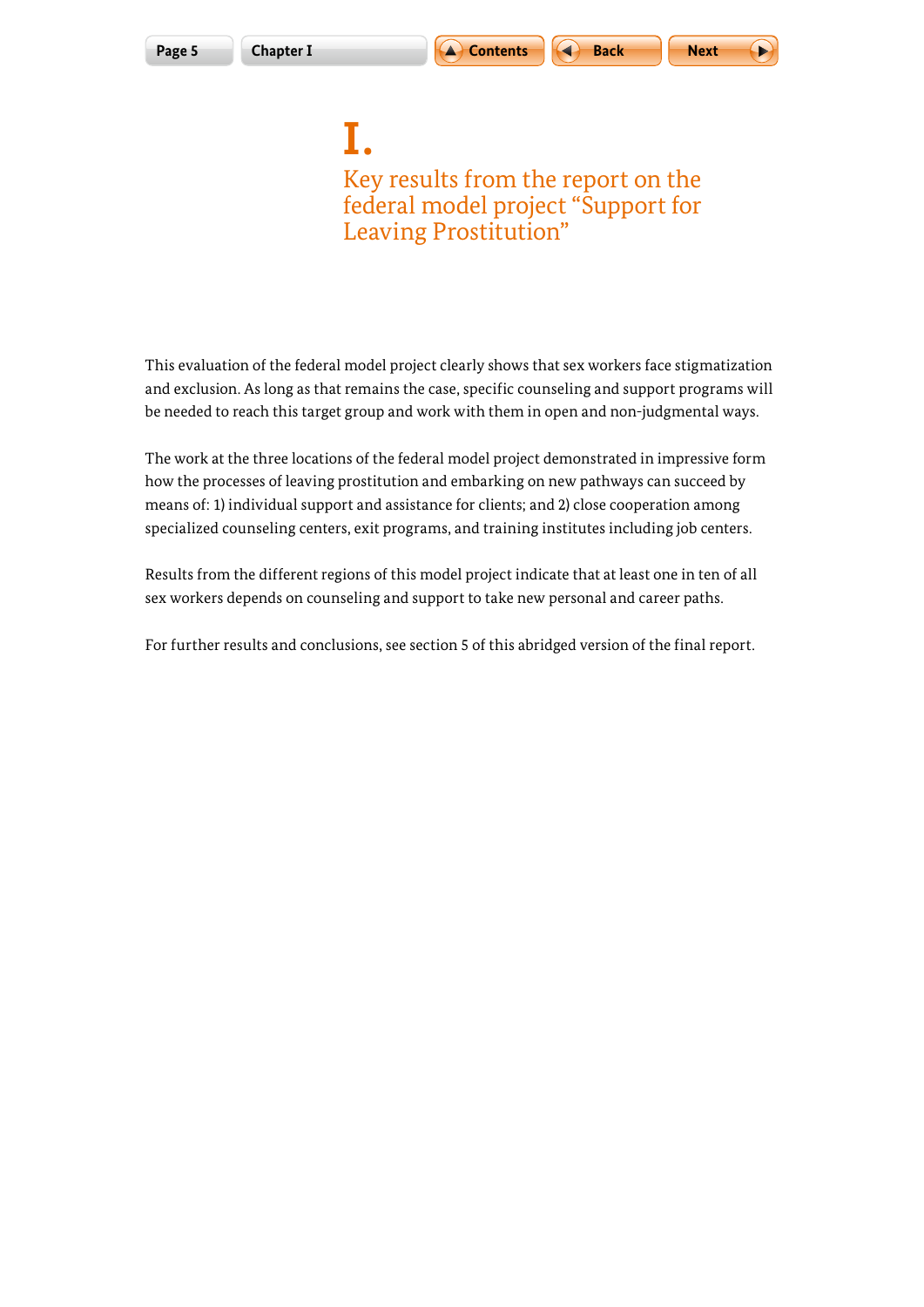

## <span id="page-5-0"></span>**II. Introduction**

## 2.1 The federal model project

Women and men who seek to leave prostitution<sup>1</sup> and need support in doing so form a very heterogeneous group, which means that very different types of support are needed. To gain a more precise picture of these needs, and to test possible support programs on a model basis, the Federal Ministry for Family Affairs, Senior Citizens, Women and Youth (BMFSFJ) commissioned the "Support for Leaving Prostitution" (*Unterstützung des Ausstiegs aus der Prostitution*) project at three locations in Germany for a five-year period from 2009 through 2014. This project was expected to create and test support structures that address the circumstances of the target group and the specific features of the exit or transition processes. At the same time, it was to systematically expand joint efforts with job market integration programs to facilitate access and make better use of these programs' instruments and specialized expertise for the target group.

A major impetus for this model project came from the Report by the Federal Government on the Impact of the Act Regulating the Legal Situation of Prostitutes (Prostitution Act) (BMFSFJ 2007a),<sup>2</sup> which was also commissioned by the Federal Ministry for Family Affairs, Senior Citizens, Women and Youth (BMFSFJ) and supplemented by an evaluation of support programs for leaving prostitution. This evaluation clearly showed that in 2007, essentially no exit-support programs existed on the state level in Germany and only occasionally on the municipal level (BMFSFJ 2007b).

The three locations at which the model project took place (Berlin, Nuremberg, Freiburg/Kehl) have different prostitution milieus and support structures. They were selected with the intent of applying the project results to other regions with similar respective profiles. The model project used different approaches and methods at the three locations.

<sup>1</sup> The terms used in this report reflect our actual experience in studying the model project. We therefore speak of a personal and professional "transition" when sex workers seek new pathways that do not strictly break with their past. We use "exit" when they seek an immediate break. We use the term "milieu", because it precisely reflects what we studied: from the perspective of our interviewees, we cannot discern a sex work "industry" with transparent structures as in other sectors. We use "clients" to refer to individuals in the counseling process and "participants" for those attending courses. Unless otherwise indicated, all of these individuals are female. And finally, we use the terms "sex worker" and "prostitute" synonymously.

<sup>2</sup> Available in English at: [http://www.bmfsfj.de/RedaktionBMFSFJ/Broschuerenstelle/Pdf-Anlagen/](http://www.bmfsfj.de/RedaktionBMFSFJ/Broschuerenstelle/Pdf-Anlagen/bericht-der-br-zum-prostg-englisch,property=pdf,bereich=bmfsfj,sprache=en,rwb=true.pdf) [bericht-der-br-zum-prostg-englisch,property=pdf,bereich=bmfsfj,sprache=en,rwb=true.pdf](http://www.bmfsfj.de/RedaktionBMFSFJ/Broschuerenstelle/Pdf-Anlagen/bericht-der-br-zum-prostg-englisch,property=pdf,bereich=bmfsfj,sprache=en,rwb=true.pdf)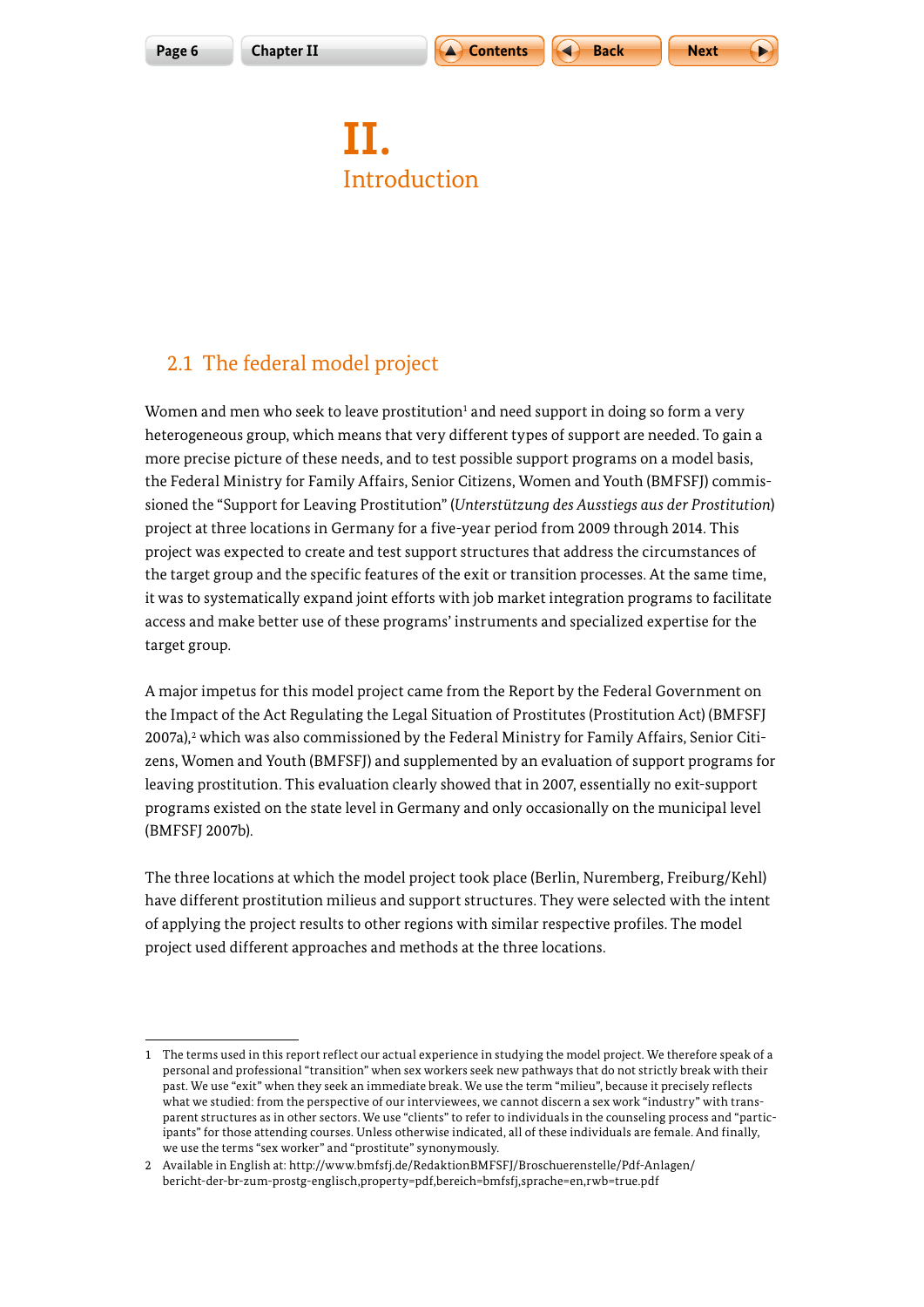<span id="page-6-0"></span>In Berlin, a large city of around 3.5 million inhabitants with a pronounced prostitution milieu, the federal model project sponsored the DIWA project run jointly by Hydra e.V., a counseling center with many years of extensive access to the target group, and Goldnetz e.V., a job training and integration service with experience serving groups with special needs. For the DIWA project, Hydra's social workers contacted the participants and provided psychosocial counseling and support, while Goldnetz arranged job qualification and preparation programs.

In Nuremberg, a medium-sized city and metropolitan administrative center with a traditional prostitution milieu, the federal model project supported the OPERA project. It too was based on the work of a long-term counseling center for prostitutes, KASSANDRA e.V., which set up a training center at a different location from its counseling facilities. In addition to counseling and training services, OPERA also provided a social meeting space for its clients.

In the Freiburg/Kehl region, which combines an urban setting with a semi-rural area along the French border, the federal model project supported the Diakonisches Werk (aid organization of the Protestant Church). This area had not had any prostitution-specific counseling centers before. The P.I.N.K. project provided individual counseling and support for sex workers in the city of Freiburg plus the border town of Kehl and the surrounding district of Ortenau.

## 2.2 The evaluation and research study

The extended evaluation and research study (*wissenschaftliche Begleitung*) carried out by the consortium of SoFFI F. and SPI Forschung gGmbH was commissioned to monitor the processes and evaluate the results of the federal model project. Its first task was to evaluate the project itself, by applying specific criteria to assess the work at the three locations and make recommendations for practice. Its second task consisted of process control, expert consultancy and support, and steering-group coordination. It also established an advisory council of national and regional experts to critically monitor the evaluation work.

The study's key questions were the following:

- What are the location-specific framework conditions, and how important are they for designing and implementing the respective project strategies?
- Which target groups are reached, and what are the successful ways of doing so?
- **I** What social, professional, and biographical background conditions do the clients bring to the project?
- What individual and structural obstacles are there to receiving public assistance and job training, and how can they be overcome?
- What need for support can be defined, and what programs cover this need?
- Do the programs at the three locations address clients' background conditions?
- Do existing job market instruments meet the needs of this target group?
- Do the support and training measures have a sustainable effect?

Based on these questions, qualitative and quantitative survey instruments were developed, as well as a joint project instrument called "Defining, measuring and presenting success" that established criteria and indicators along with measurement tools and sources (quantitative and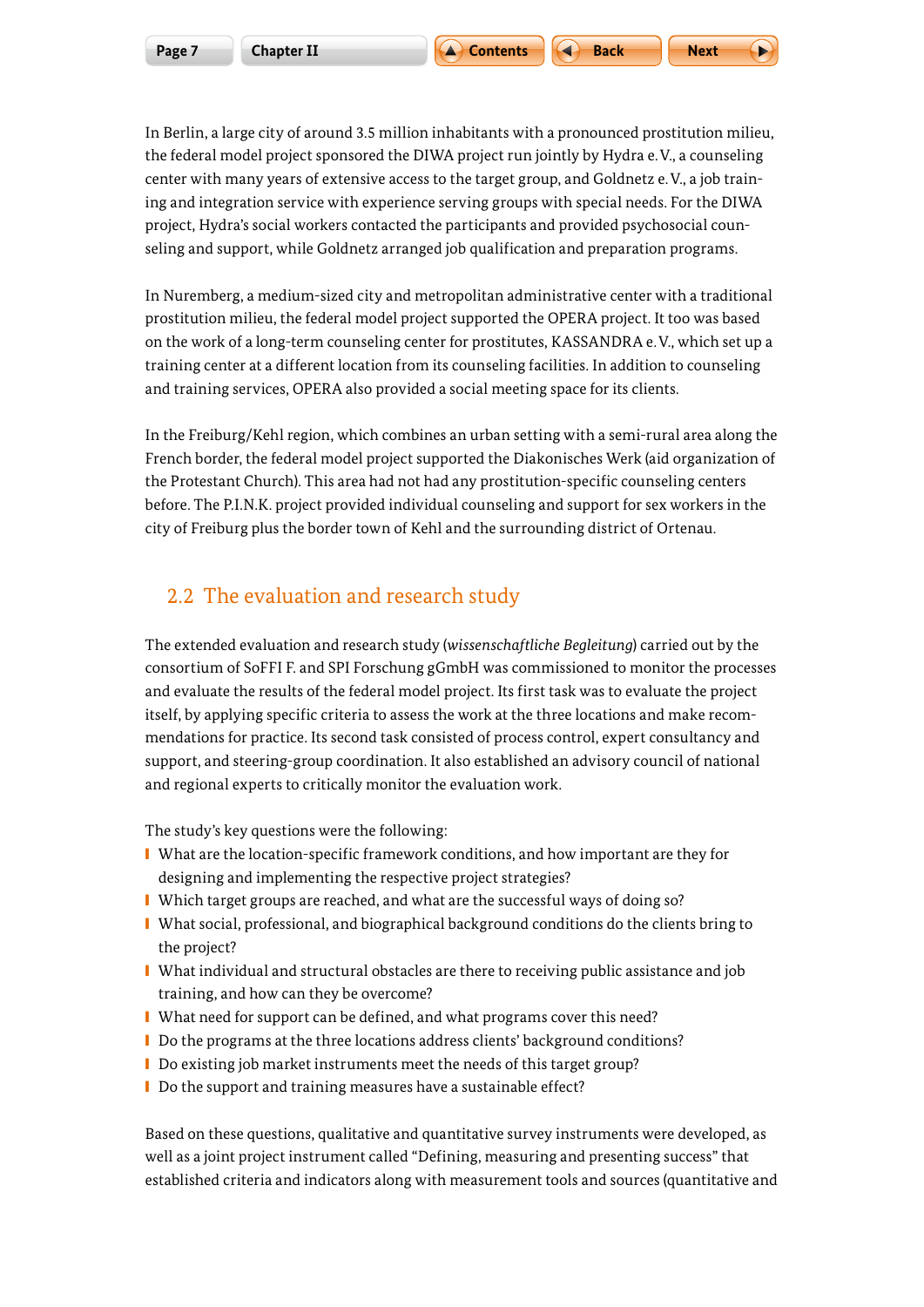<span id="page-7-0"></span>qualitative processes). The criteria for success are presented in detail in the unabridged version of this final report.

The following data were collected:

- **I** Reports from the three project locations and processed material from the steering group and the advisory council
- 29 semi-narrative interviews at two points in time with 20 sex workers in the process of leaving prostitution with or without support from the model project
- 20 guideline-based interviews with 11 project staff members
- 22 interviews with experts from different fields: job placement, training institutes, immigration authorities, public health agencies, welfare organization, regional and municipal policy makers
- 12 subsequent interviews with entities external to the project: specialized counseling centers for prostitutes, specialized counseling centers for victims of human trafficking, public health agencies, occupational training providers, Caritas and Diakonisches Werk offices, projects for leaving prostitution
- Socio-demographic and project-specific data in an Internet-supported documentation system for 256 cases

## 2.3 Theoretical framework

#### 2.3.1 Current state of research

There is widespread public debate on sex work in Germany in 2015, but there have been comparatively few empirical studies. Moreover, most of the studies in Germany have been done without many resources and therefore are of limited scope and not widely known (Döhring 2014). Current international research often concentrates on street-level prostitution and on the interface between sex work and drug use, and seldom covers the overall and very complex spectrum of sex work. To provide a background for our results, this section looks at recent literature on exiting and transitioning from sex work.

The following studies take a more detailed look at sex work as an **occupation**: Ward and Day (2006) provide important information on the exit motives and associated opportunities, both used and unused, for sex workers in London. Leopold and Steffan (1997) analyze the social and psychological situations of 260 sex workers in Germany during the exit process, showing high levels of social and psychological stress and a strong need for support. Dalla and Williamson (2010) identify four different exit models from street-level prostitution. Bilardi et al. (2011) focus on sex workers' level of satisfaction with their work

**Motives for leaving** prostitution are extremely heterogeneous and complex, and exit programs can only be effective if they meet these different needs (Leopold and Steffan 1997; Steffan and Kerschl 2004; Mayhew and Mossman 2007; BMFSFJ 2007b; Kavemann and Fischer 2006; Hester and Westmarland 2004).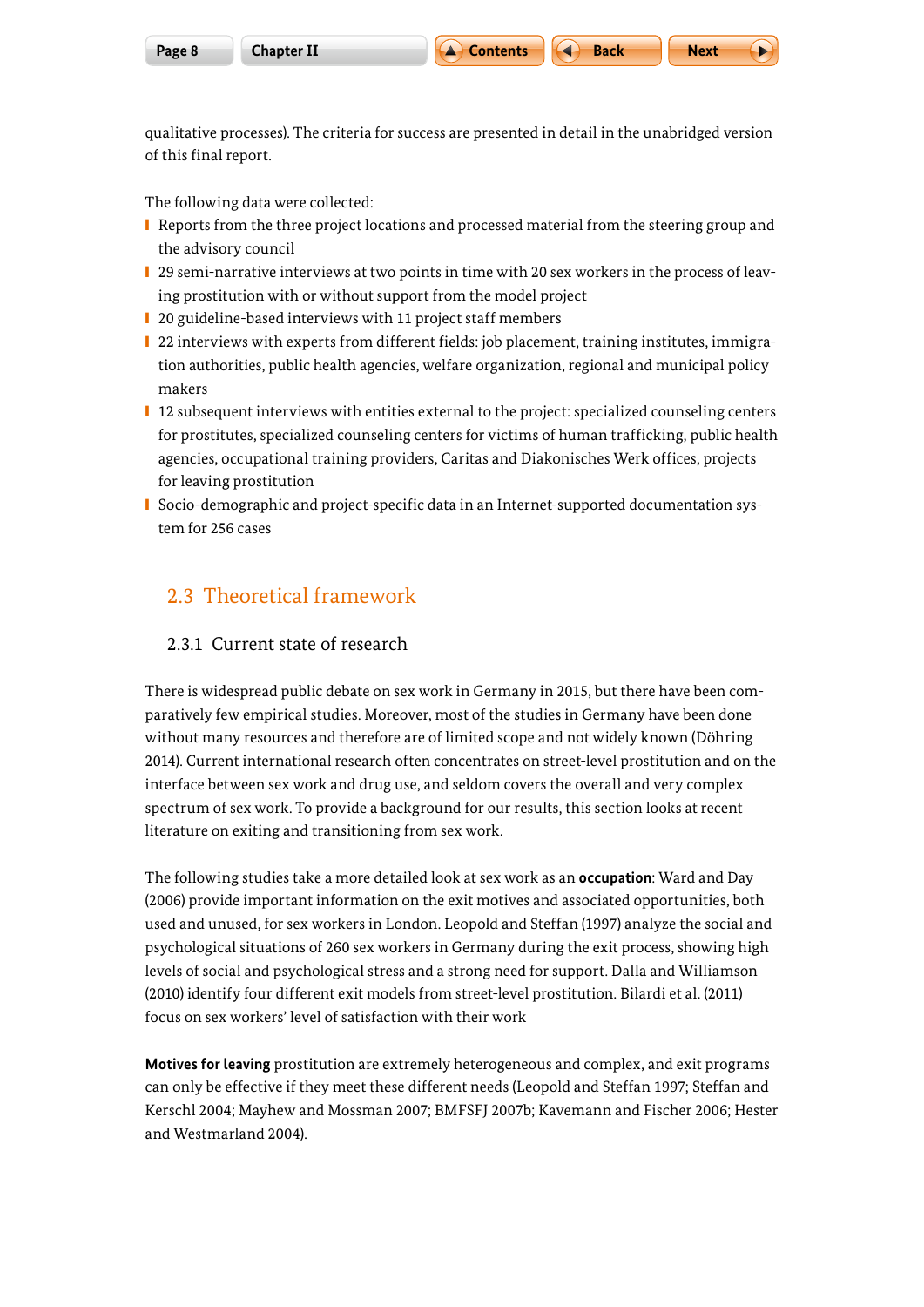Some studies focus on the **life histories** of women in prostitution, and find connections to abuse or other hardships in childhood (Roe-Sepowitz 2012; Mayhew and Mossman 2007). Positive motives for entering prostitution include examples set by other sex workers and the desire for flexible working times, and above all the expectation of greater income than from other unqualified jobs (Mayhew and Mossman 2007).

National and international literature point largely to **economic motives** for both entering and leaving prostitution (Leopold and Steffan 1997; Gangoli and Westmarland 2006; Svanström 2006; Strobl 2006). For many women, however, the primary reason for wanting to leave prostitution seems to derive from mental, physical, and/or economic burn-out (Leopold und Steffan 1997).

The international literature emphasizes the importance of individual, comprehensive, exit support programs that include ways of coping with social marginalization as well as stabilization and support mechanisms for vulnerable target groups (Bury 2011, Oselin 2014). Mayhew and Mossman (2007) studied the exit motivations of sex workers in New Zealand, and present several models described as best practice. Finally, of note is the overview of studies on sex work from Spice (2007), as well as the recent publication from University College of London/UCL Institute of Health Equity (2014) which summarizes studies of sex workers' health, of support programs, and of exit strategies and their results. These works highlight the significance of stigmatization, as well as of racism in the case of migrants.

#### 2.3.2 Identity constructs and stigma

Studies on the conditions needed to leave prostitution address not only practical concerns for support programs, but also theoretical issues such as identity constructs, stigma, push and pull factors, and notions of a "good life". Our analysis also addresses some of these.

Cimino (2012) examines the interaction of individual and social components, and highlights "agency" as a factor that must be present for a transition to succeed. The "whore stigma" (*Hurenstigma*) has recently been the object of intensive discussion. Many authors suggest that because no social value is attached to prostitution, sex workers are stigmatized and excluded from access to support (Sanders 2007, Macioti 2014). A common double set of problems found in prostitution consists of stigmatization as a sex worker and discrimination as a migrant.

Many studies refer to Goffman's ground-breaking sociological analysis of stigmatization (1963). He describes stigma as an attribute by which individuals are considered "not normal" – and which also taints and discredits their social identity. In the case of sex workers, the devaluation and exclusion they face thwarts or greatly impedes their efforts to take up other occupations. For Link and Phelan (2001), the attribute or label as such is not the stigma but rather the complex of negative interpretations thereof, plus the social rejection based on this interpretive framework. Individuals who face stigmatization have to organize their lives such that they do not constantly encounter these stressful situations, or such that the people close to them also face the stigma. This requires stigma management (Goffman 1963) for all parts of daily life. For sex workers it means having to present different versions of their identity and employment in different contexts or everyday parts of their lives.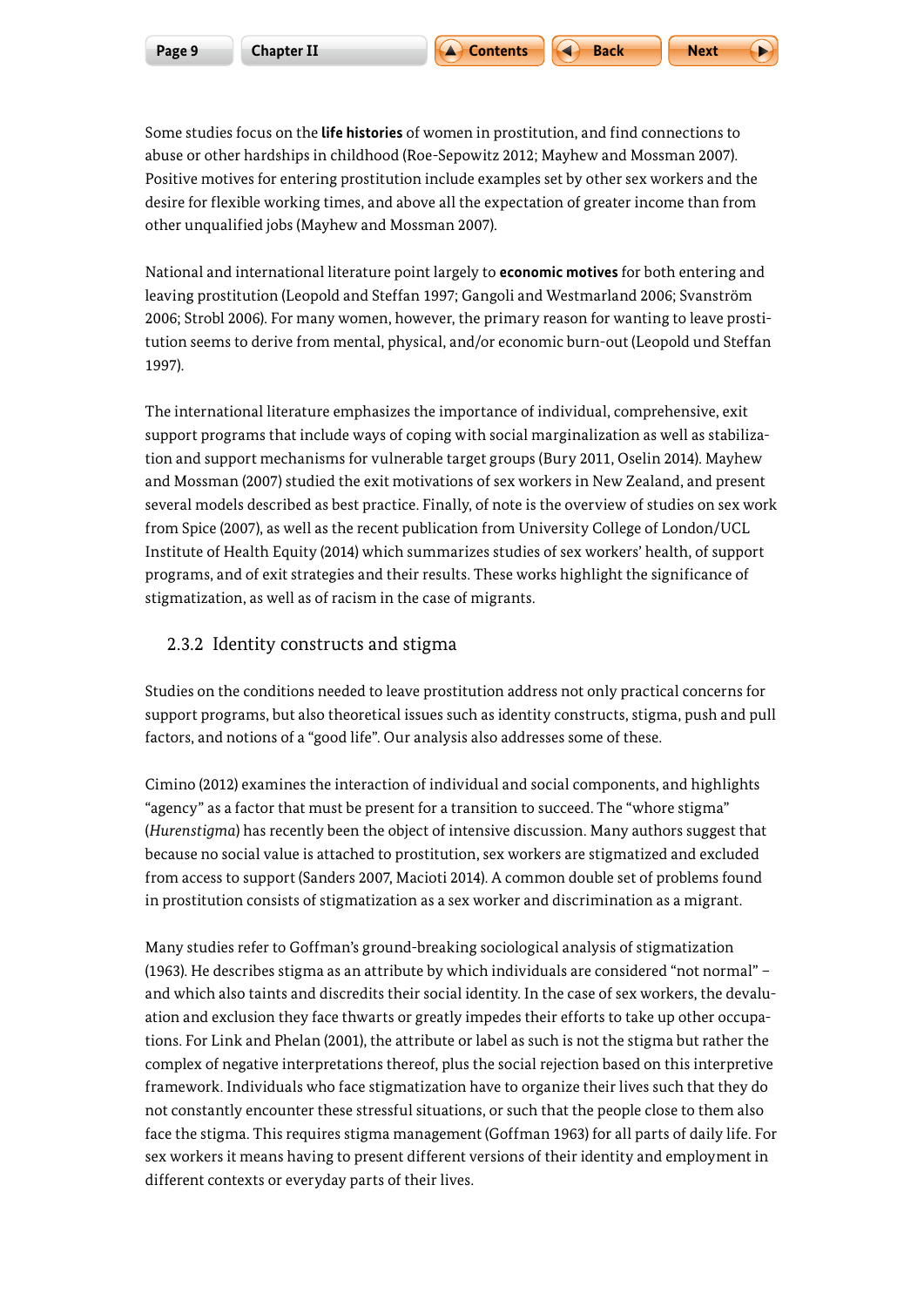prevent or impede social inclusion, but also damage mental health (ibid. p. 602). When sex workers internalize the social devaluation of their work, they also devalue themselves as people, which directly affects their self-esteem and identity. This blurs the difference between who they are and what they do.

In a study of 24 British sex workers, Dodsworth (2012) concludes that adverse or damaging childhood experiences play a role in coping with the stresses of sex work. She identifies three groups of sex workers: 1) "it's who I am"; 2) "it's what I do"; and 3) "I can't let it be who I am". She concludes that the ability to leave sex work depends on whether the individual finds support and approval, whether the feeling of being "different" leads to a sense of defeat or strengthened resolve, whether coping mechanisms are helpful or maladaptive, and – very key – whether the individual can experience a "secure base" in whatever form (ibid. p. 532). These findings provide valuable pointers for the content of counseling sessions and for the personal relationship between the counselor and the sex worker. When they contact prostitution-specific counseling centers, sex workers can be open about their type of work, because they are neither discredited nor discreditable there. The center as a place, the counselor as a person, and the program as a combination of information and relationship build a bridge between the world of sex work and the "conventional" world (*bürgerliche Welt* – Petzold 2003).

Petzold's concept of "social worlds" (2003, p. 1) provides an explanatory framework for the transition from sex work to the "conventional world" (*bürgerliche Welt*). He notes that identity arises not only in an individual's interaction with social groups or society, but also in a lifelong dynamic process "constituted in large part by the assignment of attributes, abilities, etc. by others and by the perception and assessment of such assignments" (ibid. p. 8). As such, sex workers' identity arises from their interaction with the world of sex work on the one hand, and from the associated labels on the other. When leaving this work, they seek another identity and integration in other social groups – another social world. The labels that link each individual to her earlier identity, however, do not disappear; they kick into effect again as soon as the past becomes known. Leaving prostitution should therefore be understood not only as a transition to a different type of activity but also as a deep-seated process in which sex workers must be flexible and skilled in shaping their identities in stigmatizing, exclusionary environments.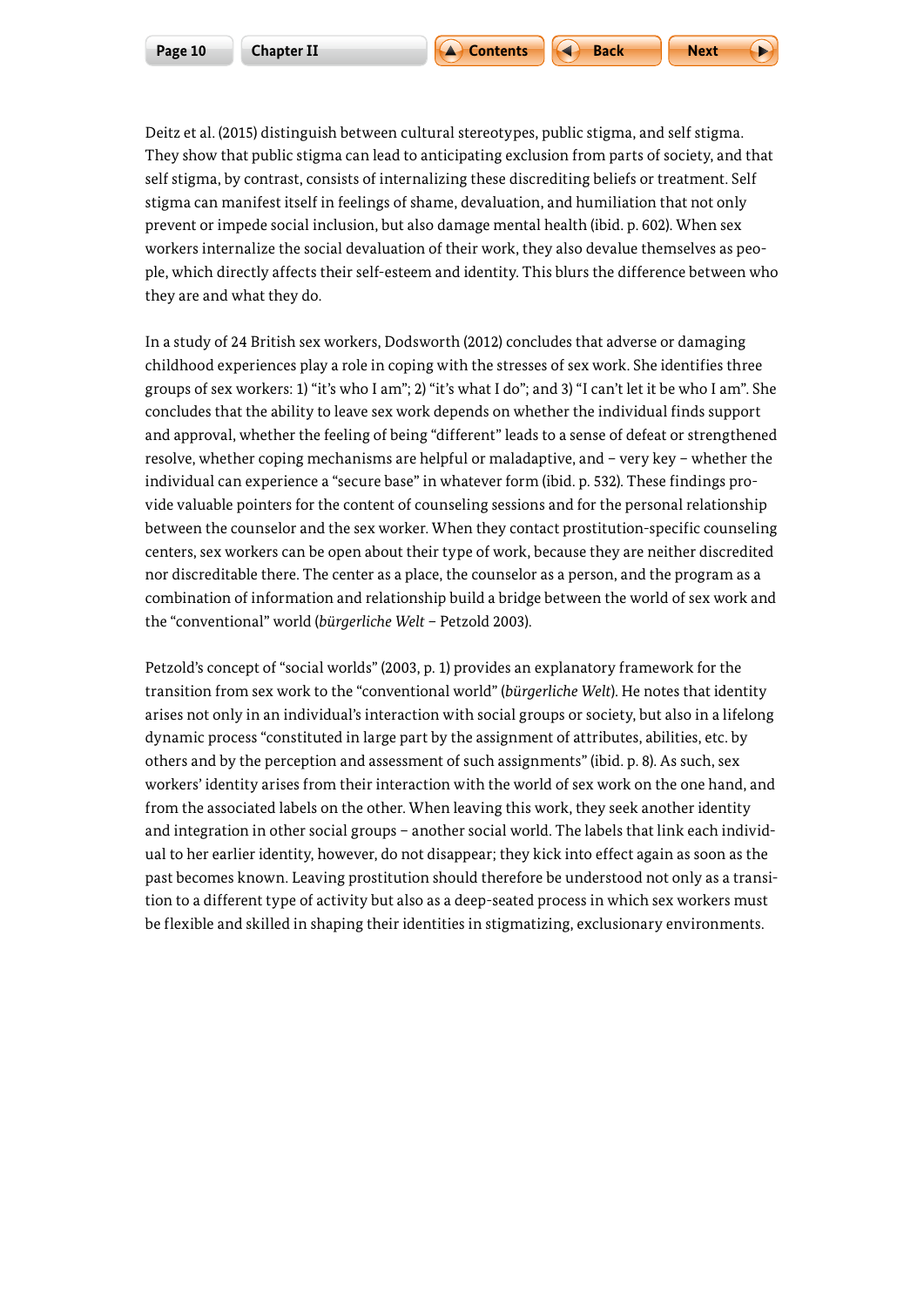

## <span id="page-10-0"></span>**III.** Building bridges: Services for the exit process

The support programs in the federal model project reached their target group by means of publicity or low-threshold outreach. Their facilities were open to anyone with direct experience in sex work; they did not require individuals to be leaving the work or seeking to do so. The basic offer consisted of psychosocial counseling, plus accompaniment to institutions and government agencies. An additional focus was placed on building local or regional networks to support the exit process for the target group. For job training and placement, the three locations either offered their own services or arranged the services of other providers.

## 3.1 Project reach

The federal model project was run at locations with very different traditions and milieus of sex work as well as support structures. The estimated number of sex workers at the three locations ranged from 420 to 8,000, and the milieus ranged from red-light streets/districts to open street-based work. The percentage of women from new EU countries rose at all the locations, although not necessarily the estimated number of sex workers overall.<sup>3</sup>

The publicity strategies at the three locations consisted primarily of outreach,4 followed by referrals from other organizations or institutions, and only then by advertisements in tabloids and online. In Nuremberg and the neighboring cities of Fürth and Erlangen, the project was publicized as part of regular street work by the KASSANDRA specialized counseling center and the public health agency. At the Freiburg/Kehl location with additional responsibility for the southern part of the state of Baden and the district of Ortenau including the border area to France, outreach was done in connection with other projects (e.g. AIDS programs, public health agencies, and the FreiJa counseling center for victims of human trafficking). This was the only option due to the lack of specialized counseling centers in the area at that time. In the large city of Berlin, the project's outreach was limited in scope due to the widely distributed and diffuse milieu, plus the limited personnel resources at the Hydra specialized counseling center which allow only one visit per establishment per year. Experts from other relevant projects and public health agencies interviewed for this study also emphasized the importance of outreach for making contact with sex workers and for publicizing programs. More recent means of electronic contact (e. g. smartphone apps) unfortunately could not be tested in the course of this model project.<sup>5</sup>

<sup>3</sup> Estimates in Berlin and Nuremberg are similar to those from the 1990s (Leopold et al. 1994)

<sup>4</sup> See also Steffan and Arsova Netzelmann (2015)

<sup>5</sup> e. g. the Madonna counseling center for sex workers in Bochum (MGEPA 148 2014, p. 23, [www.lola-nrw.de\)](http://www.lola-nrw.de)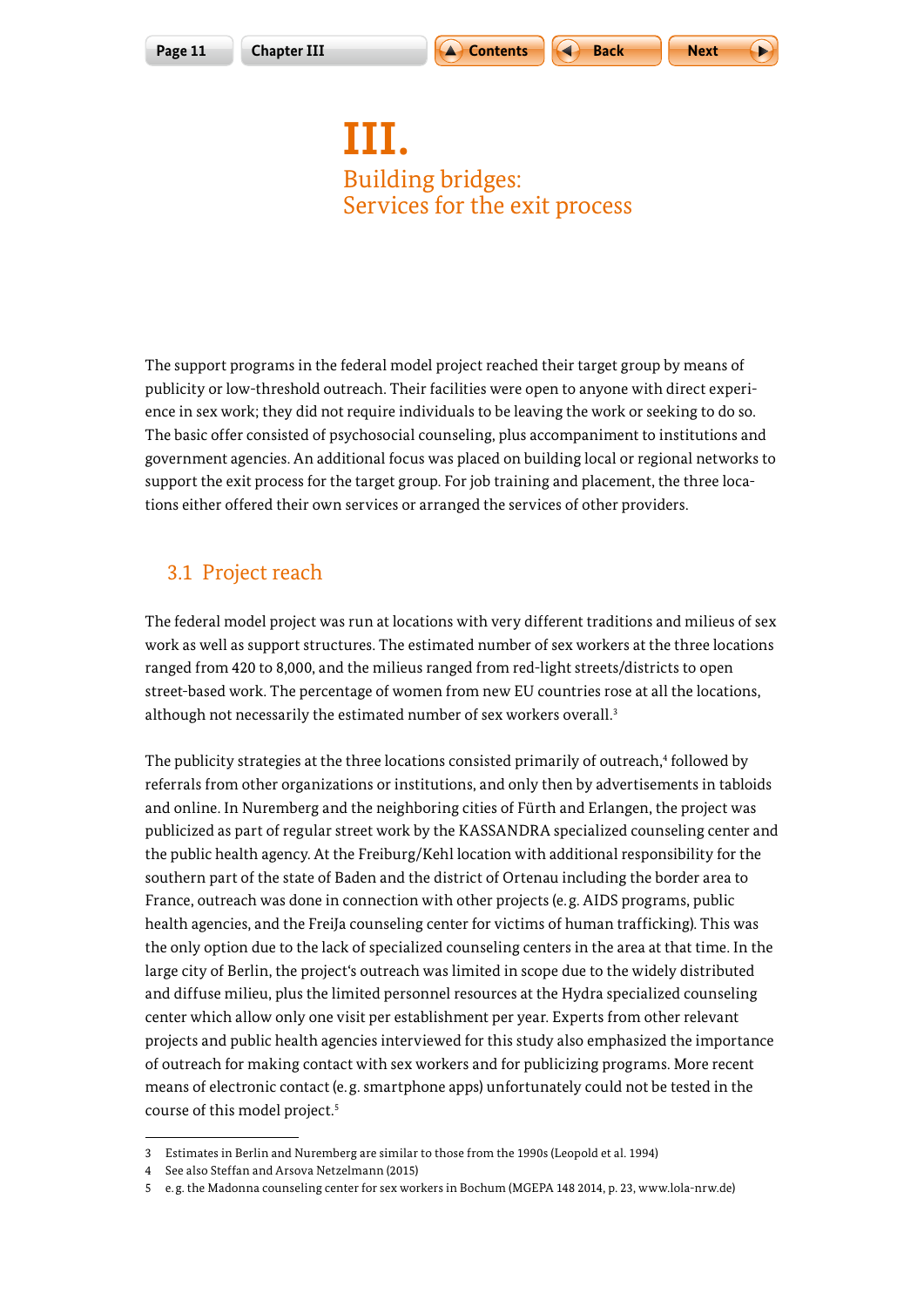This study assumes that each location has a comparable need for counseling and support. We have therefore calculated the reach of the three subprojects based on the respective estimated overall number of persons involved in sex work at that location.

#### **Fig. 1: Project reach**

| Project:<br>location                               | Overall number of sex workers (2014 esti-<br>$mates$ <sup>*</sup>                                                                                                              | <b>Number of clients</b><br>reached (end of 2014) | <b>Project reach</b>                  |
|----------------------------------------------------|--------------------------------------------------------------------------------------------------------------------------------------------------------------------------------|---------------------------------------------------|---------------------------------------|
| DIWA: Berlin                                       | 6,000 to 8,000 sex workers in the city of Berlin<br>Estimates from Hydra, police, and public<br>health agency                                                                  | Reached: 126<br>Cases documented: 71              | approx. $1$ in $48-63$<br>sex workers |
| OPERA:<br>Nuremberg                                | 1,200 to 1,500 sex workers in the Nuremberg<br>administrative area<br>Estimates from police, public health agency,<br>and KASSANDRA                                            | Reached: 142<br>Cases documented: 103             | approx. $1$ in $9-10$<br>sex workers  |
| P.I.N.K.<br>Freiburg, Kehl,<br>Ortenau<br>district | 420-600 sex workers in Freiburg and the<br>border region to France<br>Estimates from P.I.N.K., city of Freiburg, AIDS<br>counseling in Offenburg and French partner<br>project | Reached: 94<br>Cases documented: 82               | approx. $1$ in $4-6$<br>sex workers   |

*\* These estimates do not take usual milieu-based fluctuations into account. However, we assume this is similar overall and thus comparable.* 

*source: Final report (unabridged) from the study of the federal model project "Support for Leaving Prostitution", May 2015*

These figures show the different reaches of the project at its different locations. Some distortions may be assumed, however, which we describe below:

In Berlin, we assume that the project reached a lower percentage of sex workers seeking support than at the other two locations, and that some sex workers turn to other projects and facilities. These include the city's public health agencies, which also do outreach and offer comprehensive counseling and services for this target group. For **Berlin**, we therefore assume that the **DIWA project underreports the number of sex workers seeking support.**

In Freiburg and Kehl, the personnel at P.I.N.K. were the only counselors on the subject of sex work. They had to address all the concerns of these workers, and could not refer them elsewhere. For **Freiburg including southern Baden and the Ortenau district**, we therefore assume that the **P.I.N.K. project over-reports the number of sex workers seeking support.**

In Nuremberg, the project divided its responsibilities between the KASSANDRA counseling center and the OPERA job training and exit program. The city also has a clear structure to its social outreach work, and clear access to the sex work milieu. For Nuremberg, we therefore assume that the **OPERA project's support and counseling for sex workers seeking new personal and career pathways is approximately equal to the need.**

The research group recommends that for each area, regional infrastructure planning should assume that at least one in ten sex workers currently active is in need of counseling and support for personal and/or career transition.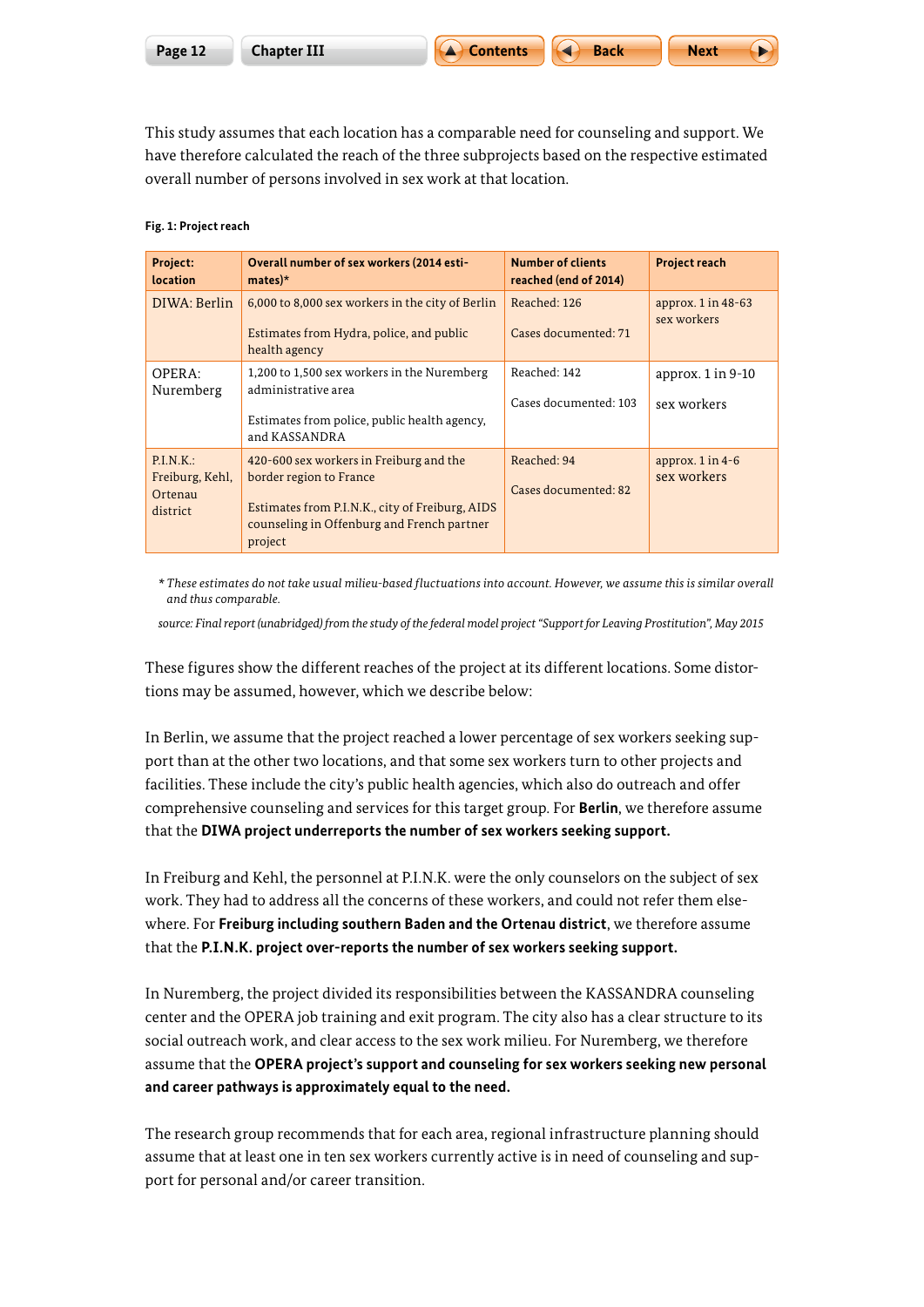$$
\blacksquare \blacksquare
$$
 Next

## <span id="page-12-0"></span>3.2 Target groups reached

At the end of the project, case data had been documented for 256 of the 362 clients (70 %). The general characteristics of this group at the start of counseling were as follows:

Most of the clients were female (241), with data from only nine men and four trans persons. They ranged in age from 18 to 59 on first contact with the counseling centers, with an average age of 30 and the 25-34 year group most frequently represented.

Most of the clients did not have partners. More than half had children – predominately minors. Just under 39 % had German citizenship. All the other citizenships were distributed primarily among old and new EU countries, with only a few from non-EU countries. Of the clients with non-German citizenship, more than half had arrived in Germany since the latest expansion of the EU (2004 and 2007). Around 27 % – mainly non-German citizens – did not have health insurance.

Their educational levels showed a similar distribution to that of the German population at large, with one exception: the percentage of those without a school-leaving certificate was substantially higher, at 17.2 % (German population: 3.8 %) (Destatis 2015).





Fifteen percent of the documented cases did not have housing at the start of the counseling period. Most of this group lived in brothels, sex work apartments, or hotels which they would have to leave upon leaving prostitution. More than half of these clients at the start of the counseling period had financial resources for only up to six months, or in some cases not at all. Their livelihood came primarily from their current activity (predominately sex work) and social welfare..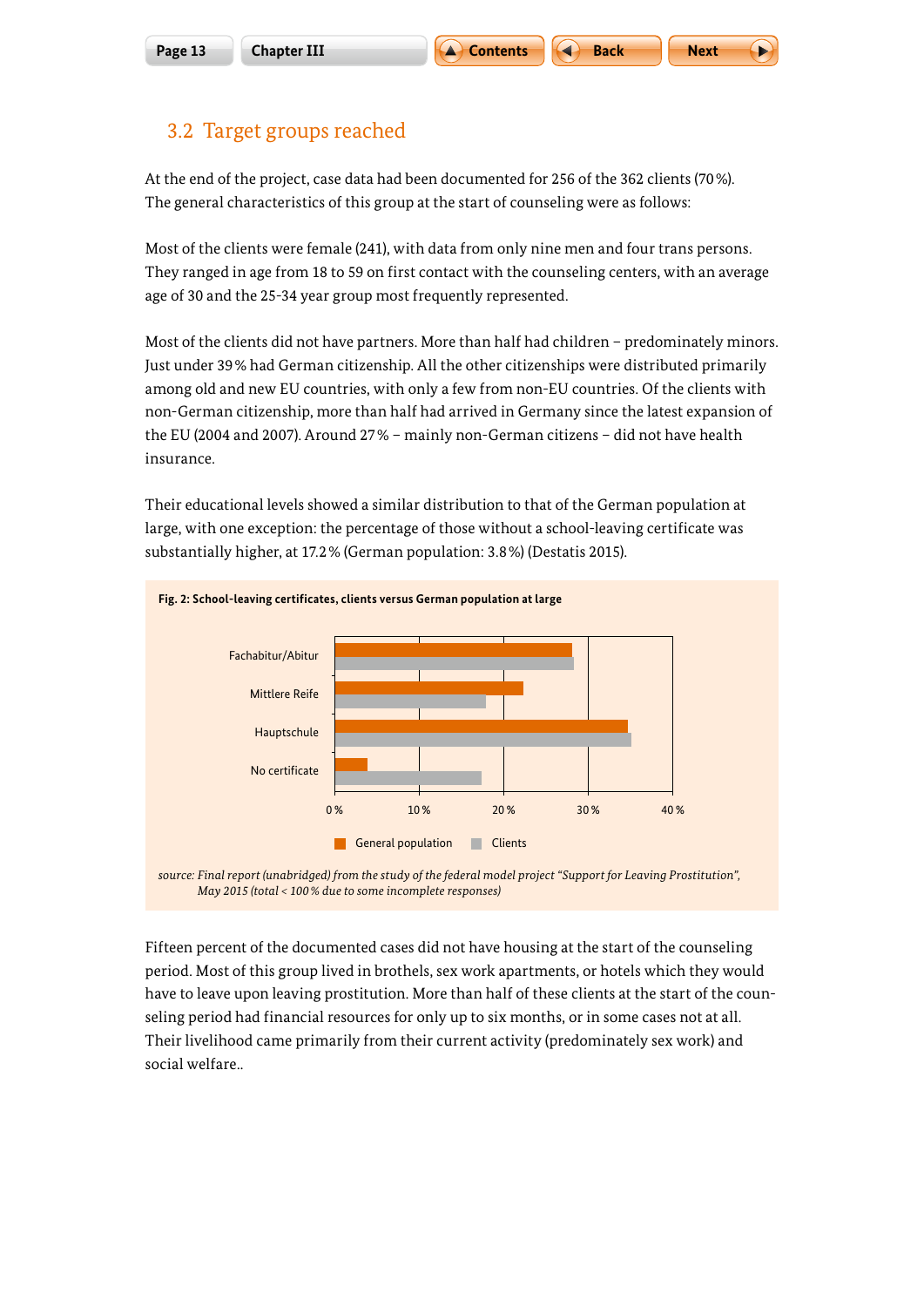## <span id="page-13-0"></span>3.3 Psychosocial counseling

Stress and stigmatization are key issues in connection with leaving prostitution, and therefore also play a major role in counseling and support. Generally speaking, the sex workers who sought out the federal model project had a great need for assistance. This reflects the content of the program, and is not representative of sex workers in Germany overall.

At the start of counseling, the data show that 60% of clients were still doing sex work, while nearly 30% had already left. Nearly 46% expressed the wish to leave sex work at either the initial or subsequent counseling sessions.<sup>6</sup>

The qualitative interviews with clients reveal their different decisional processes and motivations for seeking support. We identified four patterns.

Clients sought support:

- **I** with a wish for career reorientation, but without a concrete wish to leave prostitution
- with a clear wish to leave prostitution and concrete ideas about training or a new occupation
- I to address problematic situations which they could not find a way to leave on their own
- for other reasons, and thereby discovered support options they had not anticipated on account of internalized stigma

#### 3.3.1 Counseling: needs and requirements

The case documentation extending over a period of five years covers 256 clients (70% of clients) for a total of 3,817 counseling sessions. One session often covered multiple topics, for a total of 6,494 topics or an average of nearly two per session. Counseling focused on livelihood as well as psychosocial issues and health. The fourth most common topic was job orientation and training. Approximately 20% of clients were in contact with the project for one session or short-term, 45% for up to three months, and 35% for more than one year. The average length of contact was nearly 12 months. The number of sessions per client averaged 15 but varied from 1 to 246.

Many clients were in such difficult situations that they required comprehensive and time-intensive counseling and support just to ensure subsistence. Only afterwards could additional vocational orientation steps be taken. For all locations of the federal model project, large numbers of clients needing work-intensive social welfare services nearly exhausted the personnel resources for counseling. This also meant there was a certain competition for personnel resources, especially for the social workers. The projects at the respective locations developed different ways of handling this based on their different **framework conditions.**

In places like the Freiburg/Kehl model region, which had **no specialized counseling center** for sex workers to provide individual support, projects that offer specific programs for e. g. leaving prostitution also have to meet the needs of sex workers in general. This was possible in Freiburg/Kehl because the project operator – the Diakonisches Werk – runs an entire series of social welfare facilities that could be networked in uncomplicated ways.

<sup>6</sup> source: case data documentation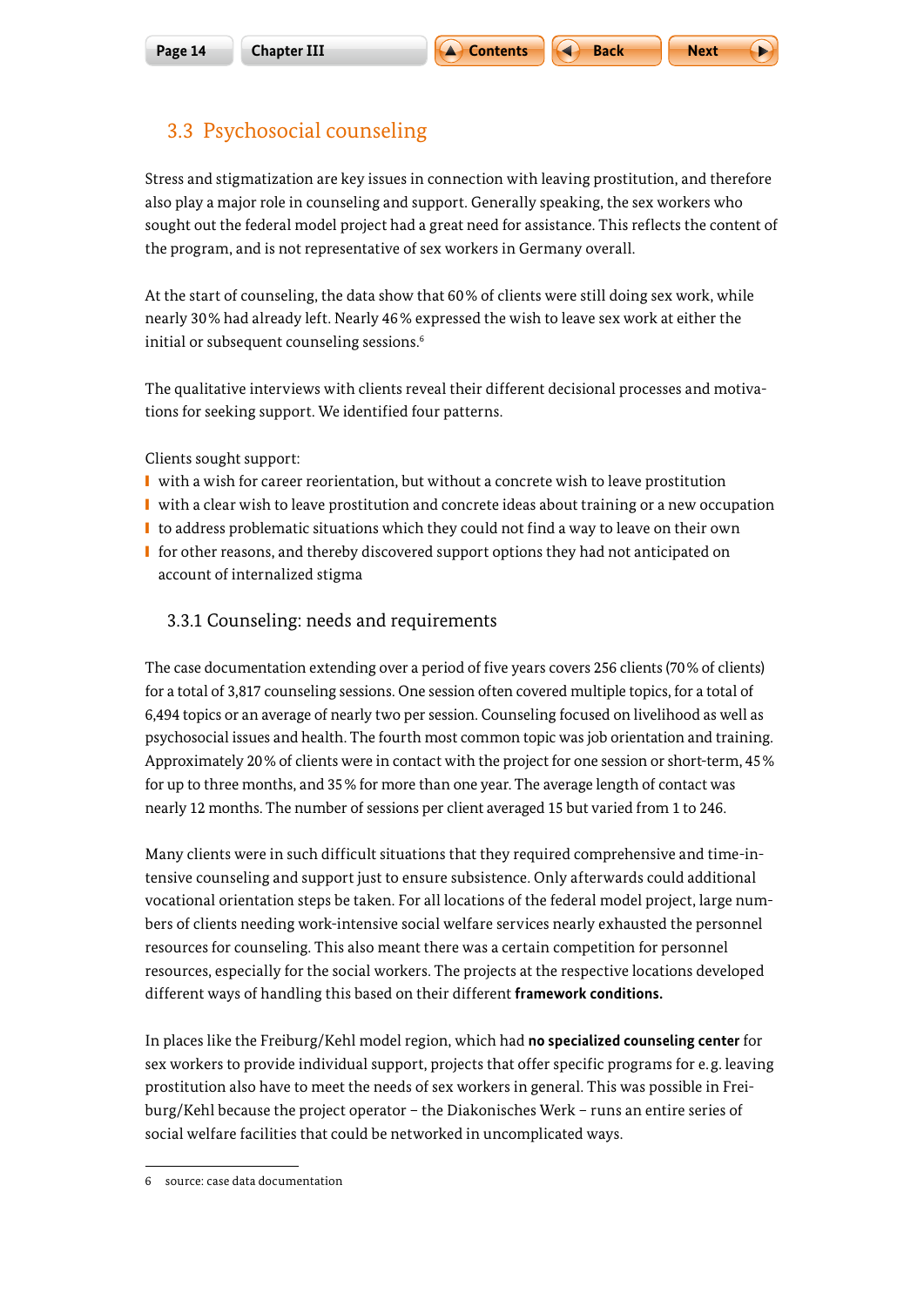A special feature of this rural area is its border region. As the federal model project there (P.I.N.K.) shows, sex work also takes place in a trans-border context. The resources of the relevant municipalities are often not designed to address this. In addition, because of their low population figures, many towns near the border are allowed by German law to ban sex work in general (including Kehl, for example). Here the state and regional governments should provide support to these – usually small – municipalities in planning and running appropriate programs.

If a region already has a **specialized counseling center** for sex workers, such as Nuremberg, that center can clearly distinguish its exit program from its other services. The KASSANDRA center handled social welfare matters and the OPERA model project did everything related to job orientation and qualification. This approach of dividing responsibilities provides adequate services and could be applied to other regions.

Our study identified additional collaborative strategies between exit and other types of counseling (such as for victims of human trafficking). These include: 1) "everything under a single roof" (Café Nachtfalter in Essen); 2) two separate departments at a single facility (Mitternachtsmission in Dortmund); 3) two facilities under the roof of a sponsoring organization (Phoenix in Hannover); and strict separation of the exit program which requires referring some individuals to other projects (Madonna in Bochum).

Despite their different general strategies, the counseling and support services at the three project locations developed in comparable ways to meet needs. For example, some interviewees were afraid they would not be able to integrate into the "other world": *"People are afraid of not being able to switch gears, of not being able to do normal work. There's a fear of going to public agencies. It's just hard if you're used to doing this [sex work]."* For support in entering the "normal world", these interviewees needed people who did not have a disparaging attitude toward sex workers and who could speak sincerely about their situation. *"You can talk openly with them [the project staff members] about everything, no matter what kind of problems you have."*

Most of the project personnel counseled clients with multiple issues (approx. 80% of those seeking support). A focus was placed on building trust in the counseling relationship. Counselors furthered acceptance by accompanying and supporting clients in their visits to relevant institutions and agencies.

If collaborative structures already existed at the start of the project, as was the case in Berlin and Nuremberg, this made it easier to build general networks for helping clients. In Freiburg these types of networks had to be established from the ground up, although the program structure of the Diakonisches Werk provided a helpful foundation.

Staff members of the model project draw two key conclusions from their actual counseling practice:

 *"The insight that the services absolutely have to be individual, and that ideally they should take place at a counseling center for sex workers. ... Because that already signals that everything is OK for you here, and here the women [sex workers] will not face discrimination."*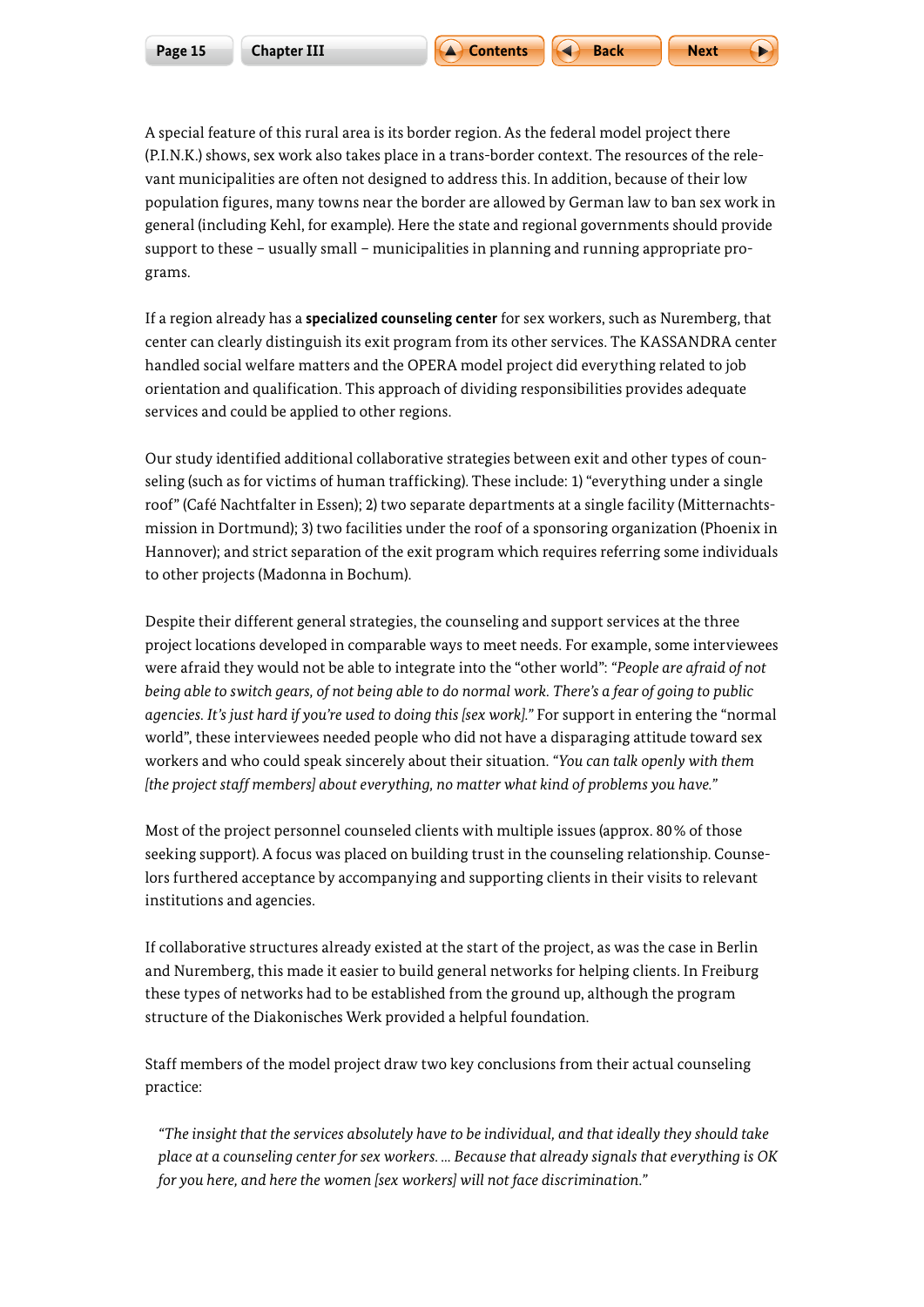<span id="page-15-0"></span>The rising percentage in recent years of clients with a migration background, from other EU countries or further afield, poses additional obstacles that need to be overcome in counseling and support and especially with regard to government agencies. These obstacles can include discrimination and prejudice, as well as comprehension difficulties due to different cultural backgrounds and social systems. The chance to be accompanied on visits to agencies was especially important for this group of clients.

There is a need for specialization at the projects, particularly for clients with multiple issues and/or migration backgrounds. Project work incorporated the services of other institutions and agencies. Especially in regions with "clear" support structures (Nuremberg, Freiburg/Kehl), this helped to build a network of well-informed individual contacts.

That did not work in Berlin, however, because of the diffuse overall structure of the support services, which generally also operate on the principle of where one lives in the city. Additional interviews with specialists in e.g. Hamburg show that large cities have different needs from those of medium-sized cities and towns. Large cities often have a wide range of very different programs, which require a high degree of coordination to be usable for the target group. Given the size of the sex-work milieu and the size of the general population, specialized counseling centers in these areas are hardly in a position to offer an exhaustive range of services.

## 3.4 Qualification and training

Another important part of the program at all three locations was to develop and adapt support for job orientation and training. The OPERA (Nuremberg) and DIWA (Berlin) projects offered skill assessment, application assistance, occupational coaching, and occupational training. Overall, 120 of the 174 clients of OPERA and DIWA (68.9%) made use of an average of three individual/group training offers (439 in total).

Individual client counseling, including vocational orientation plus training and job referrals, proved to be a feasible and efficient approach at all three locations, as shown especially by DIWA's collaboration in Berlin with the Goldnetz training center for women. The group services initially offered (e.g. German, computer courses) were gradually adapted to create flexible, individual programs.

Counseling work at all three locations revealed the very complex interplay among vocational orientation, difficulties in finding and starting a new job, and psychosocial problems. The clients fell into two groups. Those who arrived with clear occupational goals were able to progress through the program and be referred more quickly at all three locations. Those with multiple types of problems required longer and more intensive individual support. As was the case for psychosocial counseling, vocational orientation only led to long-term success if it could build on a relationship of trust.

Projects outside the federal model program largely confirm this approach. For example, those at Nachtfalter in Essen and at Phoenix in Hannover rely on individual job orientation and training programs. Madonna in Bochum and Kober in Dortmund, however, have also been successful with group services.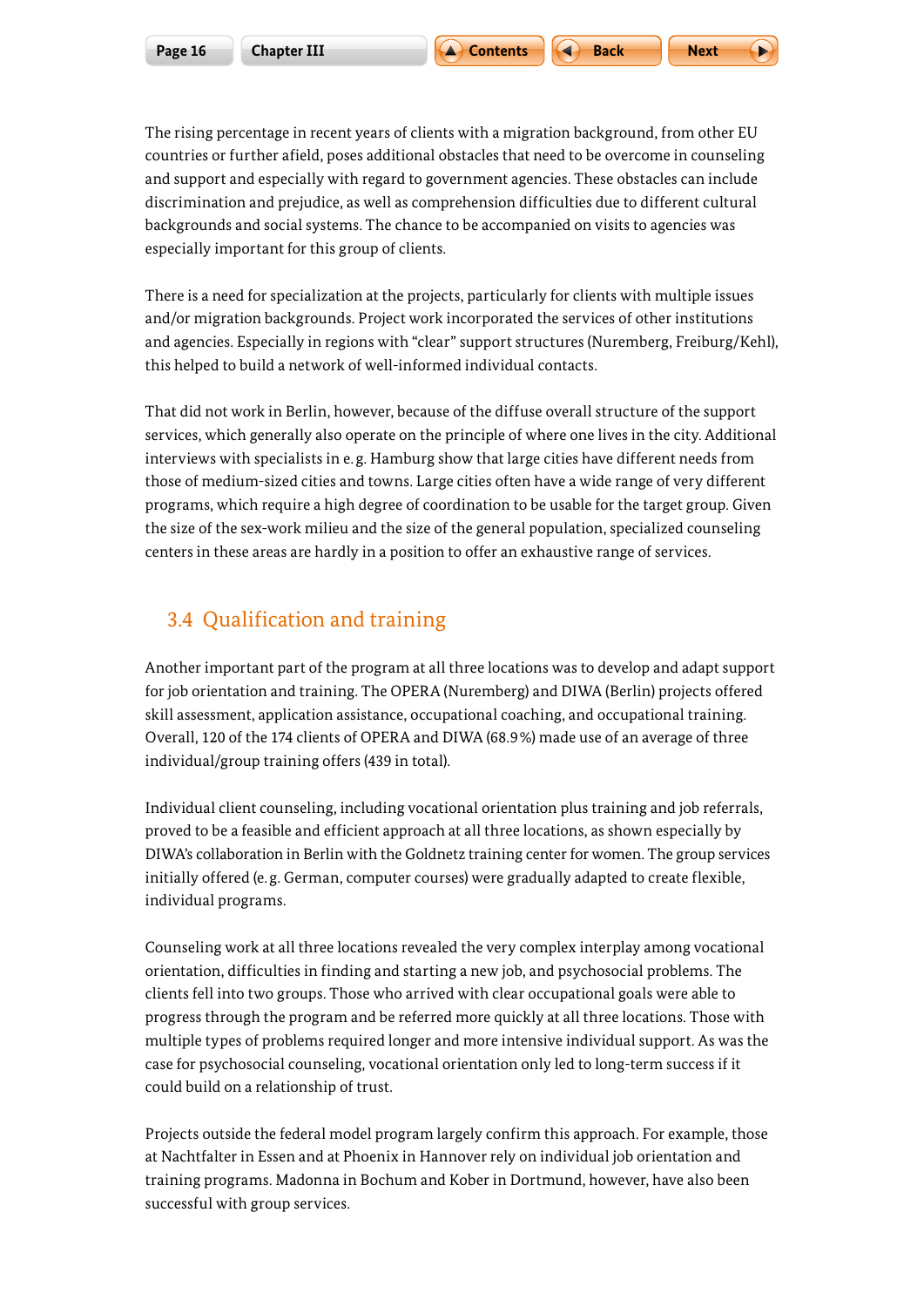<span id="page-16-0"></span>All of the projects reported that they were de facto the only type of place that addressed the target group of sex workers. They also found it important to be liaisons between clients and other institutions or agencies in sex work- and/or migration-related matters. As for referring clients elsewhere, they regarded this as virtually hopeless, especially for those with multiple types of problems. However, what worked at all locations was cooperation with external training organizations, for example between P.I.N.K. and "Fit for Work" in Offenburg. DIWA also worked together with the LernLäden training centers in Berlin.

In sum: job orientation services for sex workers need to be individually tailored and adapted on a flexible modular basis. The labor market information and skills that clients need for employment referrals, also for referrals to qualification and training programs, should be made available as packages.

#### 3.4.1 Location of job orientation services

Assessments differ on the best place to locate these services. According to some experts, specialized counseling centers for sex workers are the best – or even the only suitable – location for career services. Other experts find that joint efforts with training institutes offer a greater range of possibilities.

Given how heterogeneous the clients are, it is a safe assumption that multiple training and counseling organizations with different job orientation and integration options could meet needs better than a single specialized counseling center for sex workers. Clients' ethnic and cultural backgrounds, ages, educational levels, and job experience are so diverse that services would have to cover the entire spectrum of adult education. A single organization cannot offer everything from German language courses to secondary or general education, professional training and college studies. However, it still remains a challenge to make the services of other organizations available to the target group, because clients' tendency to conceal their connection to sex work for fear of stigmatization generally leads them to avoid contact with such institutions.

### 3.5 Suitable job market support instruments

We can conclude from the project work and case documentation that job centers $^7$  play an important role in bridging sex work and the "conventional" world. Once clients cross this bridge, they no longer require special support. Approximately half of sex workers who contacted the project locations depended on job center services to succeed in leaving prostitution. Social security (based on SGB II or SGB III in Germany) therefore lays an important foundation. Job center services were the most frequent counseling topic for 93 clients (36% of documented cases), recorded more than 700 times. The "activation and referral voucher" (*Aktivierungsund Vermittlungsgutschein* – AVGS) in section 45 paragraph 1 of SGB III enabled clients to utilize services beyond those of job centers and labor agencies, including career orientation, skill assessment, and coaching. The study team found the AVGS and its individualized approach to support services to be a suitable instrument for the target group.

<sup>7</sup> Job centers (German: "Jobcenter") are government employment agencies.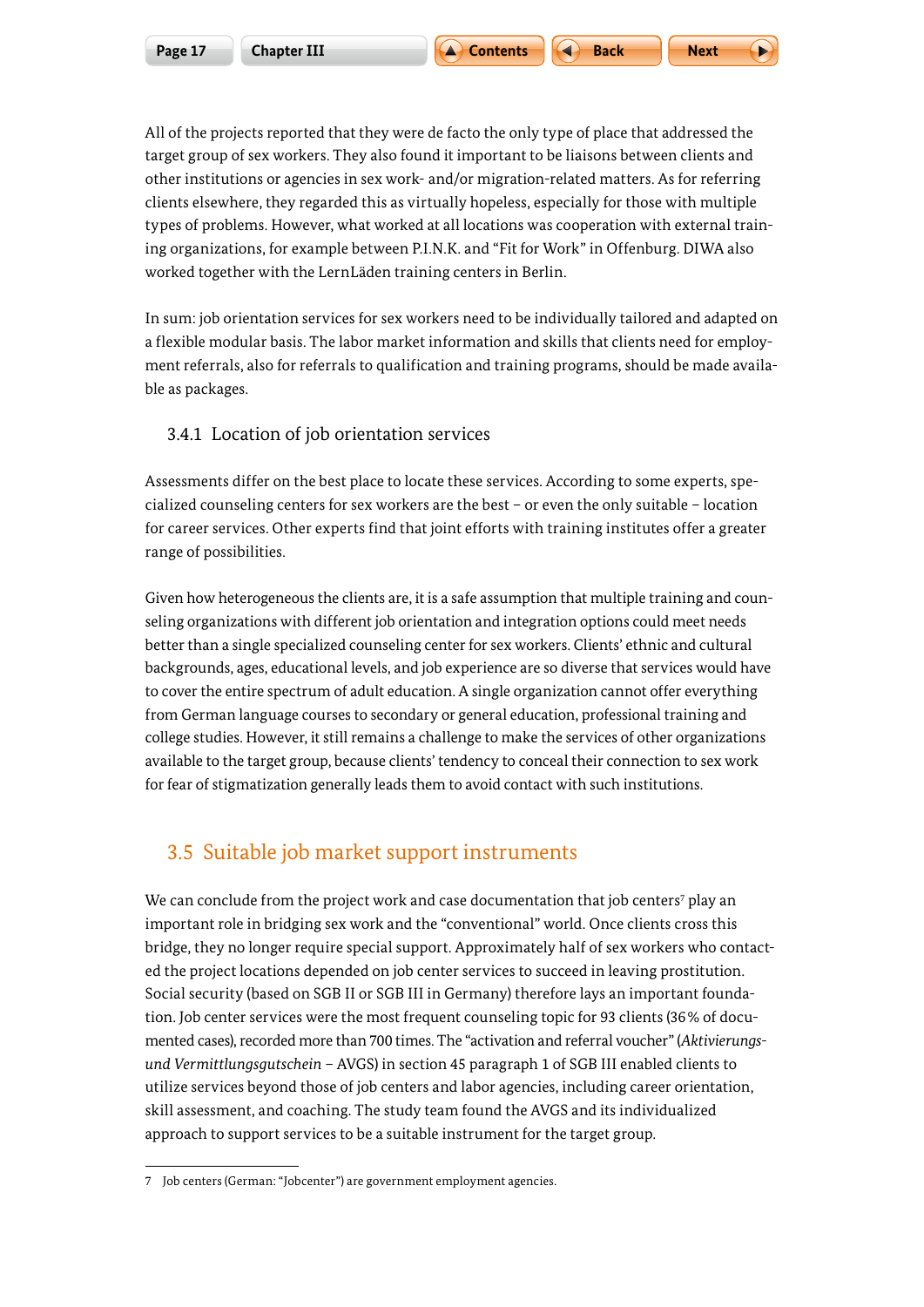Both individual and structural obstacles were found to restrict access to job center services. Individual obstacles come primarily from problematic life histories, internalized stigmatization, and other difficulties. Structural obstacles, such as unreasonable or even humiliating treatment at job centers or the rejection of legitimate benefit claims with questionable and stigmatizing justification, continue to be the case, especially at benefit departments of job centers with a high level of employee turnover. The results of this study clearly show that job center employees require a reliable form of cooperation with organizations that specialize in the target group.

The three locations of the federal model project shaped their relations with job centers in different ways:

- solution-oriented approach to specific problems and needs of individual clients
- regular face-to-face meetings with job center employees and job market equal opportunity officers (*Beauftragte für Chancengleichheit am Arbeitsmarkt* – BCA) to present support strategies and client problems, and to search jointly for solutions; in Berlin these meetings were documented, some in the form of agreements
- **■** training sessions for job center employees at which the general problems of these clients were explained
- **I** recruitment of individual experts at job centers and labor agencies to serve on project advisory councils
- **I** some experts from job centers and labor agencies played an active role on the advisory council for this study of the model project

These multifaceted and intensive joint efforts developed solutions for both individual clients and the target group as a whole. As part of the above-listed forms of working with job centers, the projects at all three of the locations did intensive awareness-raising work in their regions. To overcome the obstacles to leaving a stigmatized field, they developed solution-oriented approaches on three levels.

#### **Level one: ongoing cooperation with job center employees for both individual cases and the target group**

When employees of relevant institutions become more aware of the target group, they act in less stigmatizing ways. And when counseling center personnel accompany clients to these places, the sex work background is already known and the question of whether to reveal it or try to live a double life does not arise. The presence of a knowledgeable individual also helps clients at the initial session. This type of cooperation works especially well at job centers that already have specific contacts for the area of prostitution or for the project work.

#### **Level two: general exchange of information on departmental and management levels**

In addition to direct contact with individual employees, meetings are held on departmental and management levels that document and specify the types of cooperation. Specific contacts make it easier to apply for social security benefits based on SGB III and SGB II regulations, and can therefore "make a major contribution to success at this location".8

<sup>8</sup> P.I.N.K.. (2015) final report, unpublished.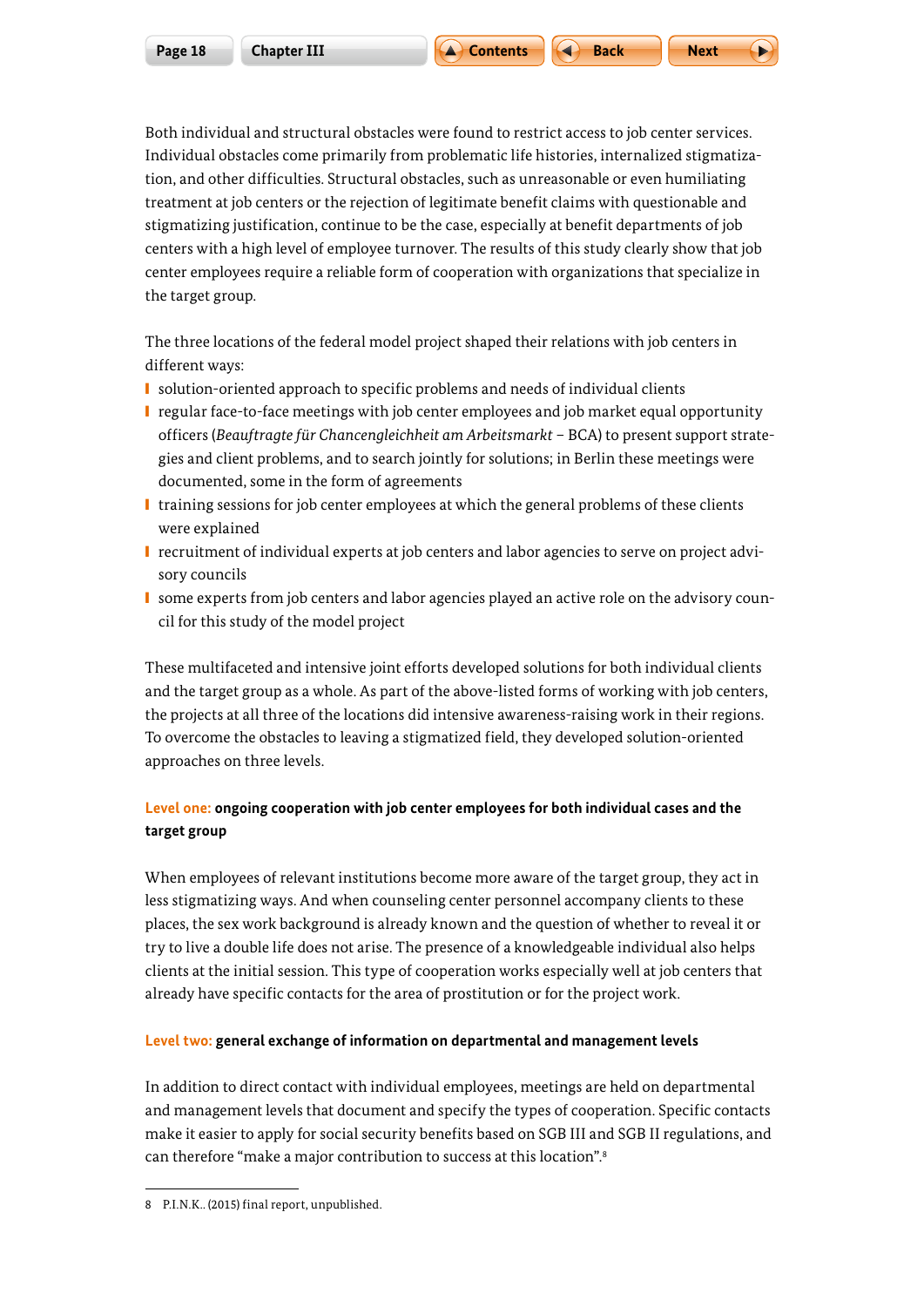<span id="page-18-0"></span>In a large city like Berlin with twelve independent job centers, it is much more difficult for a project of this type to set up reliable collaborative structures. Building on an established agreement for domestic violence in Berlin, special confidentiality agreements have been drawn up in this area too, collaboration with DIWA/Hydra has been specified, and ways of handling special problems worked out. These agreements are monitored and implemented primarily by the equal opportunity officers (BCA) at the agencies. The agreements vary somewhat from district to district, and are expected to be extended beyond the duration of the model project.

## 3.6 Placement in training and educational programs

One aim of the federal model project was to develop and test qualification and further training services. DIWA in Berlin and OPERA in Nuremberg offered job orientation and training courses which they had developed themselves. P.I.N.K. did not offer its own programs but instead referred clients to external organizations. Along with a psychosocial stabilization process, approximately 60% of clients<sup>9</sup> undertook job orientation and/or training. Nearly 30% started a training program or job outside sex work during the project period.

| Project      | <b>Training</b>                           | <b>Education</b><br>(including college) | Work<br>(including freelance) |
|--------------|-------------------------------------------|-----------------------------------------|-------------------------------|
| <b>DIWA</b>  | 24 (including 13 in language)<br>courses) | 13                                      | 22                            |
| <b>OPERA</b> | 59 (including 46 in language)<br>courses) | 20                                      | 25                            |
| P.I.N.K.     | 22                                        | 3                                       | 21                            |
| total        | 105                                       | 36                                      | 68                            |

#### Fig.3: Placement in training/educational programs or work outside prostitution<sup>10</sup>

*source: Final report (unabridged) from the study of the federal model project "Support for Leaving Prostitution", May 2015*

One of the main aims of the model project was to test the possibilities for placement in jobs that can ensure a livelihood. Over the course of the project, 68 of 362 clients started a position with mandatory social benefits, for a placement rate of 19%. The model project can therefore show a remarkable rate of success. By way of perspective (although these contexts are not directly comparable): the federal insurance fund for salaried employees (BfA) lamented the 13% overall placement rate of unemployed persons in 2014 by labor agencies and job centers.11

<sup>9</sup> Based on the overall number of 362 clients.

<sup>10</sup> Source: DIWA, Opera, P.I.N.K.. (2015), final reports, unpublished.

<sup>11</sup> See [https://www.bundestag.de/presse/hib/2015\\_03/-/363660](https://www.bundestag.de/presse/hib/2015_03/-/363660); accessed 1 June 2015.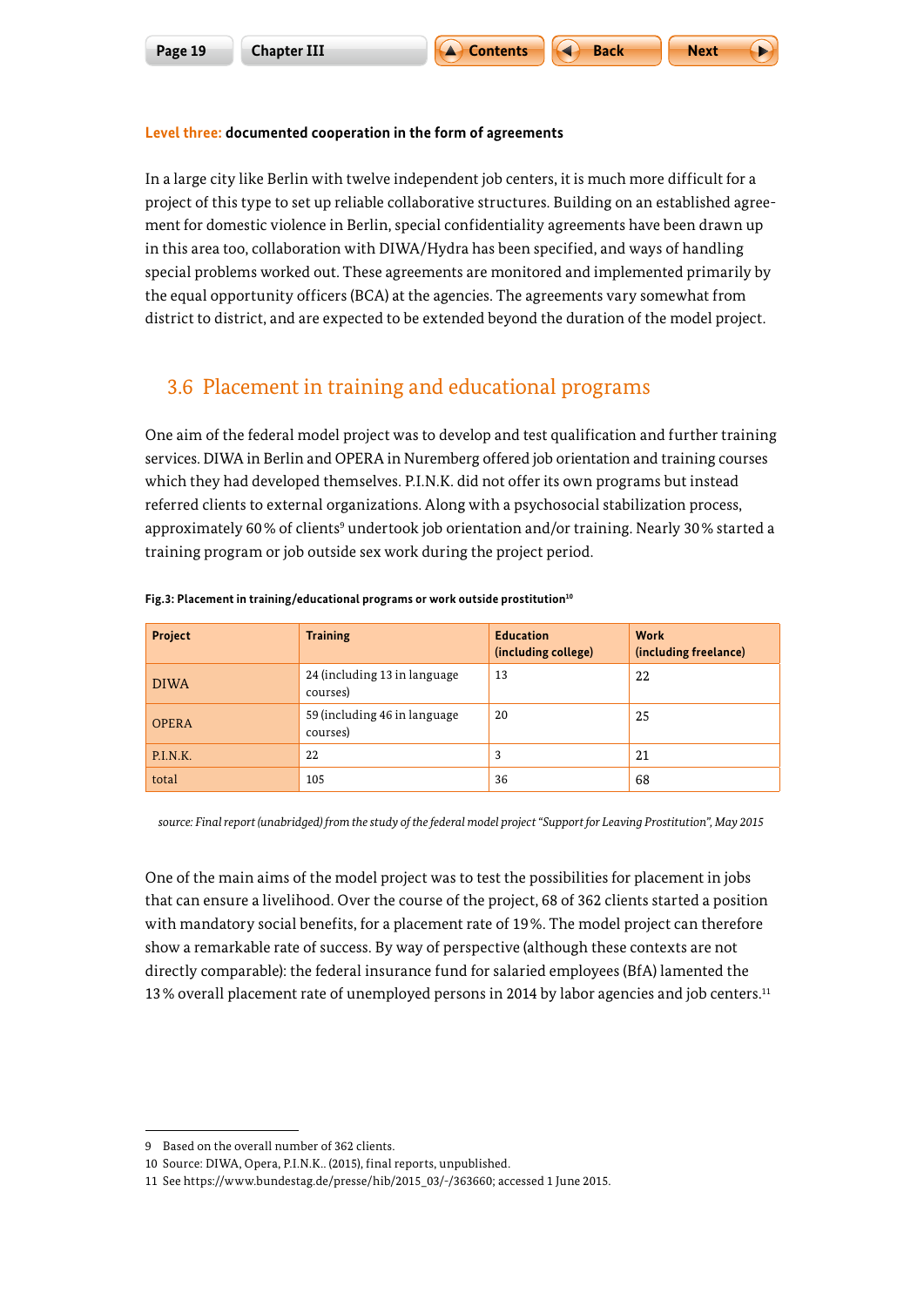|  |  | Page 20 |  |
|--|--|---------|--|
|  |  |         |  |



Projects outside of this federal model project have developed other interesting models to support leaving prostitution, which also highlight the relevance of target group-specific programs. The Plan P.<sup>12</sup> and Plan B.<sup>13</sup> projects in Stuttgart and Frankfurt/Main, respectively, form alliances with job centers and other institutions to provide qualification programs, internships, and jobs.

<sup>12</sup> See also<http://www.zora-ggmbh.de/plan-p.html>; and Plan P (2015) final report 2014, unpublished.

<sup>13</sup> [http://www.diakonischeswerk-frankfurt.de/rat-hilfe/frauen/zentrum-fuer-frauen/tamara-be](http://www.diakonischeswerk-frankfurt.de/rat-hilfe/frauen/zentrum-fuer-frauen/tamara-beratung-hilfe-fuer-prostituierte)[ratung-hilfe-fuer-prostituierte;](http://www.diakonischeswerk-frankfurt.de/rat-hilfe/frauen/zentrum-fuer-frauen/tamara-beratung-hilfe-fuer-prostituierte) accessed 1 June 2015.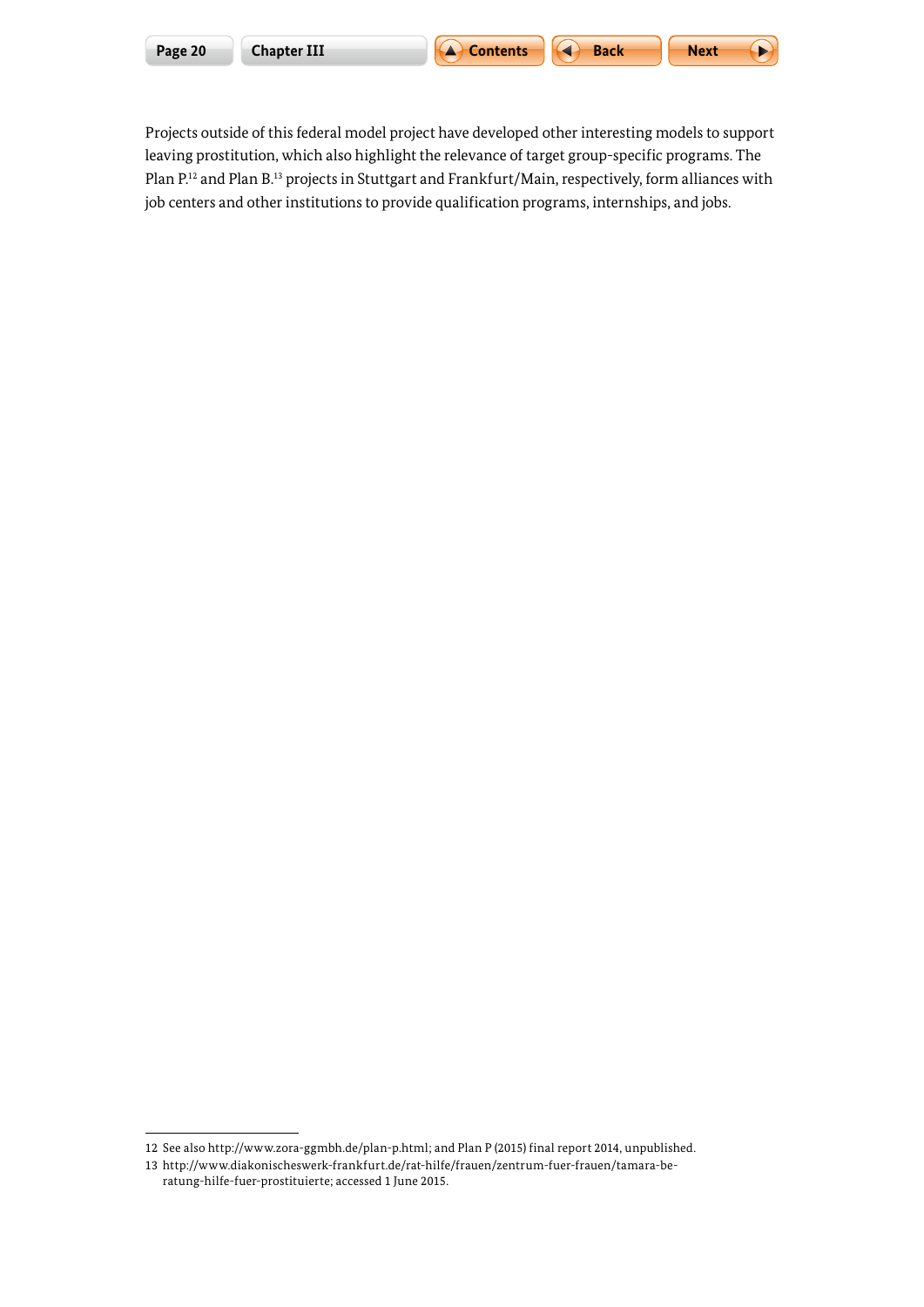$$
\mathsf{x} \mathsf{t} \qquad \qquad \qquad \blacktriangleright
$$

<span id="page-20-0"></span>**IV.** "Bridge over troubled water" – what sex workers face, and what helps them leave prostitution

The most important support for leaving prostitution consists of being accompanied from the world of sex work to the other or "conventional" world (*bürgerliche Welt*).14 The distance between these two worlds can vary. The obstacles lie in sex workers' life histories as well as in their social environments. In the following section we describe the experiences of sex workers who have sought out the project.<sup>15</sup>

## 4.1 Stigmatization

### 4.1.1 Dealing with social stigmatization

The interviewees were convinced that most people view prostitution as "reprehensible" or "disgraceful". They stated that prostitutes are "looked down upon", "denigrated" and "condemned" by "normal" or "respectable" people: *"For ordinary people I'm just the dregs"*. Many already feared and anticipated social stigma. They expressed surprise when employees of government agencies, for example, treated them with courtesy and respect.

Other interviewees took on the stigma and were ashamed of their past in prostitution. They had internalized the societal perspective, thereby converting "public stigma" into "self stigma" (Deitz et al. 2015). Subjective correlates of social stigmatization include shame and a lack of self-esteem. A professional attitude toward prostitution can enable some individuals to distance themselves from stigmatization (see below).

When counselors accompanied them to agencies, interviewees were able to reflect on stigma. With counseling, *"things became different over time, and I could also talk about it more easily, and ... I could also take a different attitude toward it"*.

<sup>14</sup> Cf. Petzold's concept of social worlds (2003).

<sup>15</sup> To show the significance of stigmatization for sex work and the actual lives of the interviewees, we have included some of their statements below, primarily those pertaining to prostitution, or the combination thereof with migration and/or poverty.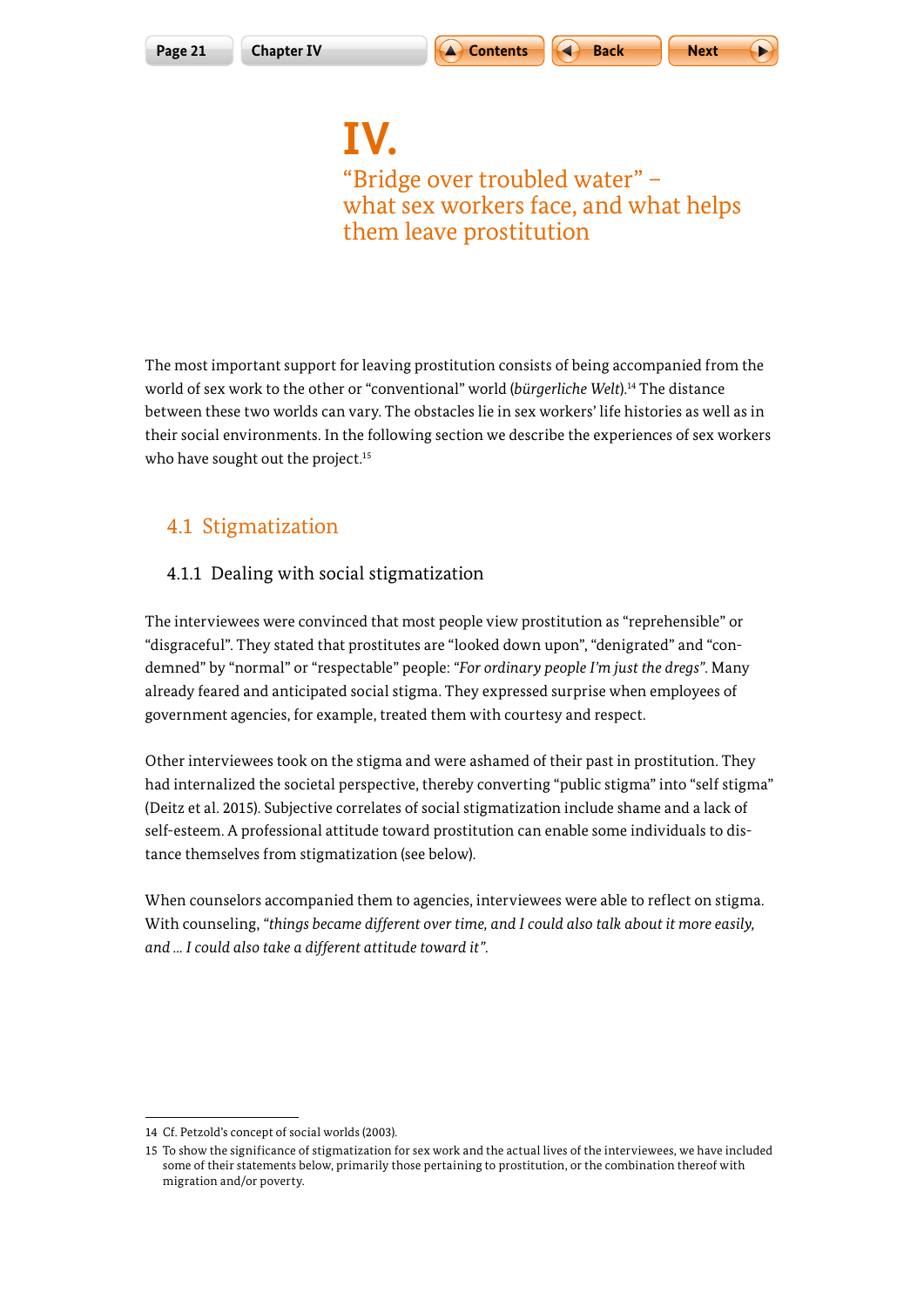

#### Experience with government agencies

There is no data on how many sex workers avoid contact with government agencies because they fear or have experienced stigmatization. However, statements by interviewees and project staff members suggest that many do not even consider the possibility of contacting agencies because they anticipate stigmatization. In the course of leaving prostitution, some interviewees had to visit a number of agencies, including the tax office, health insurance, residents' registration office, job center, and immigration authorities. Project staff members set up many of these appointments and/or accompanied the interviewees, and agency employees were some of the projects' close cooperation partners or had at least been informed about issues facing the target group. Despite this, some of the interviewees expressly emphasized that they had not expected a positive reception: *"and that is definitely a rare thing, that they [job center employees] helped me."*

Some of the interviewees reported explicitly negative experiences in the semi-public setting of a job center. Within sight and sound of other clients, employees described them as prostitutes. These interviewees could not imagine having to return to those employees. It was preferable to return to sex work. *"Then I'd rather be left to my own devices, and never go back to that person, because I have no words to describe that moment"*. Similar feelings about confrontations of this type were expressed in other interviews: *"extremely embarrassing", "totally unacceptable", "I wanted to throttle him", "tough", "really bad"*. Another interviewee had a similar experience, with additional discrimination as a migrant.

#### Employers and co-workers in the "new" world

The fear of stigmatization does not end when a job is started outside sex work. The double life led during the time in sex work turns into secrecy and avoidance behavior, both of which serve the purposes of stigma management and information control.

Several interviewees were convinced that they would lose their new jobs if their past became known. Even after leaving sex work, a sense of insecurity remained along with stress in the form of enormous pressure to strictly conceal their previous activity. One interviewee described a strong continuing sense of fear that she would not be able to support herself and that she therefore had not closed the book on sex work:: *"I can't live with this either, that I still have to fear for my livelihood, I've had enough of it"*. She decided to be open about her past, in order not to be vulnerable to someone else revealing it.

One interviewee was placed in a job with a partner organization of the project, and therefore did not have to fear losing it if her past became known. But she too wanted to restrict the number of initiates as much as possible, and therefore made an agreement with her boss that he would treat the information absolutely confidentially.

Even when their colleagues knew nothing about their past and the interviewees were careful not to reveal it, "suspicious circumstances" continued to arise that might expose them. These moments could be unexpected. They were accompanied by a growing realization that the transition from one world to the other required much more change and self-control than previously imagined, and that this would continue to be the case for a long time.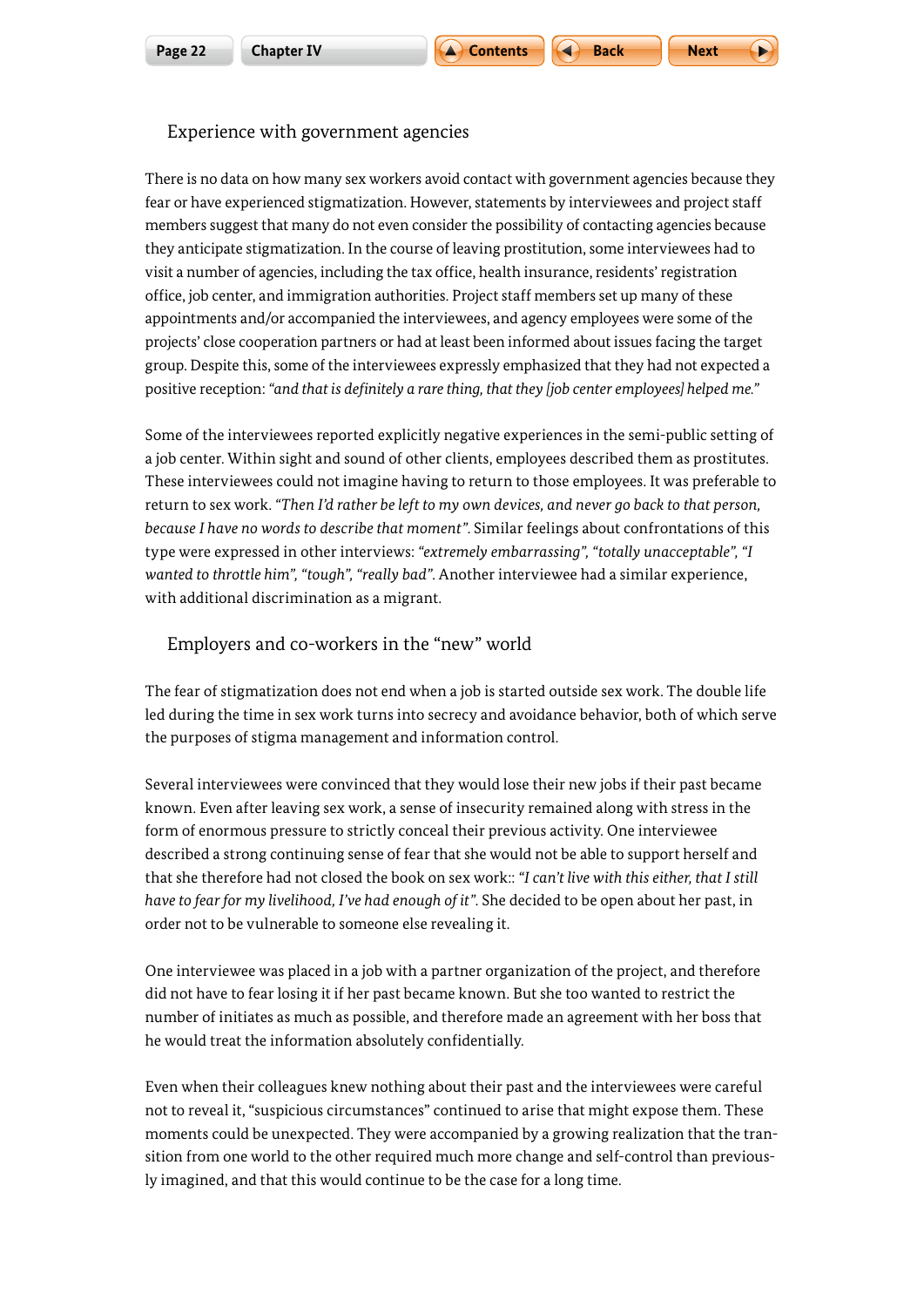

#### <span id="page-22-0"></span>Stigmatization in private contexts

One condition for a satisfied life after leaving sex work is the ability to establish a stable social environment. Here too the stigma of sex work poses an obstacle, with respect to new friends as well as to partners or parents or children. Prostitution is a real taboo vis-à-vis one's children, and self-stigmatization can be especially intense here if sex workers develop feelings of guilt. The example of a migrant who had supported her children back in her home country and then brought them to live with her shows how the shame of having worked in prostitution overshadows the success of having ensured her family's livelihood over an extended period of time. The stigma played a greater role in her self-esteem than having met her obligations as a mother. Some interviewees maintained the same secrecy to their families of origin as to their partner and children. This too is a fraught situation, because revealing a history of sex work can lead to great personal loss, and can also transfer that stigma to others.

#### 4.1.2 How stigmatization affects exit decisions and processes

Stigma makes it difficult to embark on new paths:

- **I** discrimination and disadvantage arise when past activity in prostitution becomes known. The clients viewed themselves as disadvantaged.
- internalizing devaluation and not expecting help or support lead to a lack of self-confidence and low assessment of one's resources. The clients felt inferior and devalued.
- "rewiring" becoming (re)acquainted with the rules and forms of communication in the "normal" world. The clients felt disadvantaged and insecure in their interactions with agencies and their new social environment.

The interviewees saw themselves facing two dilemmas:

- dilemma 1: a professional attitude toward prostitution can raise self-confidence and defend against stigmatization, but it requires identifying with the stigmatized activity.
- dilemma 2: the interviewees insisted on being viewed as people instead of being reduced to the status of prostitutes. This can be possible especially if contact extends or a relationship develops. But to do so they have to be open about themselves and risk losing the relationship.

In general, clients' interaction with agencies, employers, colleagues, and new environments is marked by uncertainty regarding the extent to which they can and/or should be open.

## 4.2 How stress patterns change during the exit process

A large number of clients entered the support programs at a point when they were in poor physical and mental shape and without sufficient resources of their own to make a new start. The many problems facing clients were therefore a major topic at all of the model project locations, and placed corresponding demands on the counseling and support services. The case data illustrate the extent of these problems. For nearly all the clients, the first priority was to ensure their livelihood. Thirty-nine (18%, n=213) did not have their own housing; they were living with acquaintances or under sub-let conditions. Thirty-two (15%) had especially precarious situations: at a brothel/sex work apartment (12), shelter (5), hotel/pension (11) or no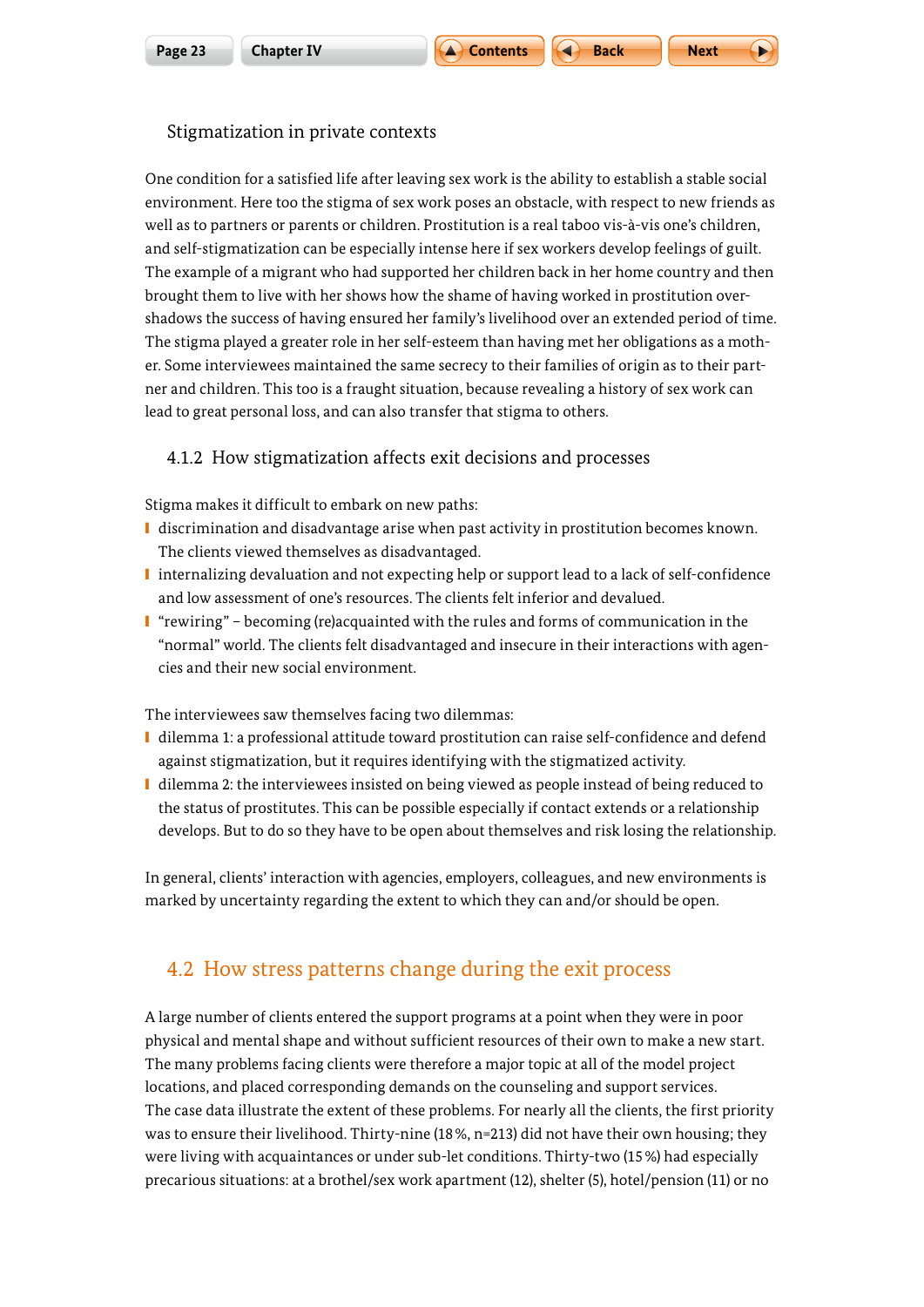place at all (4). Nearly half (46.7%; n=256) had no retirement pension; and 54, primarily migrants, (27.1%, n=199) had no health insurance.

The reasons clients gave for deciding to leave prostitution reflect a wide range of problems. The model below is based on the premise that the more drastic the statement, the greater the level of stress. For example, "can't stand it anymore" is rated at a high level and "don't like it anymore" at a medium level.16



*source: Final report (unabridged) from the study of the federal model project "Support for Leaving Prostitution", May 2015*

Fourteen women had recently experienced physical violence. Shelter accommodation had to be found for nine women who were facing acute threats – in personal or professional contexts. A breakdown by age yields a heterogeneous picture. Stress levels are described as high by young women aged 20 to 24, as lower by those in their 30s, and as higher again by those in their 40s. As of age 50, primarily medium levels are listed. No clear connection can be drawn between the types of stress and the length of time spent in prostitution.

Problems discussed in the interviews

The interviews clearly indicate the types of problems for which solutions were sought in counseling. These problems were by no means linked exclusively to prostitution. While the case documentation yielded information on the types of problems, the qualitative interviews provided biographical context.

<sup>16</sup> Individual perceptions of stress can diverge from this of course, and are revealed in the evaluation of the qualitative interviews. Stress index: n=121, multiple answers possible, 90 high level, 102 medium level.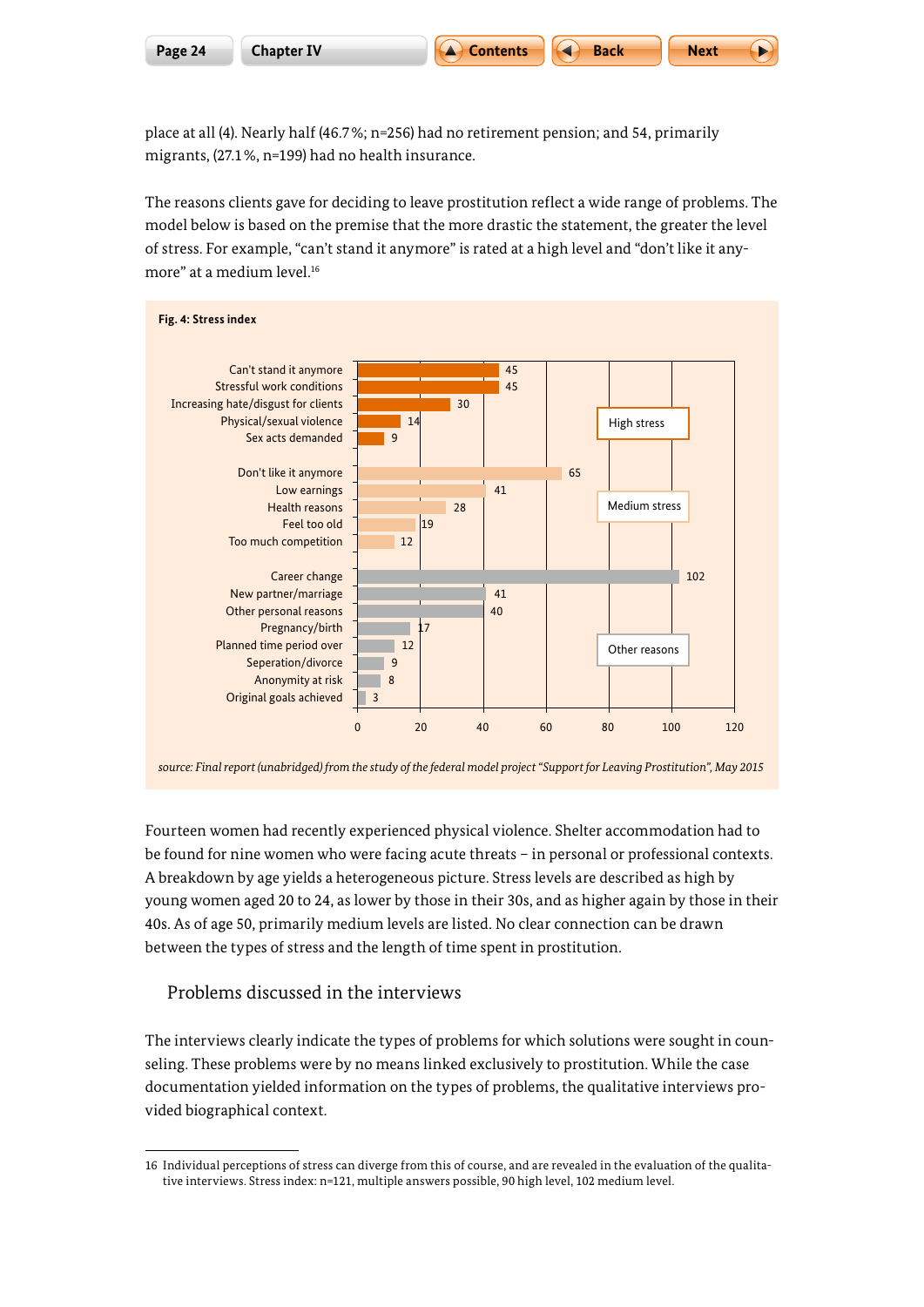Next 
$$
\sqrt{}
$$

#### Problem onset in life histories

General health problems were reported in multiple stages of life. We assigned these stages to the following three categories:

- **■** before entering prostitution
- **■** during prostitution
- **■** after leaving prostitution

A range of stressful experiences were reported in **the period before prostitution**, including violence in childhood or adolescence, violent relationships, and family hardships such as the loss of parents or a home. Poverty led to huge concerns about livelihood. Psychological crises or problems such as depression were also reported.

Some of the interviewees described the activities or working conditions **in prostitution** as very stressful. Some also described the work in retrospect as something that *"destroys you"*. This correlates with the length of time involved, interviewee age, and amount of money earned. Older women and men who had spent many years in the field reported lower earnings. But short stints could also lead to exhaustion and depression. Interviewees described special health risks in the form of poor working conditions, violence, and threats by customers or other individuals. They also mentioned the double life that many feel compelled to lead as a source of depression.

**Following the decision to leave prostitution** and embark upon new pathways, problems could persist and new ones could arise. Illness and depression could escalate upon securing a new livelihood when the daily struggle to survive no longer overshadowed everything else. A lack of earning opportunities, or dependence on welfare benefits lower than previous income, could also trigger a crisis. Looking back, many judged the decision to enter sex work a mistake and suffered from shame and guilt. Typical problems associated with unemployment arose, and the obligatory contact with agencies could bring many instances of discrimination.

An analysis of the stages of life most susceptible to problems revealed different patterns, illustrated by the following examples:

**First pattern:** most problems before prostitution. Example: in a very difficult situation in her life, one interviewee started sex work alongside a part-time job in the field she had trained for. She had a very open attitude toward prostitution and had previously considered it as an option. After enjoying the work in a wide range of clubs and apartments for a lengthy period, she lost her part-time job and was entirely dependent on her income from prostitution. As of this point she found the work stressful. Upon meeting a new partner, she immediately stopped without entering an exit program.

**Second pattern:** most problems during prostitution. Example: a young woman of 23 who had not completed an education entered sex work because she urgently needed to pay off debts. She "*somehow slipped into it*", and could not specify more precisely what had led to it. She viewed the work in negative terms, and stopped doing it in order to take other jobs, but returned upon losing them.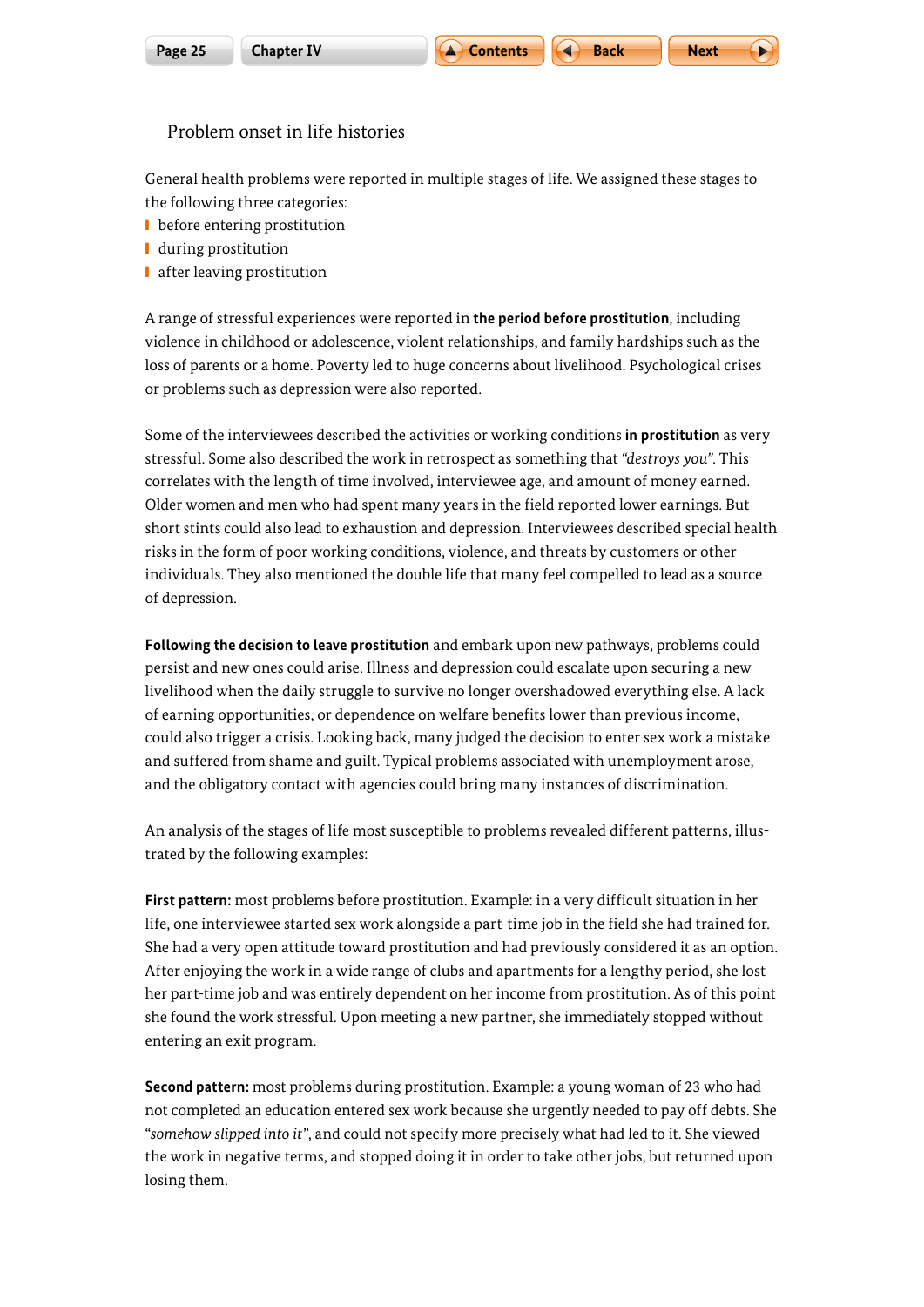**Third pattern:** most problems after leaving prostitution. Example: a woman of 50 worked for a long time as her own boss and viewed it as her profession. She later offered standard massage but also some erotic massage. Upon meeting a new partner she wanted to stop sex work. The exit program arranged a job caring for men with dementia, which she initially found extremely stressful psychologically. *"The care work totally wears you down, both physically and mentally, but mainly mentally"*. After a year she had adjusted to her new job: *"I feel good."* 

**Fourth pattern:** problems in all three stages. Example: a 40-year-old migrant from one of the new EU countries entered sex work during a very difficult stage of her life when she urgently needed money. A female friend told her that she could earn more in Germany, which she did at the beginning. She viewed prostitution negatively and found it very stressful, but was afraid to stop and lose her livelihood. She managed to leave with the help of a counseling center. But her situation hardly improved; she was depressed, had humiliating experiences at a job center, and lost her new job.

**Fifth pattern:** no problems except for the typical ones in finding new work. Example: a 26-yearold woman came to Germany from a new EU country at the age of 18 in order to earn money in sex work. She had left school right before she would have received her school-leaving certificate. Her attitude toward prostitution was open and positive. She described it as her "wild years". She worked very professionally. Upon meeting a new partner and having a child, she stopped. She was in counseling for a long time, had clear employment goals, and was working actively on her education.

#### Sex workers and ex-sex workers: The search for a new identity

The exit process leads to the decision not to return to sex work, and to establish an income and livelihood as well as new social ties. The exit process must be viewed as a complex mixture of motives and events which leads to this decision – often provisionally at first, then final – and to putting it into practice. Entering prostitution means traveling from the "conventional" world to the world of sex work, and new arrivals often do not realize how far-reaching this decision can be, and that they risk becoming a "discreditable" person (Goffman 1963). When they later start thinking about leaving prostitution, they realize that they have a difficult road ahead of them, even if they are not yet fully aware of the extent of the changes to be made.

When an old identity as a sex worker is discarded, a new one has to be constructed to suit the "conventional" world while at the same time somehow integrating the past. Just like the decision to enter prostitution was not arbitrary and different paths to a goal were considered, the same is true for leaving and available alternatives are examined (except when the need to leave is so urgent that the question of alternatives does not arise). Step by step, the conditions for leaving prostitution change: 1) contacting a counseling center brings information and access to ways of ensuring a livelihood; 2) financial support and a place to live make it possible to think about the next steps; 3) positive experiences with agencies or in social settings build self-confidence whereas negative experiences set the process back. And so on: each next step not only has to be imagined and deemed possible; it also has to be objectively feasible. Motivation needs to turn into the willingness to act, and the willingness to act must turn into successful action. A key component of success lies in a new identity – which in the case of sex work means an "ex-identity" (Fuchs Ebaugh 1989).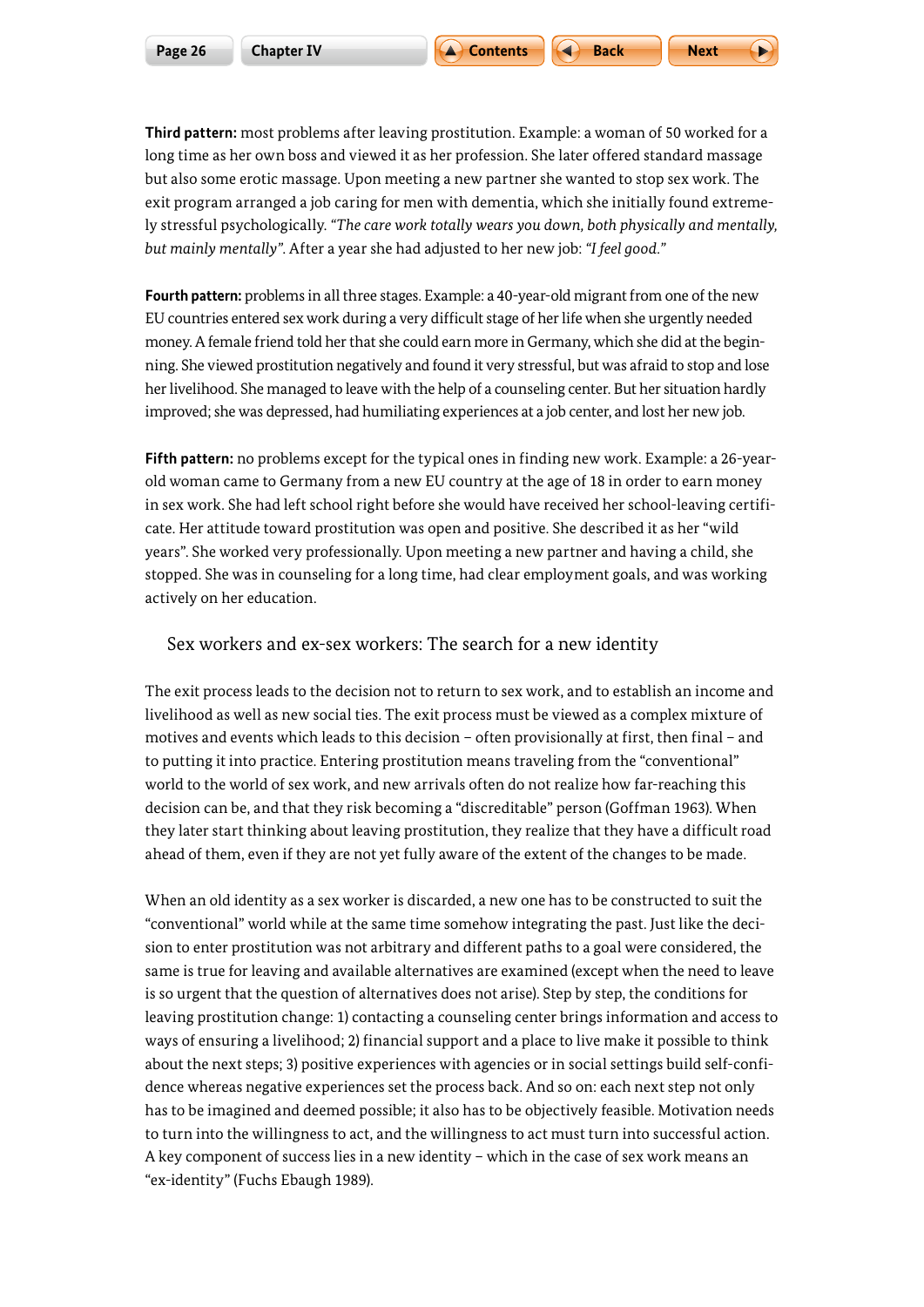For the interviewees who completed the process of leaving prostitution, this often meant a break with their past. They viewed that part of their lives as wrong, unwanted, finished, and as something that must not encroach upon the present. This could be a long process with setbacks, and might still be open at the time of the second interview. Whether or not they leave completely, analysis shows a decisional and developmental process in which a new identity is forged vis-à-vis the past. Sociology of the body as well as psychoanalytic theories offer interesting interpretive and explanatory approaches here.

Many ex-sex workers need a new identity simply because they cannot draw on an earlier one. Many parts of their identity have been altered or damaged either by sex work as such or by the associated stigma. Petzold's five pillars of identity (1993, 2003) provide a theoretical model to explain this process. Together, the five pillars present a systematic picture of an individual's identity. And they balance each other to a certain extent: if the components of one are weakened, strengths in another can compensate and the identity can remain stable. But if too many components of a pillar are weakened or it collapses, identity and mental health are at risk.

| (1) Body and body<br>perception                                                                                                                                                           | (2) Social networks                                                                                      | (3) Work and accom-<br>plishments                                                                                             | (4) Material security                                                    | (5) Values and norms                                                                                                                                                   |
|-------------------------------------------------------------------------------------------------------------------------------------------------------------------------------------------|----------------------------------------------------------------------------------------------------------|-------------------------------------------------------------------------------------------------------------------------------|--------------------------------------------------------------------------|------------------------------------------------------------------------------------------------------------------------------------------------------------------------|
| <b>Body</b><br>Body awareness<br>Health/illness<br>Sexuality<br>Mind<br>Intelligence<br>Learning content,<br>skills<br>Creativity<br><b>Spirit</b><br>Having and express-<br>ing feelings | Partnership<br>Family<br>Friends<br>Acquaintances<br>Co-workers<br>Neighbors<br>Organizations<br>Society | House work<br>Raising children<br>School<br>Studies<br>Training and further<br>education<br>Volunteer activities<br>Paid work | Housing<br>Furnishings<br>Finances<br>Clothing<br>Status symbols<br>etc. | Belief systems,<br>religion<br>Life goals and<br>planning<br>Confidence<br>Love<br>Hope<br>Basic values<br>Self-image,<br>self-esteem<br>Self-confidence<br>Resilience |

#### **Fig. 5: The five pillars of identity according to H. G. Petzold (1993)**

*source: [http://www.therapiedschungel.ch/content/5\\_saeulen\\_der\\_identitaet.htm](http://www.therapiedschungel.ch/content/5_saeulen_der_identitaet.htm); [http://www.polipedia.eu/tiki-index.](http://www.polipedia.eu/tiki-index.php?page=Psychological+concepts+of+identity) [php?page=Psychological+concepts+of+identity](http://www.polipedia.eu/tiki-index.php?page=Psychological+concepts+of+identity)*

Sex work requires direct physical intimacy, and therefore removes sexuality from the private sphere. This necessarily weakens the first pillar for anyone who rejects or least disparages sex work. The stability of the second pillar is weakened especially by stigma. Isolation and mutual antagonism of these two pillars make it hard for sex workers to develop or keep the social contacts and relationships in the "conventional" world that open up to them upon leaving. The third and fourth columns are of crucial significance: a good income can compensate for social rejection of this activity which is not considered work. An insufficient (or no longer sufficient) level to meet material and psychological needs often serves as an impetus to leave. If leaving means subsisting on low welfare payments and losing one's home, etc., this can be experienced as a crisis. Some sex workers who view the activity as undesired can keep the fifth pillar stable by doing it for their children or family, remaining within their value systems despite self-stigmatization. Their self-esteem can suffer greatly, however, if they lack the strength to shield themselves from constant disparagement and devaluation. Exit support programs for sex workers have to address these risks to psychological health and promote the corresponding strengths.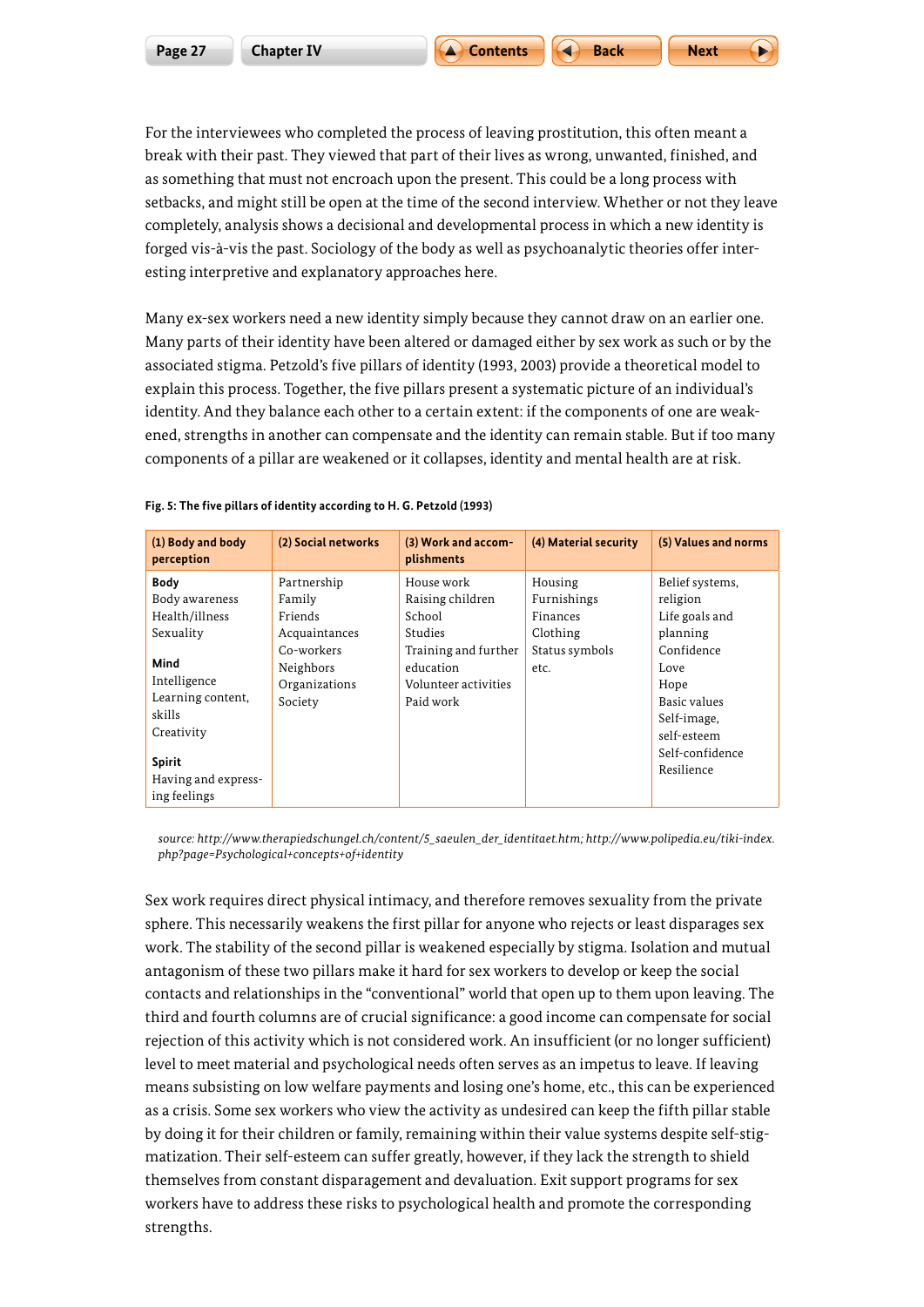<span id="page-27-0"></span>Very different ways and degrees of mastering the demands and problems of prostitution were described in the interviews. These included: 1) viewing the activity in matter-of-fact terms as gainful employment; 2) overcoming initial shock and becoming accustomed to the work; 3) feeling unable to cope or undergoing an acute crisis with suicidal tendencies. Attitudes toward prostitution also did not remain constant for each individual; they could change as a result of concrete events and/or reactions from other persons.

For those who never really wanted it or who continue to find it stressful, work in prostitution can have pronounced psychosomatic effects. Interviewees spoke of disgust, intolerability, and hopelessness. In the absence of alternatives that are both realistic and viewed as such, they had to cope with it. The cognitive dissonance that arises when a person feels forced to do or endure something they see as intolerable can be eased (in some cases) by trying to lessen the sense of intolerability. This coping mechanism protects psychological stability by shifting these feelings into latency and thus into the background.

It became clear that the most important conditions for leaving prostitution consist of a reduction in social stigmatization combined with successful social inclusion. By contrast, a particularly destructive effect on (ex-)sex workers' health and their prospects for transition consists of internalizing social stigmatization to create self-stigmatization.

## 4.3 Push and pull factors in leaving prostitution

International literature and studies show that the interaction of push and pull factors is key both to entering prostitution (Dodsworth 2012; Mayhew and Mossman 2007) and to the decisional process and management of leaving it. While some authors use the terms "resilience" and "risk factors" (Dodsworth 2012), others use "push" and "pull" explicitly (Bindel at al. 2012). The strength of these factors affects sex workers' agency and vulnerability (Dodsworth, ibid.) in different stages of their lives and work, and also influences the success of their decision to leave.

To gain deeper insights into decisional structures and to better understand sex workers' views of their own resources, leeway, and opportunity for change, we have analyzed and expanded this push/pull model. Qualitative data from client interviews amply indicate that push and pull factors are found on both sides of the decisional scale – whether to remain in sex work or whether to leave it. This yields four interrelated subjective force fields whose relative strengths can influence or even determine the process of leaving:



The push factors are experienced and described as negative. They often represent a complex of structural and individual obstacles that exert external pressure and restrict agency.

The pull factors are experienced and described as positive. They represent external impetus and attraction, and also internal impetus, resolution, and readiness for change.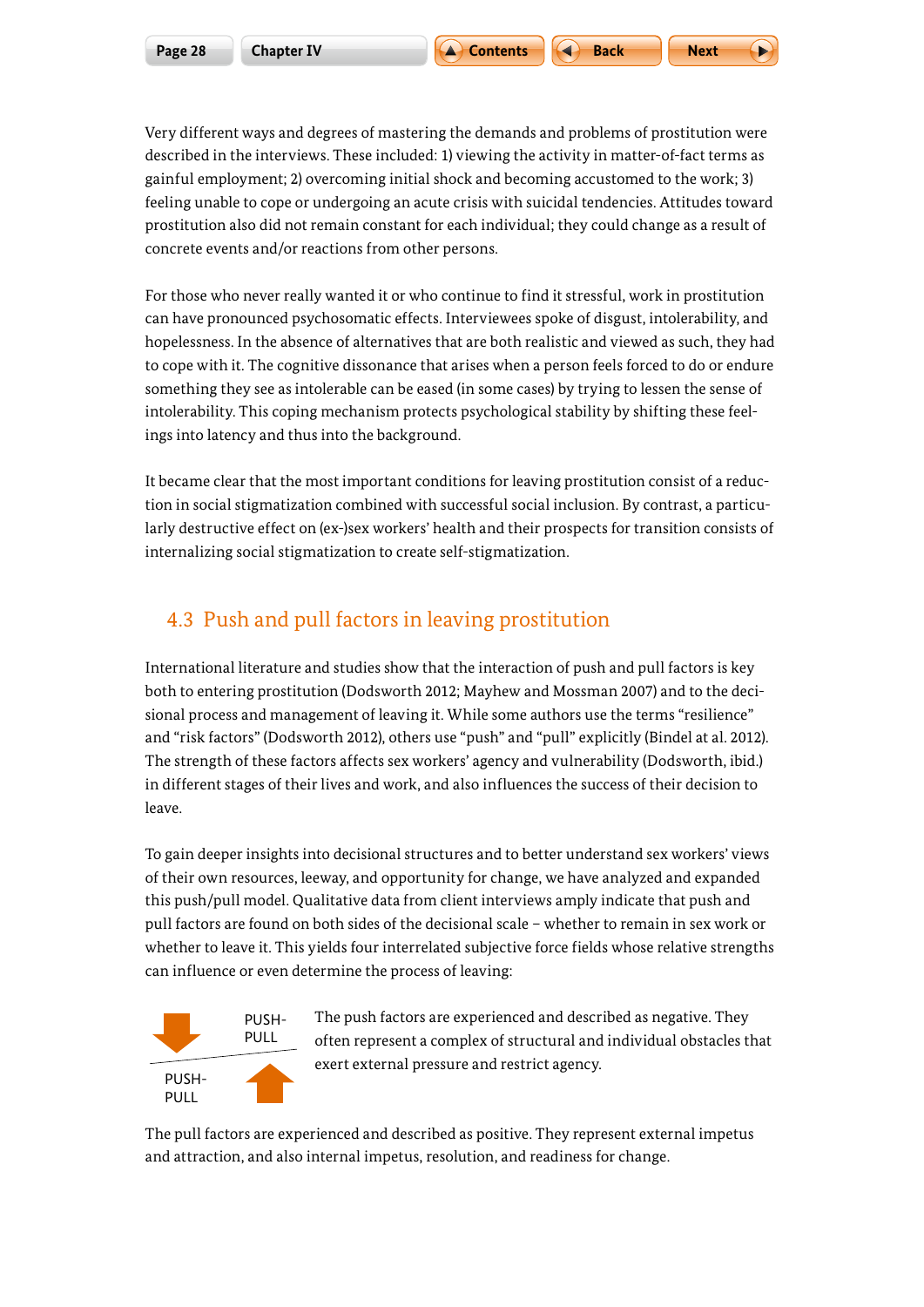These factors often display a multifaceted dynamic of mutual reinforcement or opposition. Understanding how enmeshed these push and pull factors can be helps in understanding why the process of leaving prostitution is not easy to manage (Mayhew and Mossman 2007). This also helps to show that the obstacles to change/transition do not consist solely of negative push factors. Often the positively perceived pull factors ("incentives", Mayhew and Mossman 2007) play an inhibiting role (Bindel et al. 2012). If so, a desired process of change can take longer and be marked by fluctuation, indecision, or even stagnation.<sup>17</sup> By the same token, negative experiences (push factors) can mark a turning point in the decisional process and even provide a crucial impetus to leave.

The following table shows potential major motivations and factors in the decision to leave sex work. Clients and interviewees described them as relevant, and subsequent analysis identified them as key obstacles or resources for the decision to exit and/or embark on new pathways.

| <b>PULL</b><br><b>PUSH</b><br>Factors that push or pull people into sex work, keep them there, or send them back                                                                                                                                                                                                                                                                    |                                                                                                                                                                                                                                                                                                                                                       |  |  |
|-------------------------------------------------------------------------------------------------------------------------------------------------------------------------------------------------------------------------------------------------------------------------------------------------------------------------------------------------------------------------------------|-------------------------------------------------------------------------------------------------------------------------------------------------------------------------------------------------------------------------------------------------------------------------------------------------------------------------------------------------------|--|--|
| <b>Poverty, financial hardship/crisis</b><br>Debt<br>Homelessness, housing problems<br>Stress, violence, trauma<br>Drugs<br>Low educational/training levels and/or job experience<br>Low agency; hopelessness<br>Experience or anticipation of stigmatization<br>Loss of social network (family, friends)<br>Difficulties dealing with past<br>Problems with identity as sex worker | Self-realization, independence<br>High degree of flexibility and freedom<br>Good earning potential<br>Rapid feedback and immediate payment<br>Experience of support and solidarity in sex work<br>milieu<br>Sense of adventure, enthusiasm, power<br>Hedonism, appetite, intoxication ("wild years")                                                  |  |  |
| <b>PUSH</b><br><b>PULL</b><br>Factors that push or pull people out of sex work                                                                                                                                                                                                                                                                                                      |                                                                                                                                                                                                                                                                                                                                                       |  |  |
| Turning points: trauma, violence<br>Stress, depression<br>Physical and mental exhaustion<br>Decline in quality of working conditions<br>Low earnings, debt<br>Stigmatization, disgust, shame, guilt<br>Double life                                                                                                                                                                  | Self-realization/objective attained<br>Stable positive self-image and self-confidence, agency<br>Wish/yearning for a new identity, to feel "whole" again<br>Turning points: Resolve to leave<br>Readiness to integrate sex work period into one's<br>biography<br>Fortunate coincidences and positive life events:<br>partner, love, pregnancy, child |  |  |

#### **Fig. 6: Push and pull factors**

*source: Final report (unabridged) from the study of the federal model project "Support for Leaving Prostitution", May 2015*

#### 4.3.1 Leaving sex work: Reasons and obstacles

The many different motivations and obstacles to leaving prostitution and taking up a new occupation are revealed in the case documentation. Because the federal model project was designed to help people leave prostitution, it was expected that the clients would be highly motivated to do so. The most common motivation given was the desire for a new occupation

<sup>17</sup> The exit process can be "on hold" if an interviewee makes no progress in decisions or actions over a prolonged period of time.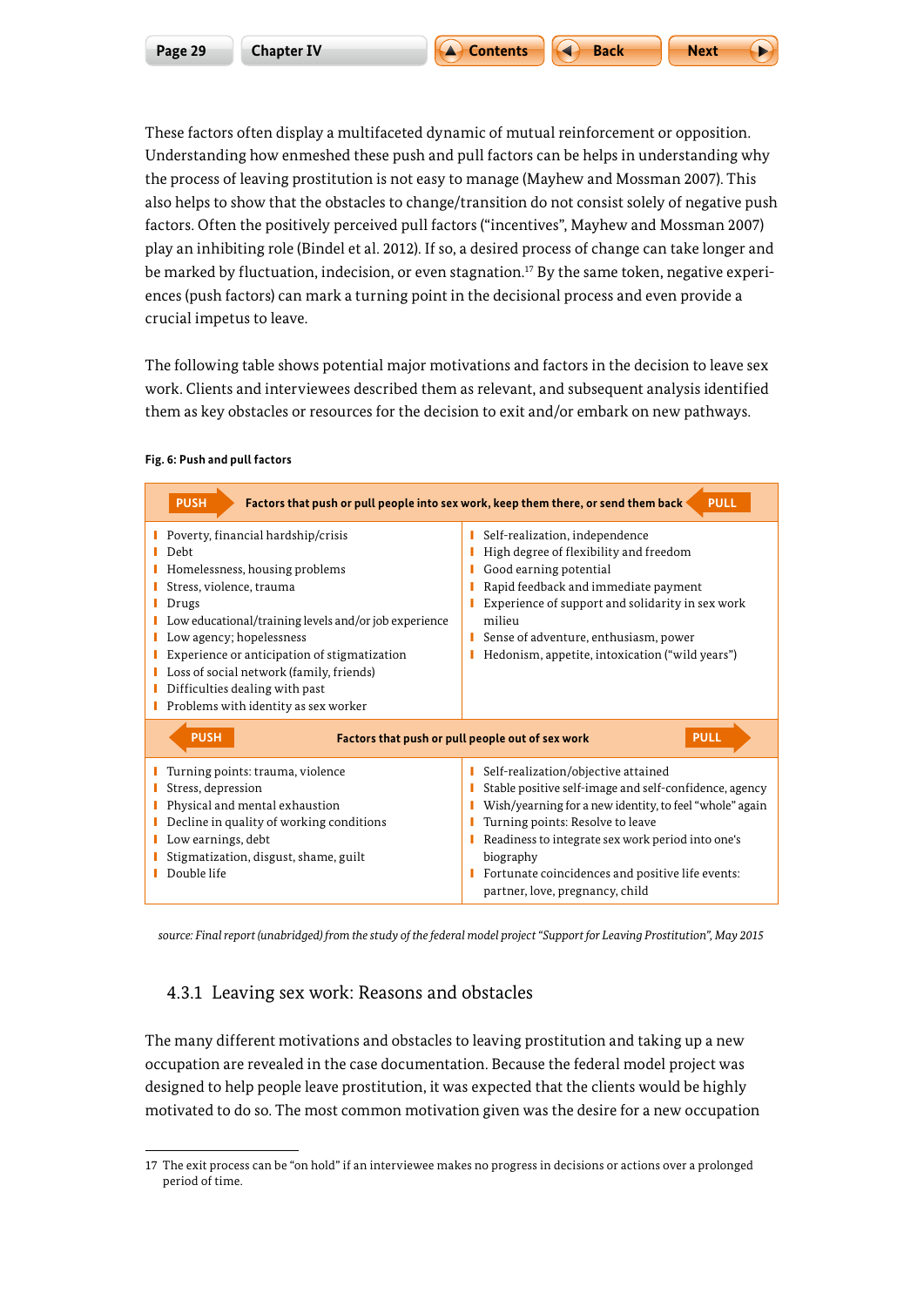(102 clients), followed by a large number of others having mainly to do with prostitution-related stress as well as lack of job training and experience (82 clients, 163 answers, multiple answers possible).

The evaluation of the qualitative data sought to determine whether there are additional obstacles to leaving prostitution or strong arguments for remaining in it which are anchored in sex work or its milieu, above and beyond the reasons given at the start of the counseling process (Leopold and Steffan 1997). What combinations of push and pull factors can be seen, and what dynamics are thereby generated in the decisional process? Fourteen different patterns were identified, of which four are described in the sections below.

#### 4.3.2 Factors that encourage remaining in sex work (long-term)

*What pulls people in, keeps them there, or pushes them back?*

#### **Pull factor: The appeal of the milieu ("a sense of family")**

This interviewee found an appealing, family-like atmosphere which was very important to her: *"Fun with friends, discos, good money – the atmosphere (in sex work) was just great all the time, we were like a small family."* She had to spend half a year "talking myself into" leaving. And she only succeeded after being offered a different job at the brothel, which enabled her to remain for a while without having to provide sexual services directly anymore: *"I was simply afraid to leave that place."* A close-knit quality specific to this milieu and a feeling of belonging generated a positive attraction here, which was all the more important to this interviewee the smaller the overlap there seemed to be between the worlds of "prostitution" and "conventional life".

#### **Multiple push factors: The exit hurdles are too high ("I'm stuck in a vicious circle")**

Income was a major issue in considering whether to leave sex work, especially but not only for migrants. These interviewees saw the work as the only way to earn a living – very often for their families as well. This interviewee had a sense of limited opportunities and hopelessness after her first attempt to leave sex work. She had come from another EU country and worked in Germany for eight years. Multiple structural and individual push factors intensified to pose insurmountable barriers; for example, she lived at the brothel and could not find her own apartment. Because she could not show "proper" residence documents, she had not yet been able to register at a job center and also did not have health insurance in Germany.

Despite this she attempted to make a living outside sex work with a low-paying job in the profession she had originally trained for. But she was "outed" as a sex worker, and lost the job as a consequence. Her family was also informed anonymously, and withdrew their support. Mounting health problems made it difficult to pursue her original profession, which was physically demanding. Her situation worsened in the year between the two interviews, although she was constantly initiating action and seeking other ways to earn money. *"I said it's a vicious circle. First of course with a place to live, and then the work. And if I don't get an apartment then of course I can't get work, which like I said is a vicious circle."*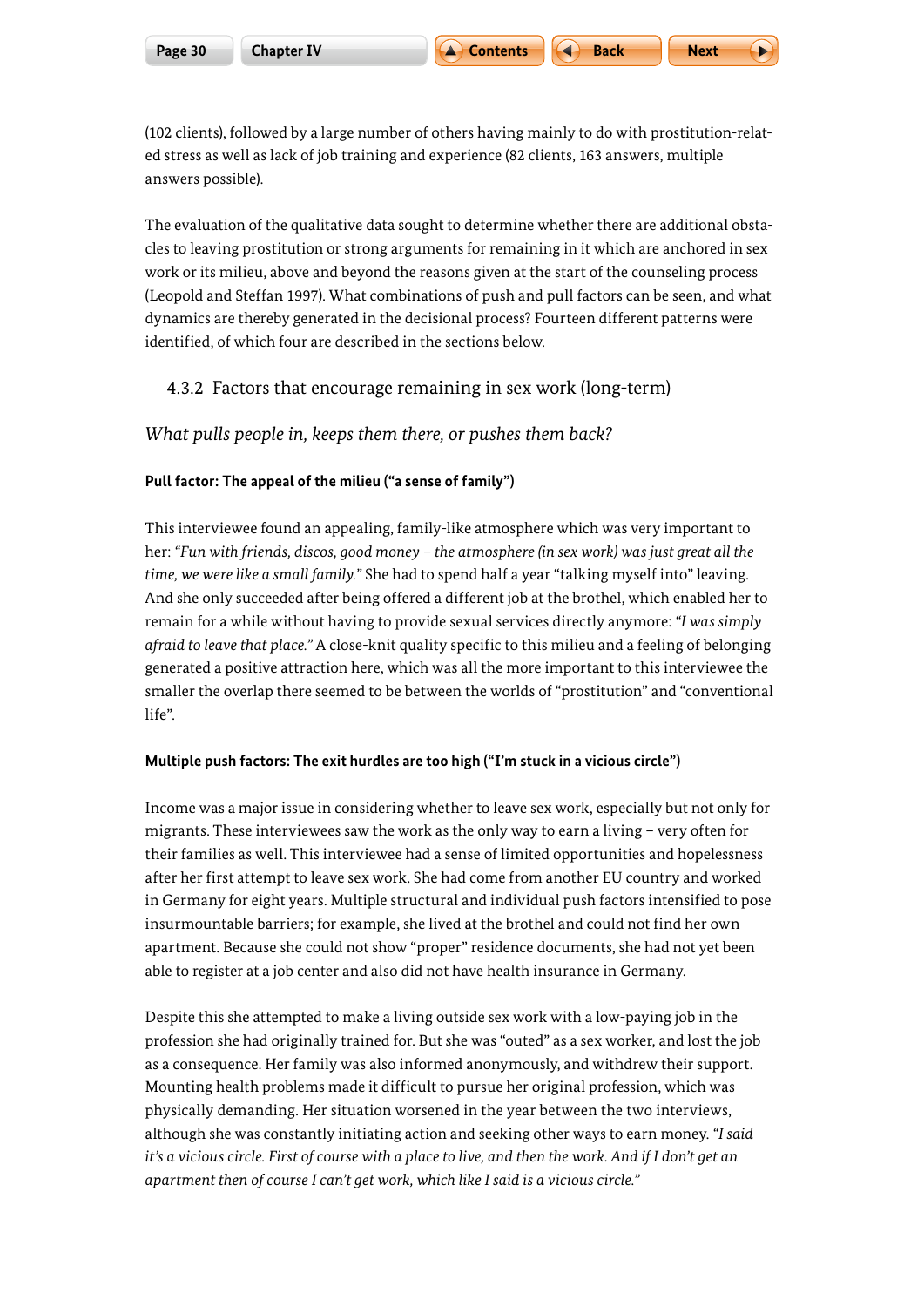### 4.3.3 Factors that encourage leaving sex work

#### **What pulls people out? What pushes them out?**

This section examines the interplay of push and pull factors that draws or compels people out of sex work. Some interviewees describe lengthy decisional processes, whereas others mention negative turning points or favorable combinations of events and biographical turning points. Others describe self-confidence and belief in their own agency as an important impetus.

#### **Push factors: Poor working conditions and hazards**

Worsening working conditions raise stress levels on the one hand, but can also be a factor for leaving sex work. For many interviewees, the problems they had experienced before entering prostitution were exacerbated by a decline in working conditions. Financial crises loomed larger as earnings decreased and debts accumulated. Numerous interviewees were stuck in sex work for extended periods and had to make multiple attempts before managing to leave. One described the cost-benefit ratio as not (or no longer) acceptable: *"I wasn't earning enough with this job, not even the minimum to survive (…) my health and peace of mind [suffered], all these things came together."* Another interviewee also described a lack of income as a reason to leave: *"I try to get a minimum of twenty euros, but I've recently been coming home with nothing, really nothing; I can't keep doing this. … No customers the whole day… I write down how much money I earn every day, and some weeks it was zero, zero, zero, zero…."* For another interviewee, dangerous situations played a key part in her decision to leave: *"It was awful for me, and then I almost couldn't take it anymore, also because a lot was happening with me – with customers and cars – and sometimes I thought I'd never get out, health-wise, yeah, a few times I was also nearly – it's really dangerous."* 

#### **Pull factors: Self-confidence, agency, optimism**

Individual skills and strengths were important support factors as well as motive forces in handling the different problems that arise in the course of leaving prostitution and embarking on new paths. These include the ability to develop an open and confident view of the future, social and communication skills, clear job goals, and a realistic view of one's resources and weaknesses. One interviewee, for example, described her future prospects with confidence: *"You have to look forward, not back, because our future is in front of us, not behind us. You have to look ahead."* Another showed her belief in her agency as follows: *"It's going to work because I want it to. I'm going to school now and you know how it works: just keep moving ahead and everything will work out."* Yet another interviewee analyzed her counseling process and noted how important it was in helping her identify her strengths: *"It's a very important thing to be self-confident. I have my own strengths. She [the counselor] showed me where my skills lie, and without that I wasn't able to see myself, or find myself, so to speak. Yes, to achieve a goal, to get there, not just wanting to but really pulling through to the end."*

In taking the steps to change their lives, clients' readiness and actual abilities to act were crucial. A resolute approach to their own abilities to act promoted independence, control and responsibility for their new course. Support programs like skill assessments and coaching opened new avenues for their self-image and self-esteem.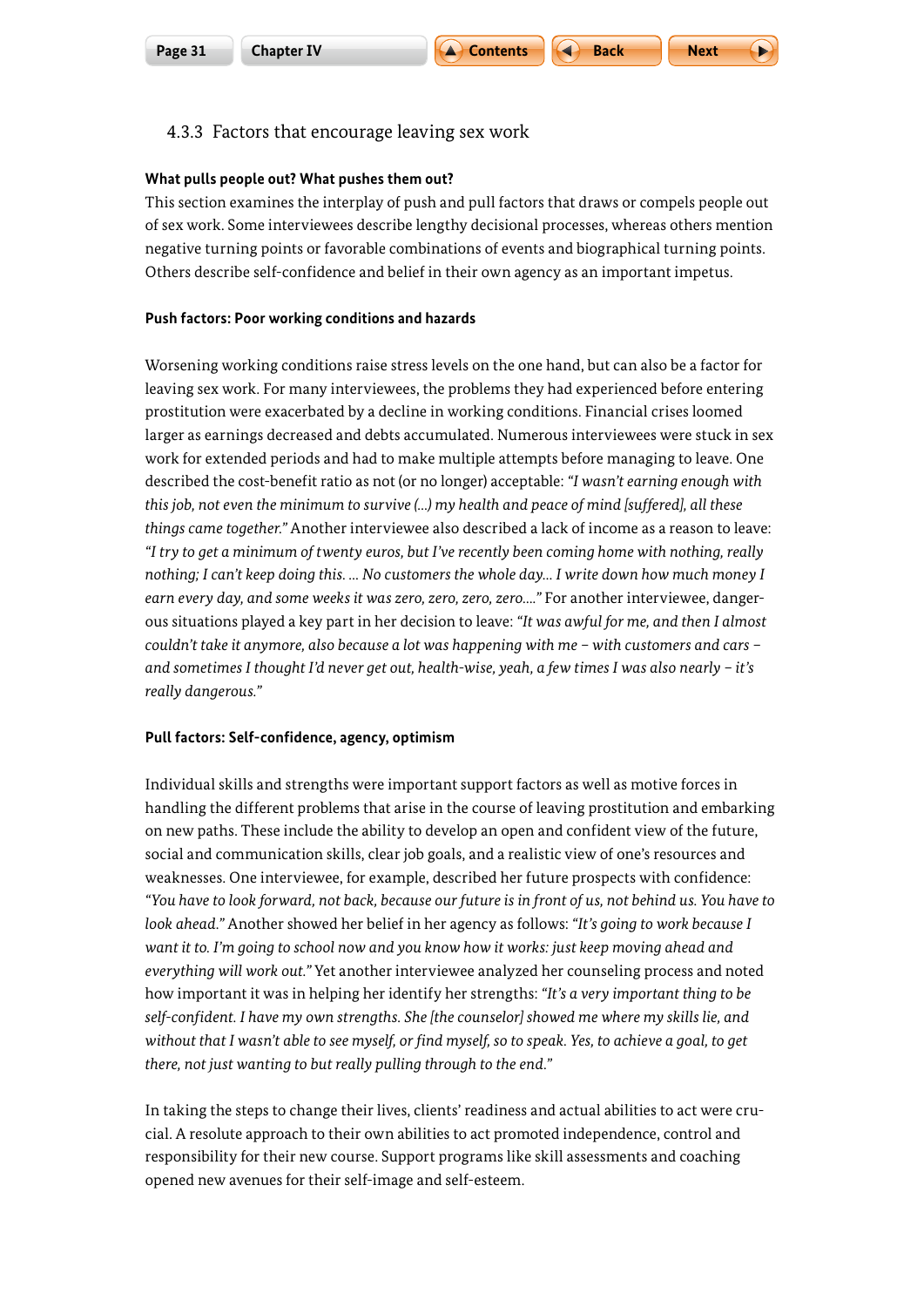

For several of the clients, successful steps taken in the year between the first and second interviews confirmed their course and spurred them on in the process of leaving prostitution. Belief that they themselves are capable of change was a major resource that played a key role. *"I thought I wasn't capable of anything because this was the only type of work I had done, but no, there are an awful lot of things that you can see as your skills or strengths. She [the instructor] taught me to believe in myself more."* An absence or limited degree of this resource had an enduring negative effect on agency, and was a push factor back into sex work. The clients first needed to restore their self-confidence and strengthen their self-esteem before they could dare to take the next steps of changing their personal and professional lives.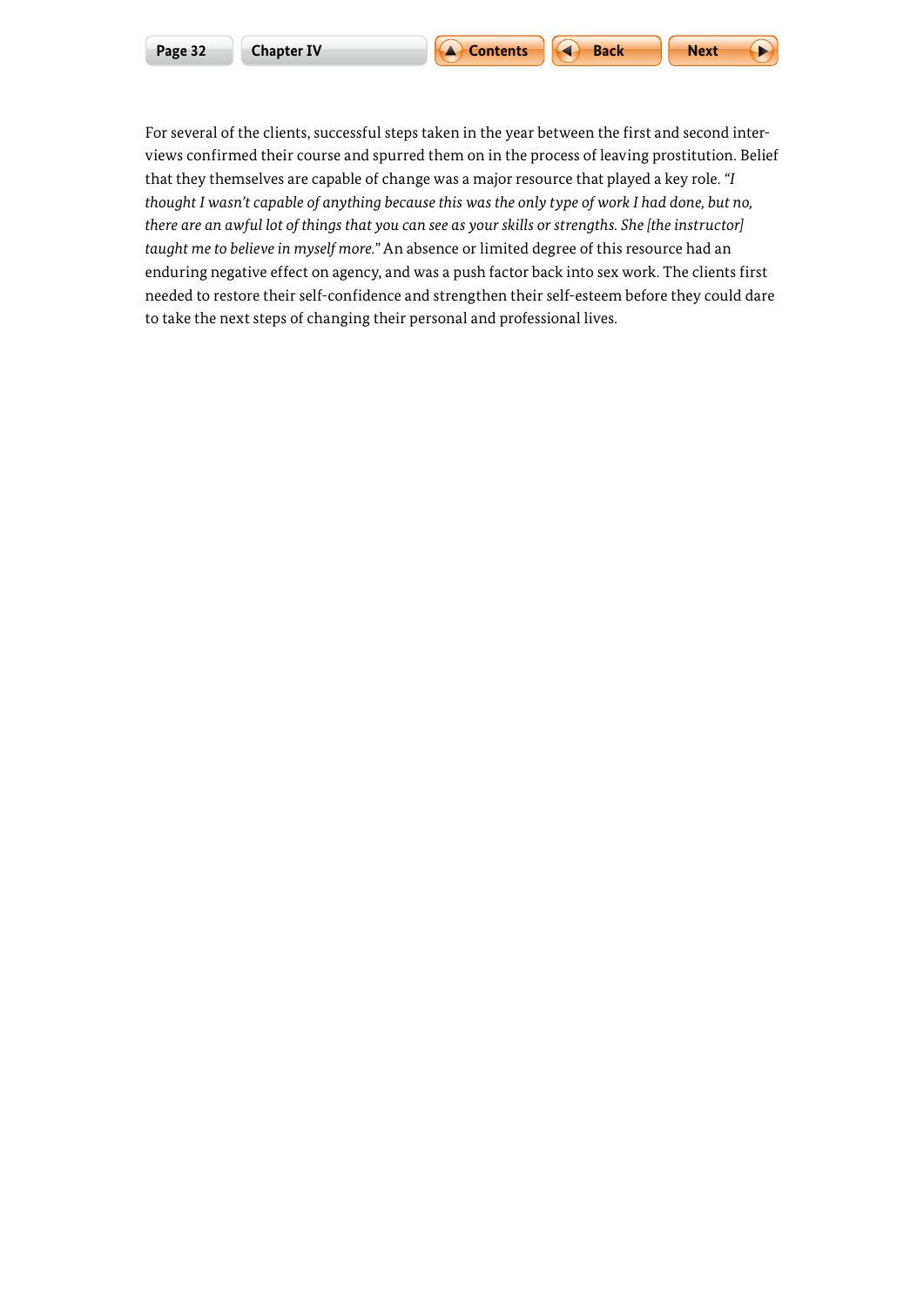$$
\mathsf{Text} \qquad \qquad \qquad \blacktriangleright
$$

## <span id="page-32-0"></span>**V.** Results and conclusions

The federal model project demonstrates that a good number of sex workers require specific counseling and support to leave prostitution.

These needs can differ widely, from information alone to long-term, comprehensive support for social, health, and employment issues. The need is especially high for individuals in critical situations, with major social and health problems, and/or without basic qualifications (education or occupational training). The need is also especially high for migrants.

Two important conditions for overcoming individual and societal obstacles to leaving prostitution are: 1) reducing social stigmatization; and 2) striving for social inclusion.

The results of this study on the federal model project clearly show that sex workers face stigmatization and exclusion. Stigmatization means that prostitution is viewed as its own world, separated from the "normal" or "conventional" world. Moving to the other world is difficult, and often brings new problems. Exclusion, disparagement, and loss of their new jobs make (ex-) sex workers afraid to reveal their past. Stigmatization raises both individual and structural barriers, which impede access, understanding, and acceptance.

Different push and pull factors can impede and prolong the process of leaving prostitution. A considerable number of clients entered the model project's support programs in poor mental or physical condition and without the personal resources needed to make a new start.

Experience from the three model project regions demonstrates that at least one in ten of all sex workers requires counseling and support to leave prostitution. Specialized counseling centers should have enough personnel for the estimated size of the sex work milieu in their respective regions.

Regional and local conditions, the structure of the sex work milieu, and the existing counseling programs all need to be analyzed in order to provide need-oriented support programs for leaving prostitution.

Support for leaving prostitution is only effective in conjunction with basic legal, health, and psychosocial counseling. This should therefore be part of the programs at specialized counseling centers.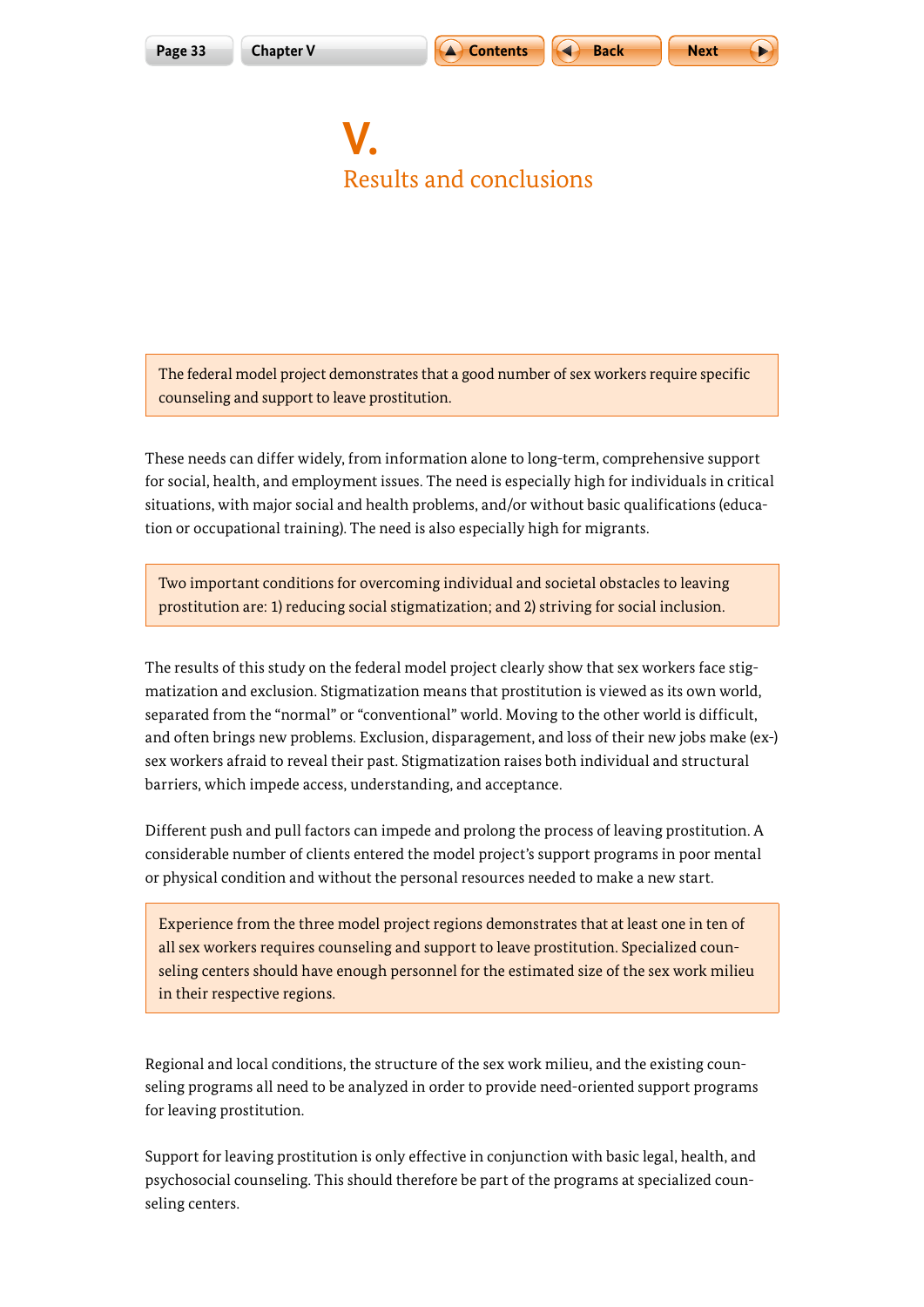Analysis of the three project locations shows that a structurally feasible and efficient approach is the following: prostitution-specific counseling centers offer a basic program supplemented by additional programs such as exit counseling and occupational training. This approach is also transferable to other locations.

Psychosocial counseling needs to determine the individual need for support, and function in a client-centered way such that clients can make use of subsequent job orientation and training programs. This support needs to overcome structural barriers to new occupations – but it also needs to identify and strengthen clients' personal resources and promote additional social and life skills. These conclusions were reached by both the staff members of the counseling centers and the members of this evaluation and research group (*wissenschaftliche Begleitung*). Strengthening clients' resources is what lays the foundation for personal and professional development.

The goal of these counseling programs is to promote equal opportunities and social integration for sex workers, male as well as female. Prostitution-specific counseling centers are needed for exit programs to work.

The people in sex work are very heterogeneous: they enter it for different reasons, have different experiences in it, and have a similarly wide range of motivations for leaving it.

The model project showed in impressive form how bridges can be built between the two worlds by means of individual client support on the one hand and trust-based collaboration with training institutes and job centers on the other.

For support programs to be successful, they have to work together with government agencies and institutions which should be actively developing new opportunities for sex workers. Regional and/or local networking of all involved creates favorable conditions for conveying specific knowledge about the target group to these institutions. The social world of prostitution does not overlap with that of other occupations. Overcoming avoidance on the part of clients as well as prejudice on the part of agency employees and municipal decision-makers considerably increases the efficiency of support processes. Regional and municipal networks are very important, both for individual cases and for improving the support system in general.

The hurdles to job training and placement for the target group can be overcome by building long-term collaborative structures with the relevant institutions. However, overcoming these hurdles is an ongoing task.

A comparison of outreach work for exit programs in the different project locations shows that some members of the target group find their own new job opportunities while others are very difficult to reach. Of particular note are migrants from EU countries, also from other countries, and especially those in unclear legal or exploitative situations. There is hardly any way to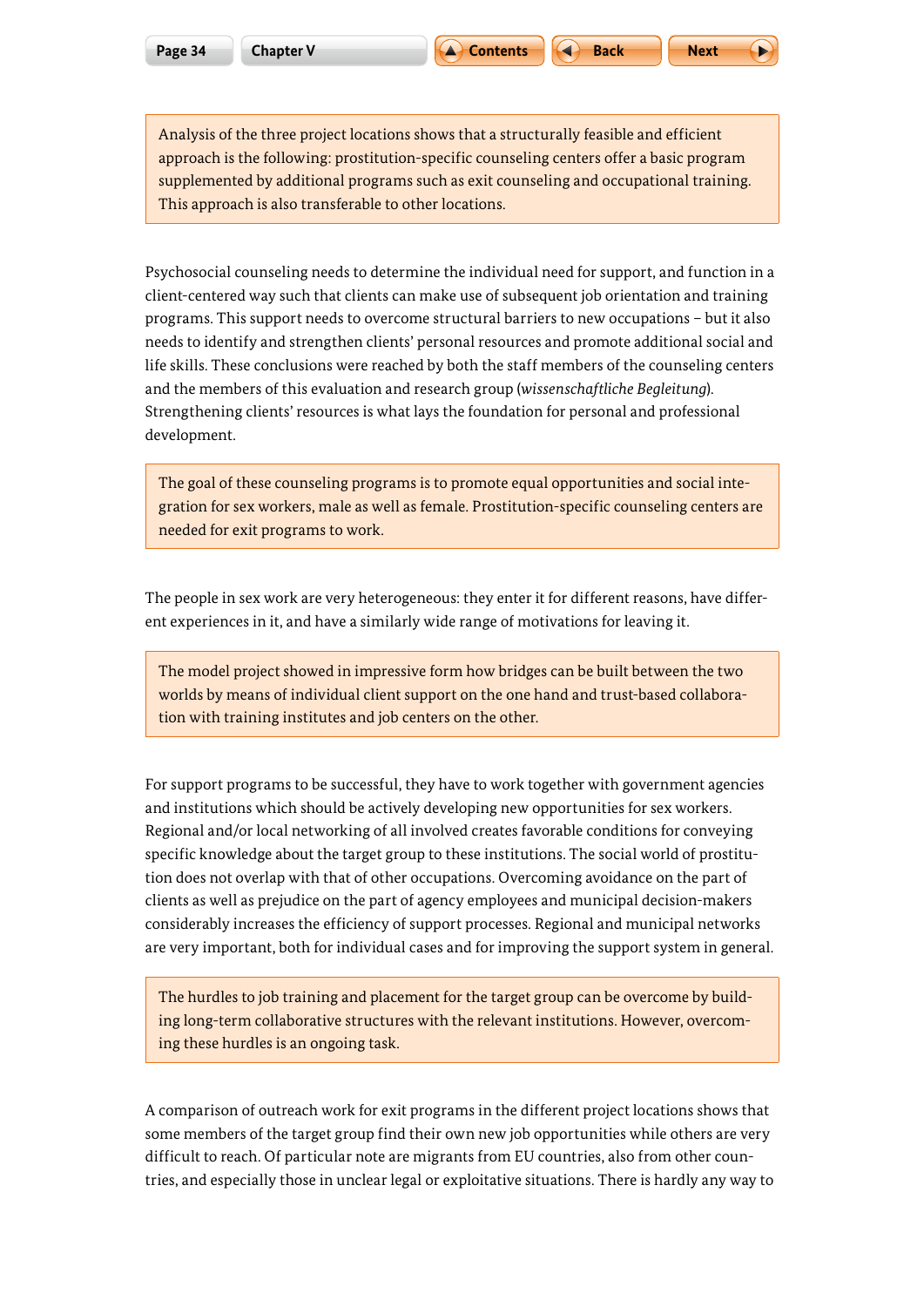E

reach these individuals, with the exception of certain limited health agency programs to prevent sexually transmitted infections (STIs). Prostitution-specific counseling centers should be able to offer personal and career development programs for this group as well.

Programs should address sex workers' actual situations and also be open to those not eligible for government support.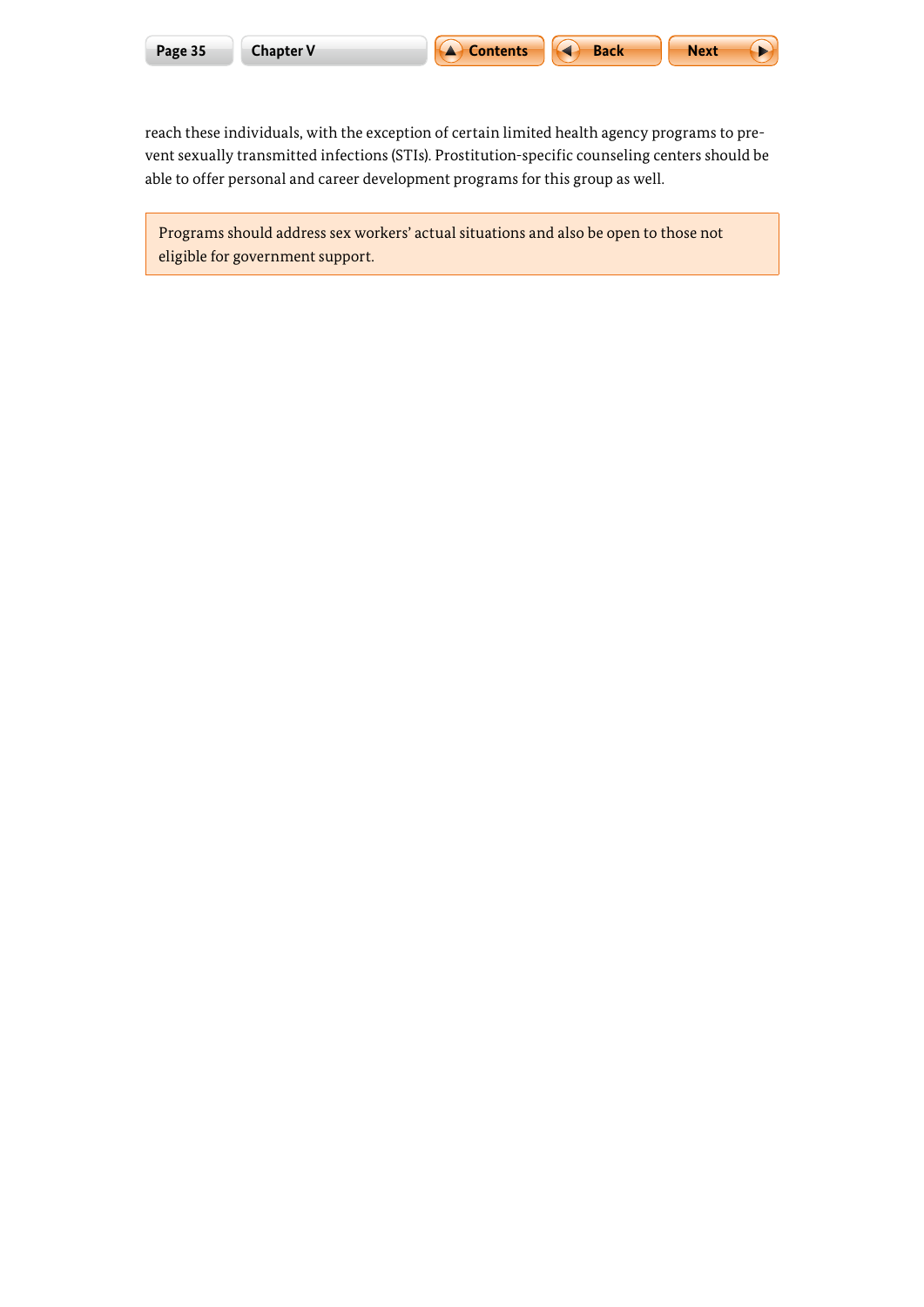<span id="page-35-0"></span>



**VI.** References

**Baker, L. M., Dalla, R. L. & Williamson, C. (2010). Exiting prostitution:** An integrated model. *Violence Against Women* 16 (5), 579-600.

**Bilardi, J. E., Miller, A., Hocking, J. S., Keogh, L., Cummings, R., Chen, M. Y., Bradshaw, C. S. & Fairley, C. K. (2011):** The job satisfaction of female sex workers working in licensed brothels in Victoria, Australia. *Journal of Sexual Medicine* 8 (1), 116-122.

**Bindel, J. et al. (2012). Breaking down the barriers:** A study of how women exit prostitution. Executive Summary. London: Eaves. Online: [http://i4.cmsfiles.com/eaves/2012/11/Breaking](http://i4.cmsfiles.com/eaves/2012/11/Breaking-down-the-barriers-a37d80.pdf)[down-the-barriers-a37d80.pdf](http://i4.cmsfiles.com/eaves/2012/11/Breaking-down-the-barriers-a37d80.pdf). Accessed: 17 August 2015.

**Bundesministerium für Familie, Senioren, Frauen und Jugend (BMFSFJ) (2007):** Bericht der Bundesregierung zu den Auswirkungen des Gesetzes zur Regelung der Rechtsverhältnisse der Prostituierten (Prostitutionsgesetz – ProstG). Berlin: BMFSFJ. Online in English: [http://www.](http://www.bmfsfj.de/BMFSFJ/Service/publikationen,did=100352.html) [bmfsfj.de/BMFSFJ/Service/publikationen,did=100352.html](http://www.bmfsfj.de/BMFSFJ/Service/publikationen,did=100352.html). Accessed: 18 August 2015.

**Bundesministerium für Familie, Senioren, Frauen und Jugend (BMFSFJ) (Hrsg.) (2007):** Vertiefung spezifischer Fragestellen zu den Auswirkungen des Prostitutionsgesetzes. Berlin. BMFSFJ. Online: [http://www.bmfsfj.de/RedaktionBMFSFJ/Abteilung4/Pdf-Anlagen/prostitutions](http://www.bmfsfj.de/RedaktionBMFSFJ/Abteilung4/Pdf-Anlagen/prostitutionsgesetz-gutachten-2,property=pdf,bereich=bmfsfj,sprache=de,rwb=true.pdf)[gesetz-gutachten-2,property=pdf,bereich=bmfsfj,sprache=de,rwb=true.pdf](http://www.bmfsfj.de/RedaktionBMFSFJ/Abteilung4/Pdf-Anlagen/prostitutionsgesetz-gutachten-2,property=pdf,bereich=bmfsfj,sprache=de,rwb=true.pdf). Zugegriffen: 26 June 2015.

**Bury, I. (2011):** *Men in the shadows.* Reaching the need of male partners of street based sex workers – Evaluation Report. Open Doors Male Partners Project. London: Open Doors, City and Primary Care Trust.

**Cimino, A. (2012):** A Predictive Theory of Intentions to Exit Street-Level Prostitution. *Violence Against Women* 18 (10), 1235-1252.

**Deitz, M. F., Williams, S. L., Rife, S. C. & Cantrell, P. (2015):** Examining Cultural, Social, an Self-Related Aspects of Stigma in Relation to Sexual Assault and Trauma Symptoms. *Violence Against Women* 21 (5), 598-615.

**Dodsworth, J. (2012). Pathways through Sex Work:** Childhood Experiences and Adult Identities. *British Journal of Social Work* 42 (3), 519-536.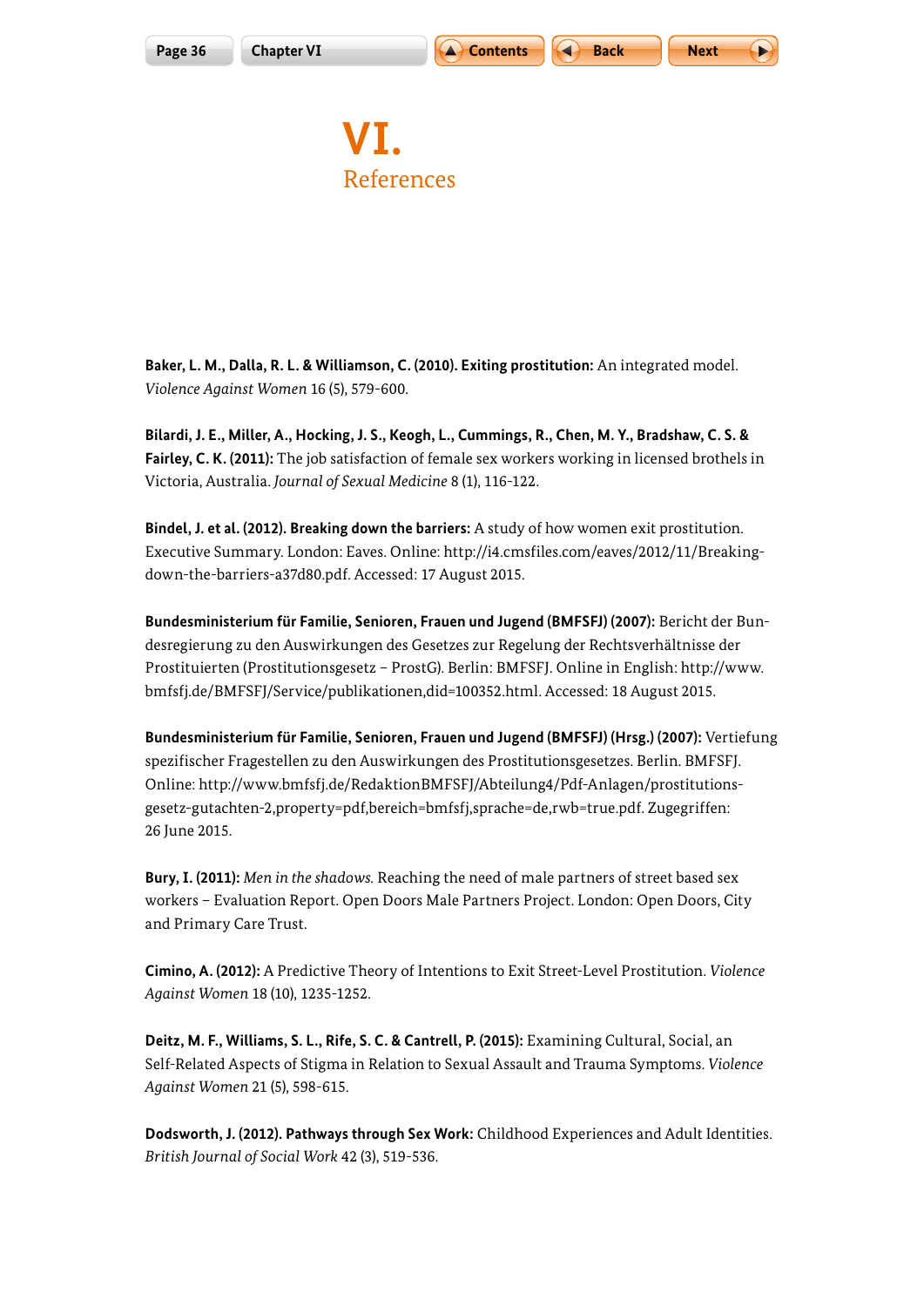**Döhring, N. (2014):** Prostitution in Deutschland – Eckdaten und die Veränderung durch das Internet. *Sexualforschung* 27 (2), 99-137.

**Fuchs Ebaugh, H. R. (1988):** Becoming an Ex. The Process of Role Exit. Chicago. The University Chicago Press.

**Gangoli, G. & Westmarland, N. (2006). International approaches to prostitution:** Law and policy in Europe and Asia. *Bristol: The policy press.*

**Goffman, E. (1963). Stigma:** Notes on the Management of Spoiled Identity. Englewood Cliffs, NJ: Prentice Hall.

**Helfferich, C. (2011):** Die Qualität qualitativer Daten. Manual für die Durchführung qualitativer Interviews. Wiesbaden: VS Verlag.

**Hester, M. & Westmarland, N. (2004):** Tackling Street Prostitution: Towards an holistic approach. *London: Home Office Research, Development and Statistics Directorate.* Online: [http://mesmac.co.uk/files/tackling\\_street\\_prostitution.pdf.](http://mesmac.co.uk/files/tackling_street_prostitution.pdf) Accessed 17 August 2015.

**Kavemann, B. & Fischer, C. (2006). Vertiefung spezifischer Fragestellungen zu den Auswirkungen des Prostitutionsgesetzes:** Ausstieg aus der Prostitution. Kriminalitätsbekämpfung und Prostitutionsgesetz. Freiburg, Berlin: Sozialwissenschaftliches FrauenForschungsInstitut. Online: [www.bmfsfj.de](http://www.bmfsfj.de). Accessed: 14 May 2015.

**Kavemann, B., Rabe, H., Fischer, C. & Leopold, B. (2006):** Abschlussbericht der Untersuchung zu den Auswirkungen des Prostitutionsgesetzes. Freiburg: Sozialwissenschaftliches Frauen-ForschungsInstitut. Online: www.bmfsfj.de. Accessed: 15 May 2015.

**Leopold, B. & Steffan, E. (1996):** Drogen und Prostitution – ein vielschichtiges Thema. In: Vogt, I., Winkler, C. (eds.), *Beratung süchtiger Frauen, Konzepte und Methoden,* Freiburg im Breisgau: Lambertus-Verlag, 118-140.

**Leopold, B. & Steffan, E. (1997):** EVA – Projekt: Evaluierung unterstützender Maßnahmen beim Ausstieg aus der Prostitution. Berlin: SPI Forschung.

**Leopold, B. & Steffan E., Paul, Nicola (1994):** Dokumentation zur rechtlichen und sozialen Situation von Prostituierten in der Bundesrepublik Deutschland. (Schriftenreihe des Bundesministers für Frauen und Jugend, Bd. 15) Stuttgart, Kohlhammer.

**Link, B. & Phelan, J. (2001):** Conceptualizing stigma. *Annual Review of Sociology* 27, 363–385.

**Macioti, P. G. (2014):** Liberal zu sein reicht nicht aus. Eine progressive Prostitutionspolitik muss das "Hurenstigma" ebenso bekämpfen wie die Kriminalisierung von Sexarbeit. *Standpunkte 7*  (2014), 1-4.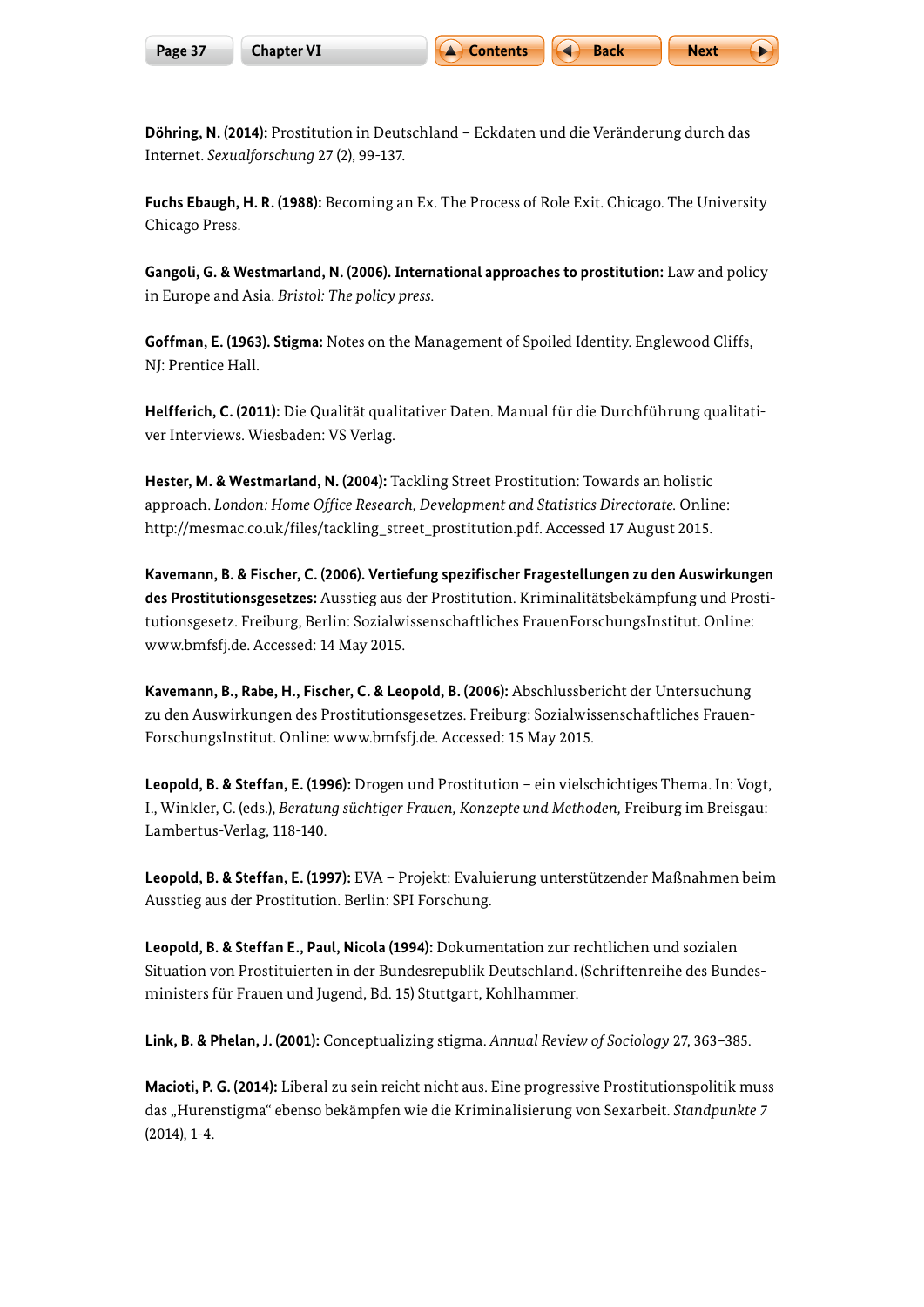**Mayhew, P. & Mossman, E. (2007):** Exiting Prostitution: Models of Best Practice. Wellington: Ministry of Justice, New Zealand. Online: [http://www.justice.govt.nz/policy/commercial](http://www.justice.govt.nz/policy/commercial-property-and-regulatory/prostitution/prostitution-law-review-committee/publications/exiting-prositution-models)[property-and-regulatory/prostitution/prostitution-law-review-committee/publications/](http://www.justice.govt.nz/policy/commercial-property-and-regulatory/prostitution/prostitution-law-review-committee/publications/exiting-prositution-models) [exiting-prositution-models. Accessed 14 August 2015.](http://www.justice.govt.nz/policy/commercial-property-and-regulatory/prostitution/prostitution-law-review-committee/publications/exiting-prositution-models)

**Ministerium für Gesundheit, Emanzipation, Pflege, Alter und des Landes Nordrhein-Westfalen (MGEPA) (2014):** Der Runde Tisch Prostitution Nordrhein-Westfalen. Auftrag, Herausforderungen und Ergebnisse. Abschlussbericht. Düsseldorf. Online: [www.mgepa.nrw.de](http://www.mgepa.nrw.de). Accessed 11 May 2015.

**Oselin, Sharon (2014):** Leaving Prostitution: Getting Out and Staying Out of Sex Work. London and New York: New York University Press.

**Petzold, H.G. (2003):** Integrative Therapie. Paderborn: Jungfermann, überarb. und ergänzte Neuauflage von 1991/1992/1993, 1-8

**Roe-Sepowitz, D. E. (2012):** Juvenile Entry into Prostitution: The Role of Emotional Abuse. *Violence Against Women* 18 (5), 562-579.

**Sanders, Teela (2007):** Becoming an Ex-Sex Worker, Making Transitions Out of a Deviant Career. Feminist Criminology Volume 2, Number 1, 74-95.

**Sozialgesetzgebung (SGB – social security statutes) (2015):** Sozialgesetzbuch. Munich: Deutscher Taschenbuch Verlag.

**Spice, W. (2007):** In-depth review. Management of sex workers and other high-risk groups. *Occupational medicine* 57 (5), 322-328.

**Statistisches Bundesamt (Destatis) (2015):** Bildungsstand: Bevölkerung nach Bildungsabschluss in Deutschland. Wiesbaden: Destatis. Online: www.destatis.de/DE/ZahlenFakten. Accessed: 11 June 2015.

**Steffan, E. & Arsova Netzelmann, T. (2015):** Aufsuchende Soziale Arbeit im Feld gesundheitlicher Angebote für Sexarbeiter\*innen. In: Albert, M. & Wege, J. (eds.) (2015). Soziale Arbeit und Prostitution. Springer Wiesbaden.

**Steffan, E. & Kerschl, A. V. (2004):** Die Verlagerung des Straßenstriches der Stadt Köln. Abschlussbericht der wissenschaftlichen Begleitung. Berlin: SPI Forschung.

Strobl, Ingrid (2006): "Es macht die Seele kaputt". Junkiefrauen auf dem Strich. Berlin, Orlanda.

**Svanström, Y. (2006):** Prostitution in Sweden: debates and policies 1980 – 2004. In: G. Gangoli & N. Westmarland (eds.). International approaches to prostitution: Law and policy in Europe and Asia. Bristol: The Policy Press, 67-90.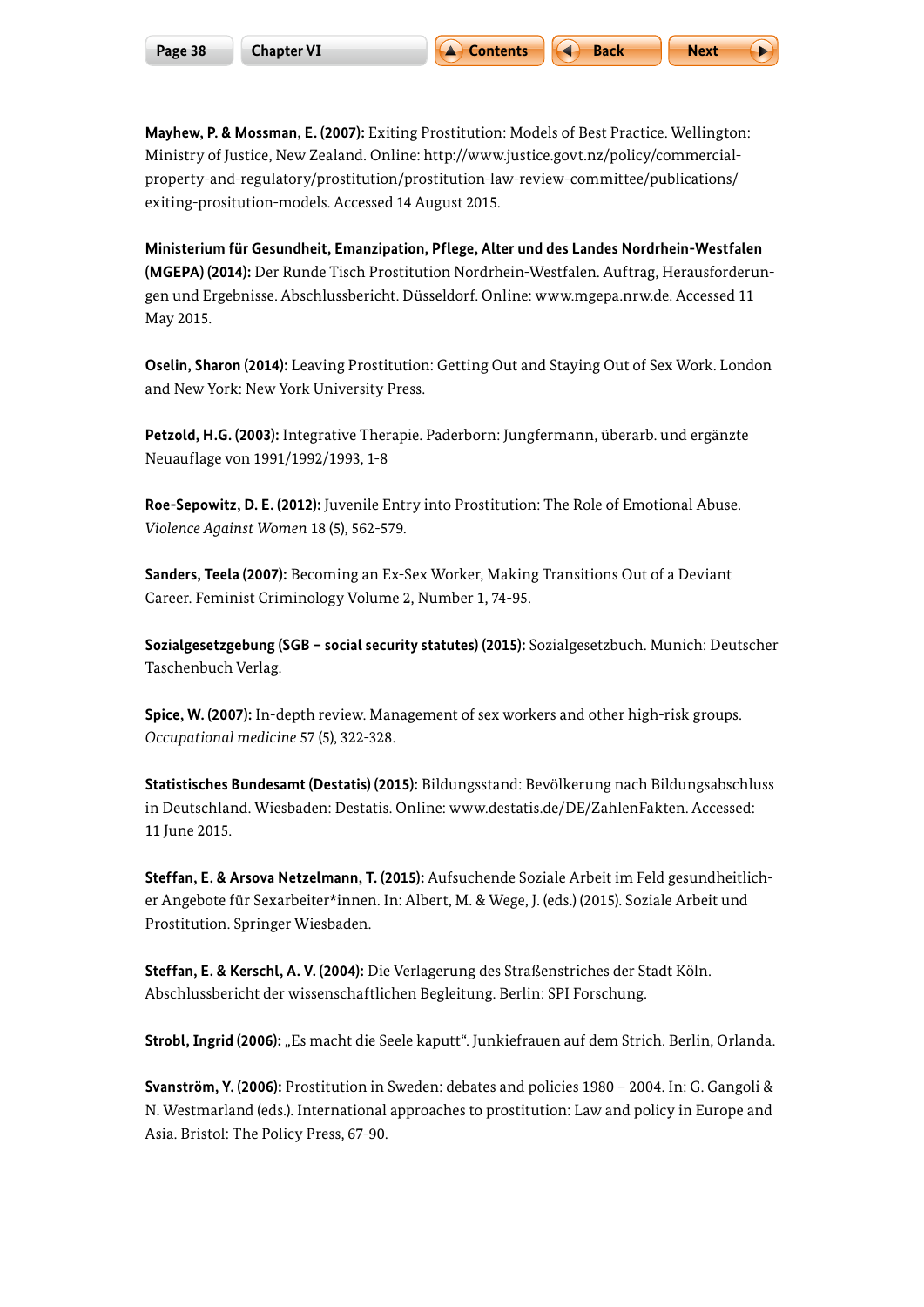**University College of London Institute of Health Equity for Inclusion Health & Department of Health (2014):** A Review of the Literature on Sex Workers and Social Exclusion. London. Online: [https://www.gov.uk/government/uploads/system/uploads/attachment\\_data/](https://www.gov.uk/government/uploads/system/uploads/attachment_data/file/303927/A_Review_of_the_Literature_on_sex_workers_and_social_exclusion.pdf) [file/303927/A\\_Review\\_of\\_the\\_Literature\\_on\\_sex\\_workers\\_and\\_social\\_exclusion.pdf.](https://www.gov.uk/government/uploads/system/uploads/attachment_data/file/303927/A_Review_of_the_Literature_on_sex_workers_and_social_exclusion.pdf) Accessed: 15 August 2015.

**UK Network of Sex Work Projects (2008):** Working with Sex Workers: Outreach, Manchester. London. Online: [http://www.uknswp.org/wp-content/uploads/GPG2.pdf.](http://www.uknswp.org/wp-content/uploads/GPG2.pdf) Accessed: 15 August 2015.

**Ward, H. & Day, S. (2006):** What happens to women who sell sex? Report of a unique occupational cohort. *Sexually Transmitted Infections* 82 (5), 413-417.